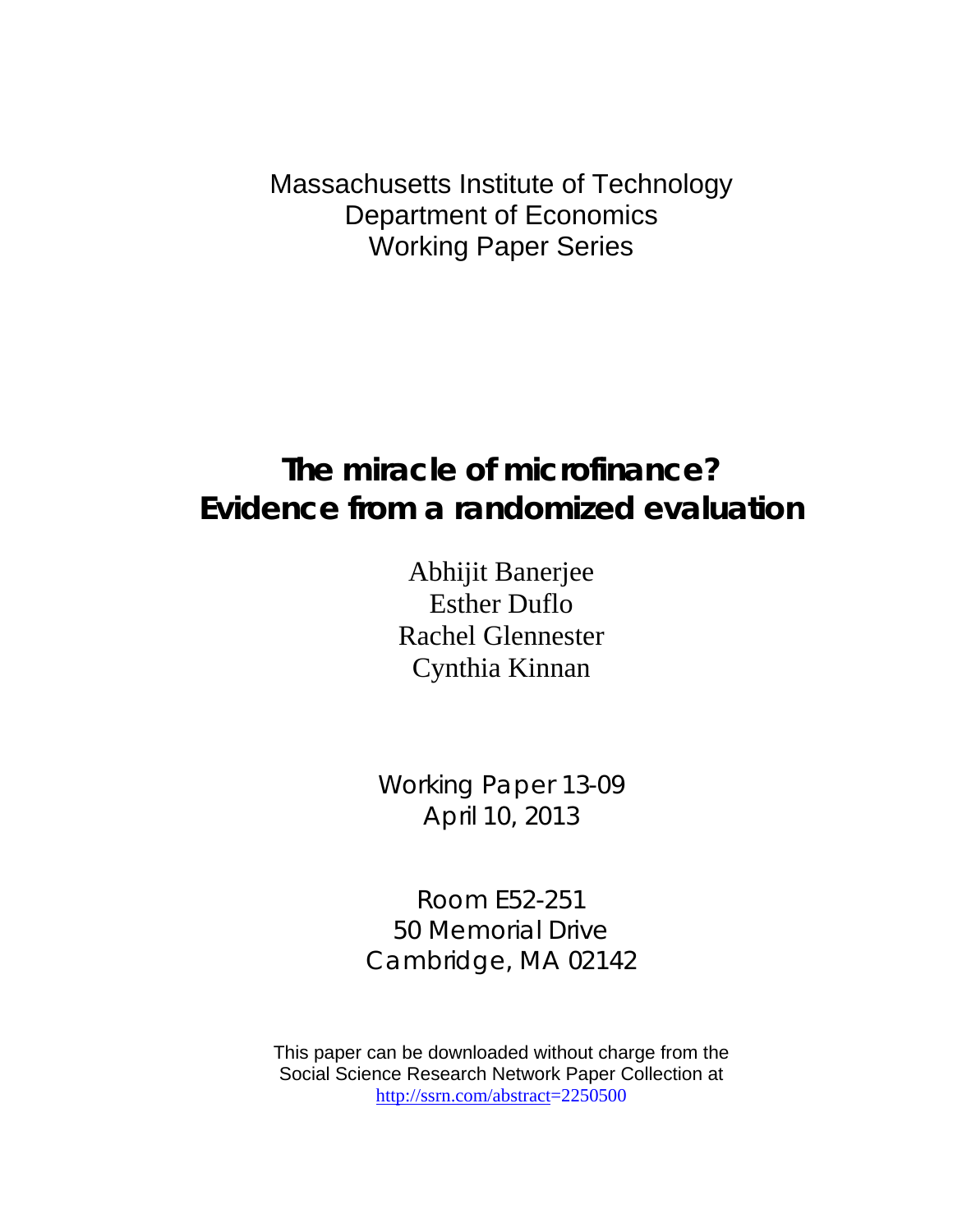# The miracle of microfinance? Evidence from a randomized evaluation<sup>\*</sup>

Abhijit Banerjee† Esther Duflo‡ Rachel Glennerster§ Cynthia Kinnan¶

This version: April, 2013

#### Abstract

This paper reports on the first randomized evaluation of the impact of introducing the standard microcredit group-based lending product in a new market. In 2005, half of 104 slums in Hyderabad, India were randomly selected for opening of a branch of a particular microfinance institution (Spandana) while the remainder were not, although other MFIs were free to enter those slums. Fifteen to 18 months after Spandana began lending in treated areas, households were 8.8 percentage points more likely to have a microcredit loan. They were no more likely to start any new business, although they were more likely to start several at once, and they invested more in their existing businesses. There was no effect on average monthly expenditure per capita. Expenditure on durable goods increased in treated areas, while expenditures on "temptation goods" declined. Three to four years after the initial expansion (after many of the control slums had started getting credit from Spandana and other MFIs ), the probability of borrowing from an MFI in treatment and comparison slums was the same, but on average households in treatment slums had been borrowing for longer and in larger amounts. Consumption was still no different in treatment areas, and the average business was still no more profitable, although we find an increase in profits at the top end. We found no changes in any of the development outcomes that are often believed to be affected by microfinance, including health, education, and women's empowerment. The results of this study are largely consistent with those of four other evaluations of similar programs in different contexts. JEL codes: O16, G21, D21

<sup>∗</sup>This paper updates and supersedes the 2010 version, which reported results using one wave of endline surveys. The authors wish to extend thanks to Spandana, especially Padmaja Reddy whose commitment to understanding the impact of microfinance made this project possible, and to numerous seminar audiences and colleagues for insightful suggestions. The Centre for Micro Finance at IFMR oversaw the experiment and the data collection. Aparna Dasika and Angela Ambroz provided excellent assistance in Hyderabad. Justin Oliver at the Centre for Micro Finance and Annie Duflo at Initiatives for Poverty Action shared valuable advice and logistical support. Adie Angrist, Leonardo Elias, Shehla Imran, Seema Kacker, Tracy Li, Aditi Nagaraj and Cecilia Peluffo provided excellent research assistance. ICICI provided financial support. Datasets for both waves of data used in this paper are available at http://www.centre-for-microfinance.org/publications/data/.

<sup>†</sup>MIT Department of Economics and NBER. Email: banerjee@mit.edu

<sup>‡</sup>MIT Department of Economics and NBER. Email: eduflo@mit.edu

<sup>§</sup>Abdul Latif Jameel Poverty Action Lab and MIT Department of Economics. Email: rglenner@mit.edu

<sup>¶</sup>Northwestern University Department of Economics. Email: c-kinnan@northwestern.edu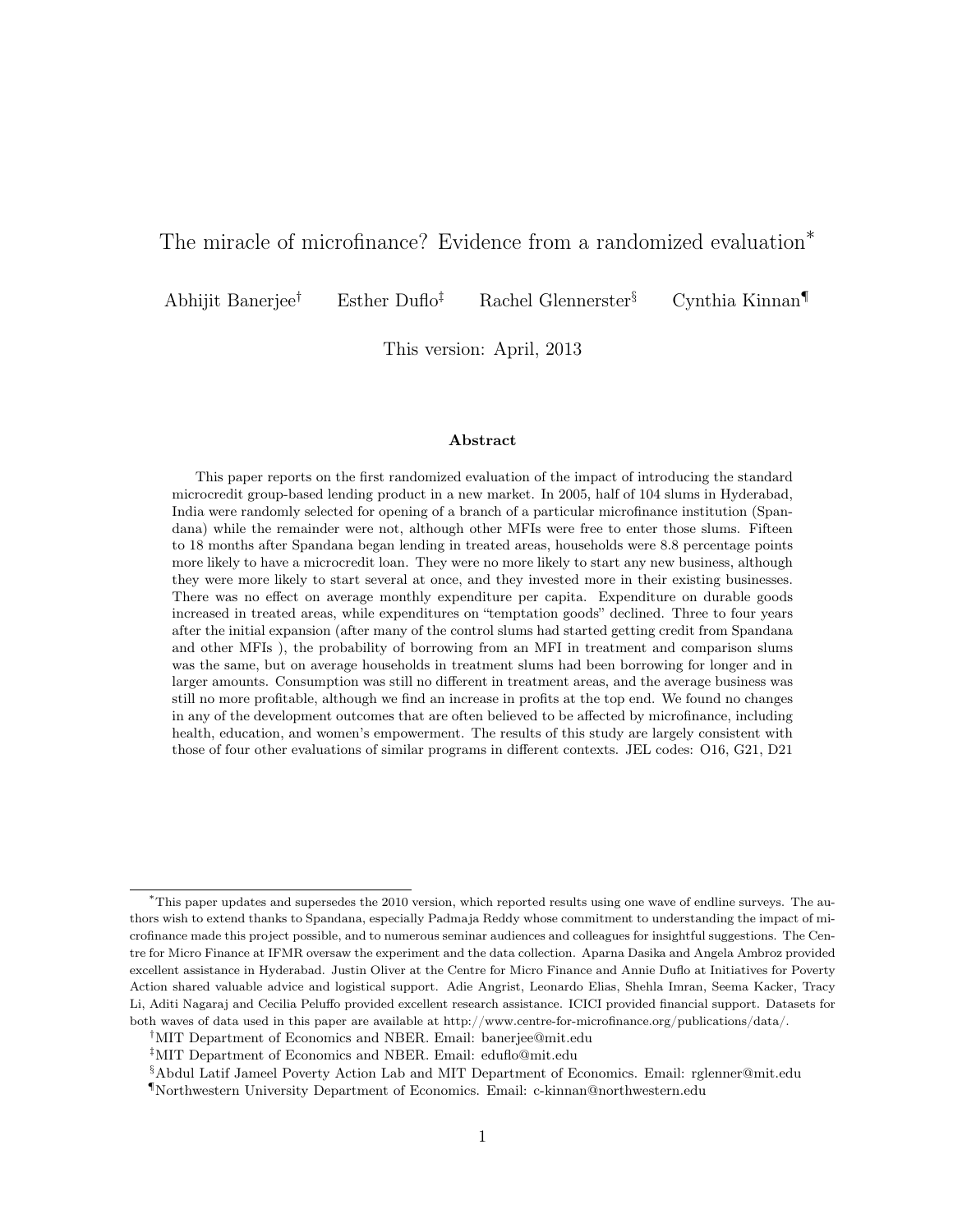# 1 Introduction

Microfinance institutions (MFIs) have expanded rapidly over the last 10 to 15 years: according to the Microcredit Summit Campaign (2012), the number of very poor families with a microloan has grown more than 18-fold from 7.6 million in 1997 to 137.5 million in 2010.

Microcredit has generated considerable enthusiasm and hope for fast poverty alleviation. In 2006, Mohammad Yunus and the Grameen Bank were awarded the Nobel Prize for Peace, for their contribution to the reduction in world poverty. In 2009, the Consultative Group to Assist the Poor (CGAP), an international organization housed at the World Bank and dedicated to accelerating financial inclusion, cited the following as contributions of microfinance for which there was already evidence: eradication of poverty and hunger, universal primary education, the promotion of gender equality and empowerment of women, reduction in child mortality, and improvement in maternal health. CGAP was far from alone in its enthusiasm.

The possibility of a "win-win" opportunity, in which the poor could be given the means to pull themselves out of poverty and microfinance organizations could make a profit (potentially a big one, as the successful IPO of Compartamos in Mexico, or SKS in India, have demonstrated) exerts a powerful attraction on policymakers, funding agencies, and academics alike. In the last several years, however, the enthusiasm for microcredit has been matched by an equally strong backlash . For instance, a November 2010 article in The New York Times, appearing in the wake of a rash of reported suicides linked to MFI over-indebtedness, quotes Reddy Subrahmanyam, an official in Andhra Pradesh, accusing MFIs of making "hyperprofits off the poor." He argues that "the industry [has] become no better than the widely despised village loan sharks it was intended to replace.... The money lender lives in the community. At least you can burn down his house. With these companies, it is loot and scoot" (Polgreen and Bajaj 2010). MFIs have come under attack in India (in Andhra Pradesh, an ordinance making it difficult for them to operate has pushed several to the brink of bankruptcy), in Latin America (with the "No Pago" movement), and even in Bangladesh (with a standoff between Yunus and the government over the leadership of the Grameen Bank). Not unlike credit cards companies or payday lenders in the US, MFIs are now accused of pushing their clients into debt traps. The stellar repayment rates, once heralded as the great success of microcredit, are now cited as examples of the MFIs'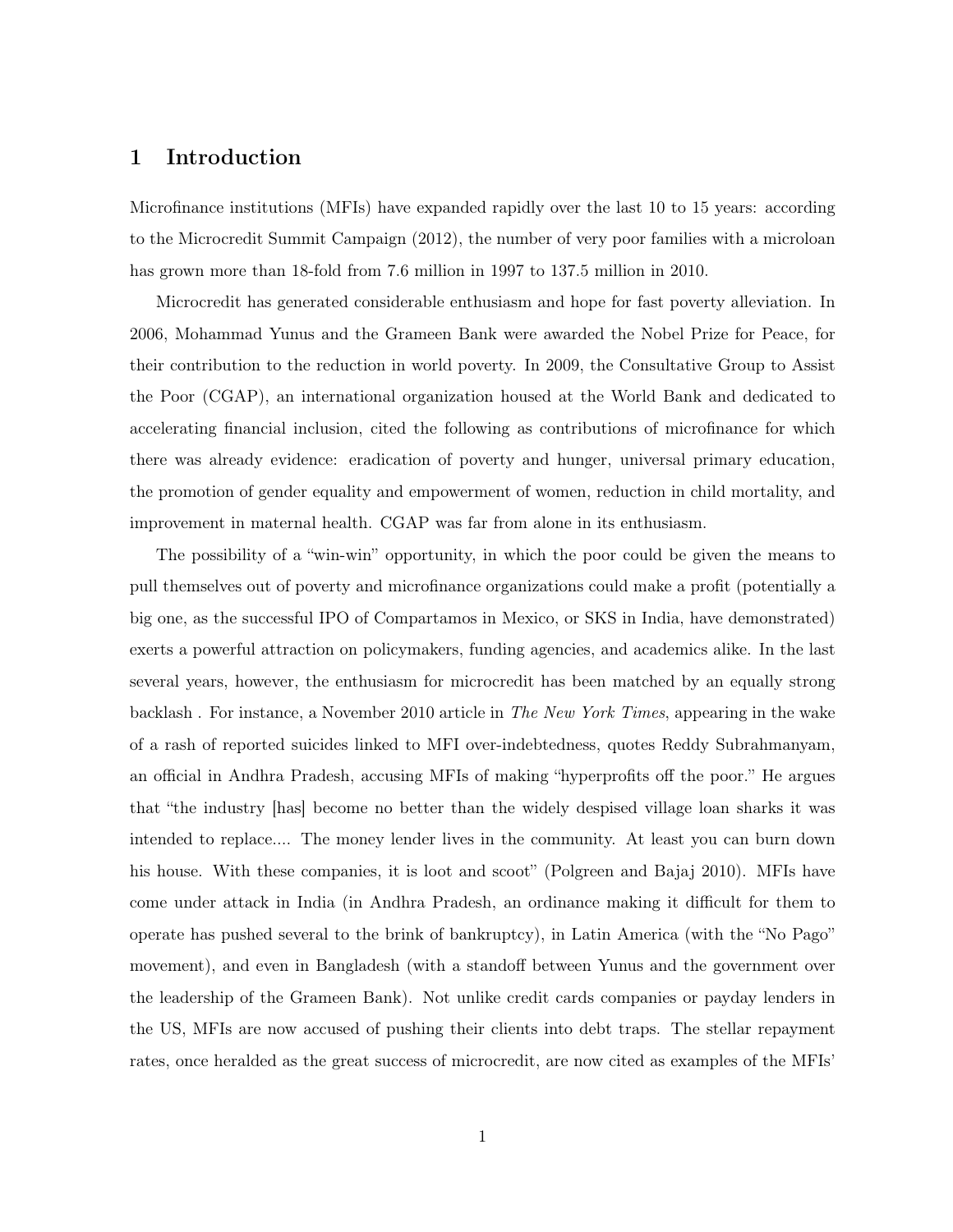unscrupulous methods.

What is striking about this debate is the relative paucity of evidence to inform it. Anecdotes about highly successful entrepreneurs or deeply indebted borrowers tell us nothing about the effect of microfinance on the average borrower, much less the effect of having access to it on the average household. Even representative data about microfinance clients and non-clients cannot identify the causal effect of microfinance access, because clients are self-selected and therefore not comparable to non-clients. Microfinance organizations also purposely choose some villages and not others. . Difference-in-difference estimates can control for fixed differences between clients and non-clients, but it is likely that people who choose to join MFIs would be on different trajectories even absent microfinance. This invalidates comparisons over time between clients and non-clients (see Alexander-Tedeschi and Karlan 2007).

These issues make the evaluation of microcredit particularly difficult, and there is so far no consensus among academics on its impact. For example, Pitt and Khandker (1998) use the eligibility threshold for getting a loan from Grameen bank as a source of identifying variation in a structural model of the impact of microcredit, and find large positive effects, especially for women. However, Jonathan Morduch (1998), and Roodman and Morduch (2010) criticize the approach, pointing out among other issues that there is in fact no discontinuity in the probability to borrow at that threshold.<sup>1</sup>

As early as 1999, Morduch wrote that "the 'win-win' rhetoric promising poverty alleviation with profits has moved far ahead of the evidence, and even the most fundamental claims remain unsubstantiated." In 2005, Beatriz Armendáriz and Morduch reiterated the same uncertainty in their book The Economics of Microfinance, noting that the relatively few carefully conducted longitudinal or cross-sectional impact studies yielded conclusions much more measured than MFIs' anecdotes would suggest, reflecting the difficulty of distinguishing the causal effect of microcredit from selection effects. These cautions were repeated in the book's second edition in 2010 .

Given the complexity of this identification problem, the ideal experiment to estimate the effect

<sup>&</sup>lt;sup>1</sup>Kaboski and Townsend (2005) use a natural experiment (the introduction of a village fund whose size is fixed by village) to estimate the impact of the amount borrowed and find impacts on consumption, but not investment. This is a government-provided form of credit and differs in a number of ways from the standard microcredit product.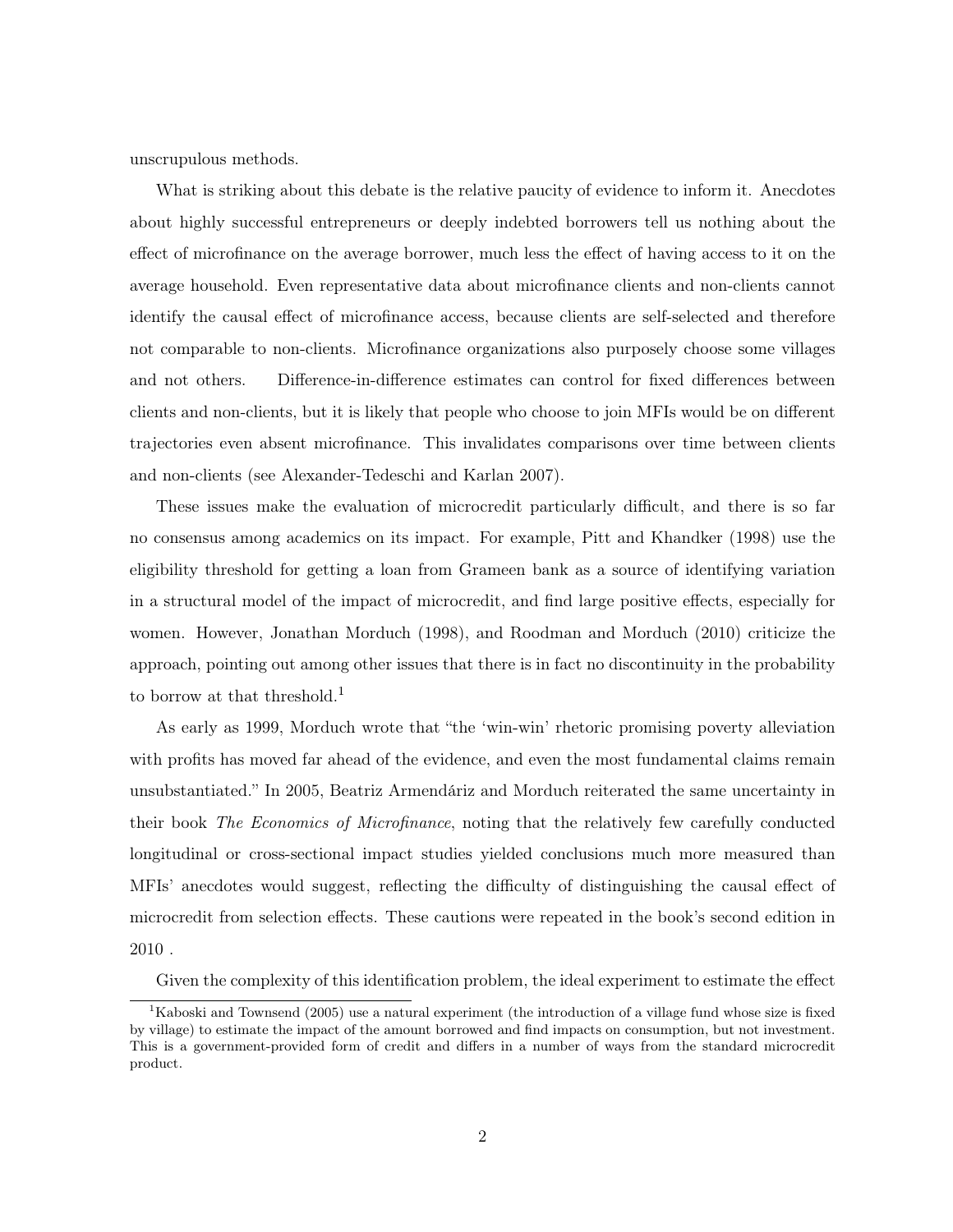of having access to microcredit is to randomly assign microcredit to some areas, and not others, and compare outcomes in both. Randomization ensures that, on average, the only difference between residents is the greater ease of access to microcredit of those in the treatment area.<sup>2</sup>

In this paper we report on the first randomized evaluation of the effect of the canonical grouplending microcredit model, which targets women who may not necessarily be entrepreneurs.<sup>3</sup> This study also follows the households over the longest period of any study (it followed households for about three to 3.5 years after the introduction of the program in their slums areas), which is necessary since many impacts may be only expected to surface over the medium run. A number of recent papers have reported on subsequent randomized evaluations of similar programs in Morocco (Crépon et al., 2011), Bosnia-Herzegovina (Augsburg et al., 2012), Mexico (Angelucci et al., 2012) and Mongolia (Attanasio et al. 2011). We will compare their results to ours in the last section of this paper.<sup>4</sup>

The experiment was conducted as follows. In 2005, 52 of 104 poor neighborhoods in Hyderabad were randomly selected for opening of an MFI branch by one of the fastest-growing MFIs in the area, Spandana, while the remainder were not. Hyderabad is the fifth largest city in India, and the capital of Andhra Pradesh, the Indian state were microcredit has expanded the fastest. Fifteen to 18 months after the introduction of microfinance in each area, a comprehensive household survey was conducted in an average of 65 households in each neighborhood, for a total of about 6,850 households. In the meantime, other MFIs had also started their operations in both treatment and comparison households, but the probability of receiving an MFI loans was still 8.8 percentage points (48%) higher in treatment areas than in comparison areas (27.1%) borrowers in treated areas versus 18.3% borrowers in comparison areas). Two years after this first endline survey, we surveyed the same households once more. By that time, both Spandana and other organizations had started lending in the treatment and control groups, so the fraction of households borrowing from microcredit organizations was not significantly different (38.5% in

 $2<sup>2</sup>$ An alternative to measure the impact of borrowing is to randomize microcredit offer among applicants. This approach was pioneered by Karlan and Zinman (2009), which uses individual randomization of the "marginal" clients in a credit scoring model to evaluate the impact of consumer lending in South Africa, and find that access to microcredit increases the probability of employment. Karlan and Zinman (2011) use the same approach to measure impact of microcredit among small businesses in Manila.

<sup>&</sup>lt;sup>3</sup>The two studies mentioned in Footnote 2 evaluate slightly different programs: consumer lending in the case of Karlan and Zinman (2009), and "second generation" individual liability loans to existing entrepreneurs in the case of Karlan and Zinman (2010).

 $4$ See Banerjee (2013) for a comprehensive summary of the recent literature on microcredit.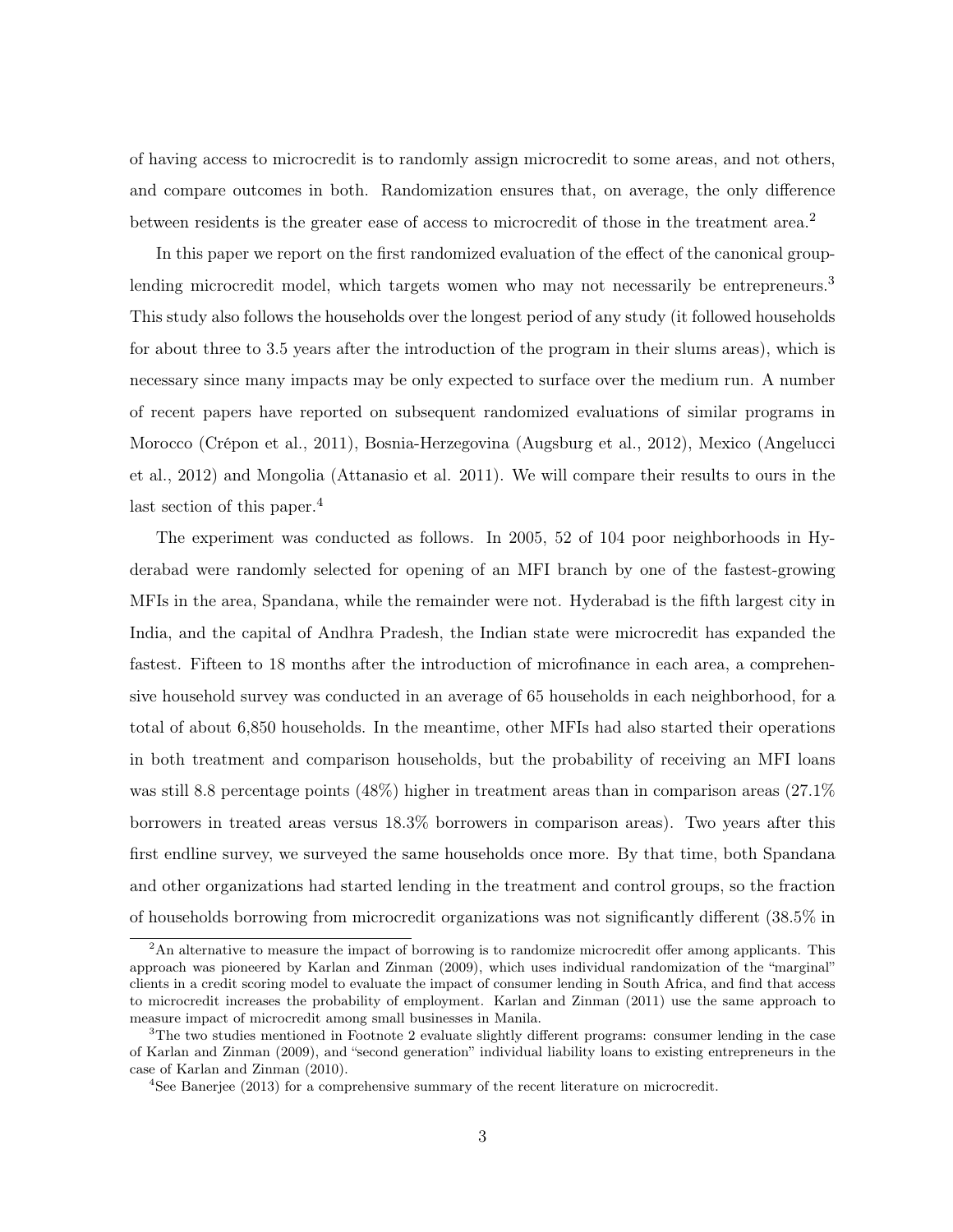treatment and 33% in control). But households in treatment groups had larger loans and had been borrowing for a longer time period. This second survey thus gives us an opportunity to examine some of the longer-term impacts of microcredit access on households and businesses.

To frame the analysis, we propose a model where a household may wish to acquire lumpy investment (a durable good, or an asset for a business ). One key result of the model is that households who have access to microcredit may sacrifice short- or even medium-term consumption when microcredit becomes available in order to get the durable good, or to invest in a business. Other households may decide to expand their labor supply. Non-durable consumption may thus initially fall, and even total consumption may not increase. Of course, if the household has invested in a profitable business, we could eventually expect consumption to increase: this underscores the importance of following households over a long enough period of time.

We examine the effect consumption, new business creation, business income, etc., as well as measures of other human development outcomes such as education, health and women's empowerment. At the first endline, we see no difference in monthly per capita consumption and monthly non-durable consumption. We do see significant positive impacts on the purchase of durables. There is evidence that this is financed partly by an increase in labor supply and partly by cutting unnecessary consumption: households have reduced expenditures on what that they themselves describe as "temptation goods."

Thus, in our context, microfinance plays a role in helping households make different intertemporal choices in consumption. This is not the only impact that is traditionally expected from microfinance, however. The primary engine of growth that it is supposed to fuel is business creation. Fifteen to 18 months after gaining access, households are no more likely to be entrepreneurs (that is, have at least one business), but they are more likely to start more than one business, and they invest more in the businesses they do have (or the ones they start). There is an increase in the average profits of the businesses that were already in existence before microcredit, but this is entirely due to very large increases in the upper tail. At every quantile between the 5th and the 95th percentile, there is no difference in the profits of the businesses. The median marginal new business is both less profitable and less likely to have even one employee in treatment than in control areas.

After three years, when microcredit is available both in treatment and control groups but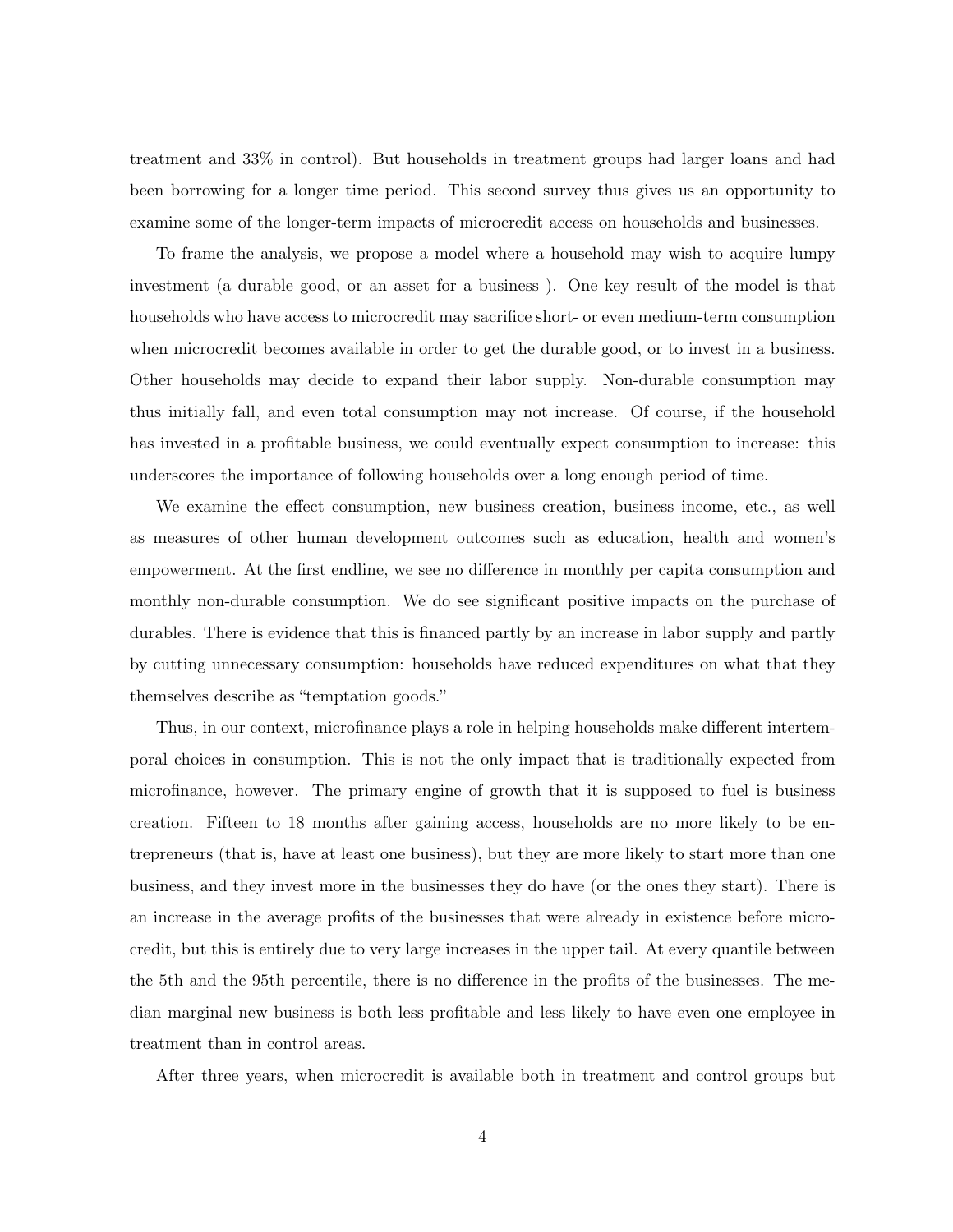treatment group households have had the opportunity to borrow for a longer time, businesses in the treatment groups have significantly more assets, and business profits are now larger for businesses above the 85th percentile. However, the average business is still small and not very profitable. In other words, contrary to most people's belief, to the extent microcredit helps businesses, it may help the larger businesses more. There is still no difference in average consumption.

We do not find any effect on any of the women's empowerment or human development outcomes either after 18 or 36 months. Furthermore, almost 70% of eligible households do not have an MFI loan, preferring instead to borrow from other sources, if they borrow (and most do).

Our results find a strong echo in the four other studies that look at similar programs in different contexts. This gives us confidence in the robustness and external validity of our findings. In short, microcredit is not for every household, or even most households, and it does not lead to the miraculous social transformation some proponents have claimed. Its principal impact seems, perhaps unsurprisingly, to allow some households to sacrifice some instantaneous utility (temptation goods or leisure) to finance lumpy purchases, either for their home or in order to establish or expand a business.

# 2 Experimental Design and Background

### 2.1 The Product

Until the major crisis in Indian microfinance in 2010, Spandana was one of the largest and fastest growing microfinance organizations in India, with 1.2 million active borrowers in March 2008, up from 520 borrowers in 1998-9, its first year of operation (MIX Market, 2009). From its birthplace in Guntur, a dynamic city in Andhra Pradesh, it has expanded across the state and into several others.

The basic Spandana product is the canonical group loan product, first introduced by the Grameen Bank. A group is comprised of six to ten women, and 25-45 groups form a "center." Women are jointly responsible for the loans of their group. The first loan is Rs. 10,000, about \$200 at market exchange rates, or \$1,000 at 2007 purchasing power parity (PPP)-adjusted exchange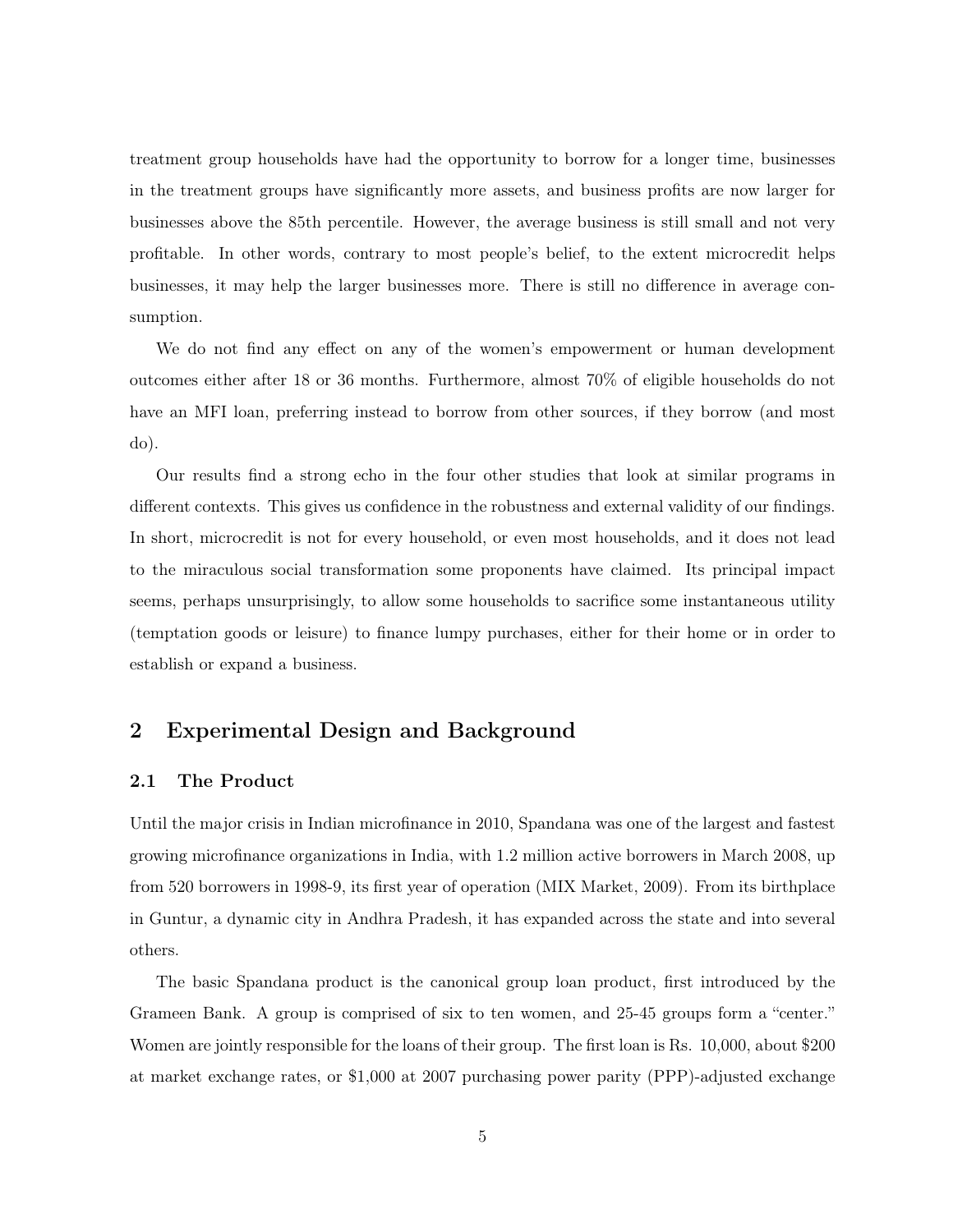rates (World Bank, 2007).<sup>5</sup> It takes 50 weeks to reimburse principal and interest rate; the interest rate is 12% (non-declining balance; equivalent to a 24% APR). If all members of a group repay their loans, they are eligible for second loans of Rs. 10,000-12,000; loan amounts increase up to Rs. 20,000.

Unlike other microfinance organizations, Spandana does not require its clients to start a business (or pretend to) in order to borrow: the organization recognizes that money is fungible, and clients are left entirely free to choose the best use of the money, as long as they repay their loan. Also unlike other microlenders, most notably Grameen, Spandana does not insist on "transformation" in the household. Spandana is primarily a lending organization, not directly involved in business training, financial literacy promotion, etc.

Eligibility is determined using the following criteria: clients must (a) be female,  $6$  (b) be aged 18 to 59, (c) have resided in the same area for at least one year, (d) have valid identification and residential proof (ration card, voter card, or electricity bill), and (e) at least 80% of women in a group must own their home. Groups are formed by women themselves, not by Spandana. Spandana does not determine loan eligibility by the expected productivity of the investment, although selection into groups may screen out women who cannot convince fellow group-members that they are likely to repay.

### 2.2 Experimental Design

Spandana initially selected 120 areas (identifiable neighborhoods, or bastis) in Hyderabad as places in which they were interested in opening branches. These areas were selected based on having no preexisting microfinance presence, and having residents who were desirable potential borrowers: poor, but not "the poorest of the poor." Areas with high concentrations of construction workers were avoided because they move frequently which makes them undesirable as microfinance clients. While the selected areas are commonly referred to as "slums," these are permanent settlements with concrete houses and some public amenities (electricity, water, etc.).

 ${}^{5}$ In 2007 the PPP exchange rate was \$1=Rs. 9.2, while the market exchange rate was \$1 $\simeq$ Rs. 50. All following references to dollar amounts are in PPP terms unless noted otherwise.

<sup>6</sup>Spandana also offers an individual-liability loan. Men are also eligible for individual-liability loans, and individual borrowers must document a monthly source of income, but the other criteria are the same as for jointliability loans. 96.5% of Spandana borrowers were female in 2008 (Mix Market, 2009). Spandana introduced the individual-liability loan in 2007; very few borrowers in our sample have individual-liability loans.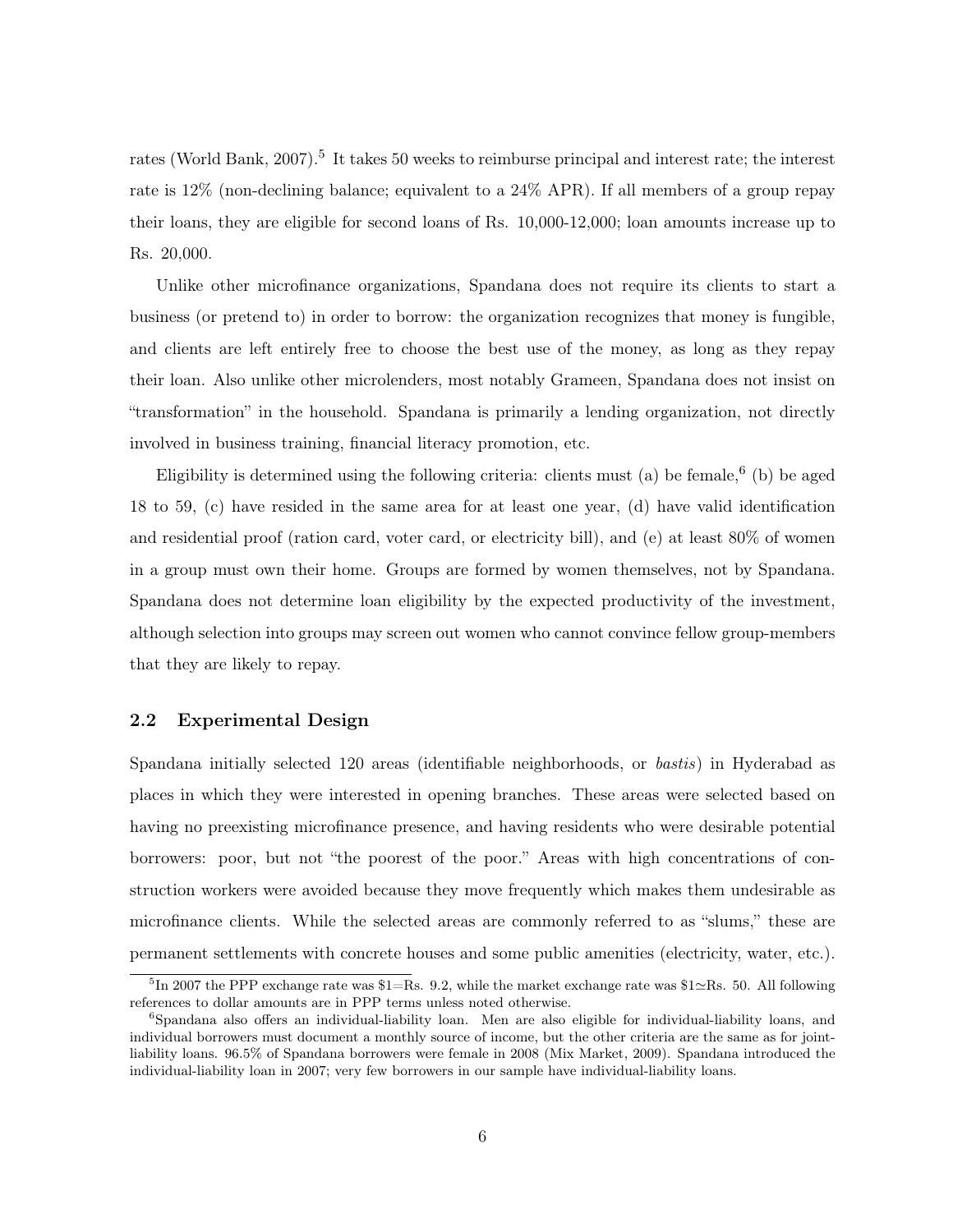Within eligible neighborhoods, the largest ones were not selected for the study, since Spandana was keen to start operations there. The population in the neighborhoods selected for the study ranges from 46 to 555 households.

In each area, we conducted a small baseline neighborhood survey in 2005, collecting information on household composition, education, employment, asset ownership, expenditure, borrowing, saving, and any businesses currently operated by the household or stopped within the last year. We surveyed a total of 2,800 households in order to obtain a rapid assessment of the baseline conditions of the neighborhoods. However, since there was no existing census, and the baseline survey had to be conducted very rapidly to gather some information necessary for stratification before Spandana began their operations, the households were not selected randomly from a household list: instead field officers were asked to map the area and select every  $n^{th}$  house, with  $n$  chosen to select 20 household per area. But this procedure was not very rigorous, and we are not confident that the baseline is representative. Thus, the baseline survey was used as a basis for stratification, a descriptive analysis below, and area-level characteristics are used as control variables.<sup>7</sup> Beyond this, we do not use the baseline survey in the analysis that follows.

After the baseline survey, but prior to randomization, sixteen areas were dropped from the study because they were found to contain large numbers of migrant-worker households. Spandana (like other MFIs) has a rule that loans should only be made to households who have lived in the same community for at least one year because the organization believes that dynamic incentives (the promise of more credit in the future) are more important in motivating repayment for these households. The remaining 104 areas were grouped into pairs of similar neighborhoods, based on average per capita consumption and per-household debt, and one of each pair was randomly assigned to the treatment group.<sup>8</sup>

Table 1 uses the baseline sample to show that treatment and comparison areas did not differ in their baseline levels of demographic, financial, or entrepreneurship characteristics in the baseline survey. This is not surprising, since the sample was stratified according to per capita consumption, fraction of households with debt, and fraction of households who had a business.<sup>9</sup>

<sup>7</sup>Omitting these controls does not affect the results.

<sup>&</sup>lt;sup>8</sup>Pairs were formed to minimize the sum across pairs A, B (area A avg loan balance – area B avg loan balance)<sup>2</sup>  $+$  (area A per capita consumption – area B per capita consumption)<sup>2</sup>. Within each pair one neighborhood was randomly allocated into treatment.

<sup>&</sup>lt;sup>9</sup>Since the sample of households was not random at baseline, we also verify that the households surveyed at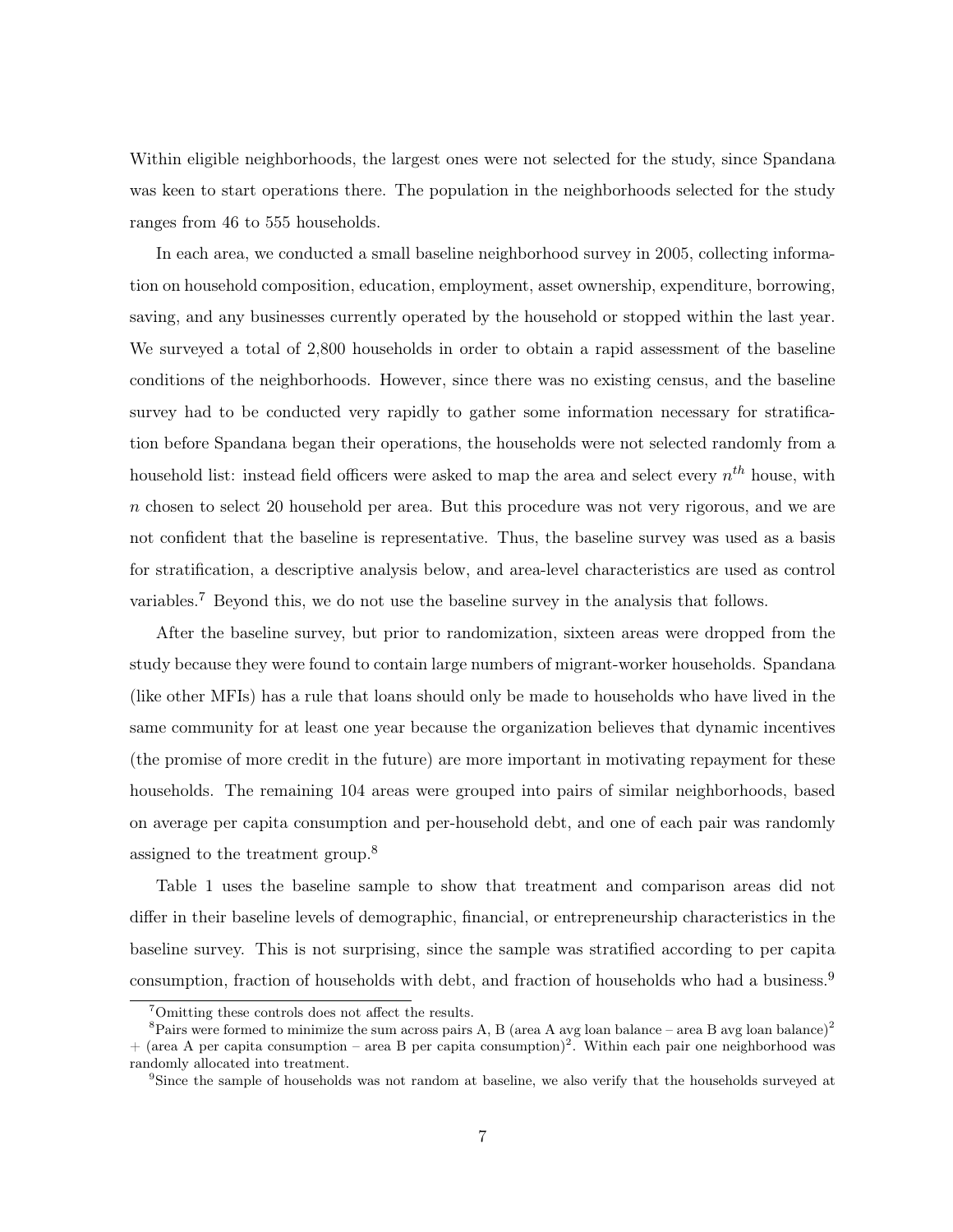The baseline data also provides a snapshot of households' characteristics prior to Spandana's expansion, which we discuss further below.

Spandana then progressively began operating in the 52 treatment areas, between 2006 and 2007. Note that in the intervening periods, other MFIs also started their operations, both in treatment and comparison areas, and we did nothing to stop that. We will show below that there is still a significant difference between MFI borrowing in treatment and comparison groups.

To create a proper sampling frame for the endline, we undertook a comprehensive census of each area in early 2007, and included a question on borrowing. The census revealed low rates of MFI borrowing even in treatment areas, so the endline sample consisted of households whose characteristics suggested high likelihood of having borrowed: households who had resided in the area for at least three years and contained at least one woman aged 18 to 55. Spandana borrowers identified in the census were oversampled, and the results presented below correct for this oversampling so that the results are representative of the population as a whole. Since they were not representative, baseline households were not purposely resurveyed in the follow-up. We began the endline survey in August 2007 and ended it in April 2008. In each area, this first endline survey was conducted at least 12 months after Spandana began disbursing loans, and generally 15 to 18 months after. The overall sample size for the endline survey was 6,864 households.

Two years later, in 2009-2010, we undertook a second endline survey, following up on the same households, asking the same set of questions as in 2007-2008 to insure comparability. Appendix Table 2, Panel A shows, the re-contact rate at endline 2 for household initially interviewed at endline 1 was very high, at 89.9% in the treatment group and 90.2% in the control group. Panel B shows average characteristics of the recontacted versus attrited households. The samples do not differ significantly along most dimensions. However, those who attrited had higher per capita expenditure at endline 1, by Rs. 131 (column 1). Attritors were five percentage points less likely to have an MFI loan at endline 1 (column 5), and 1.5 percentage points less likely to have a business created in the one year prior to endline 1 (column 7). This is consistent with businesses and microloans being associated with lower mobility, and higher consumption/permanent income

endline are similar in treatment and control groups, in terms of a number of characteristics which are fixed over time (Table A1).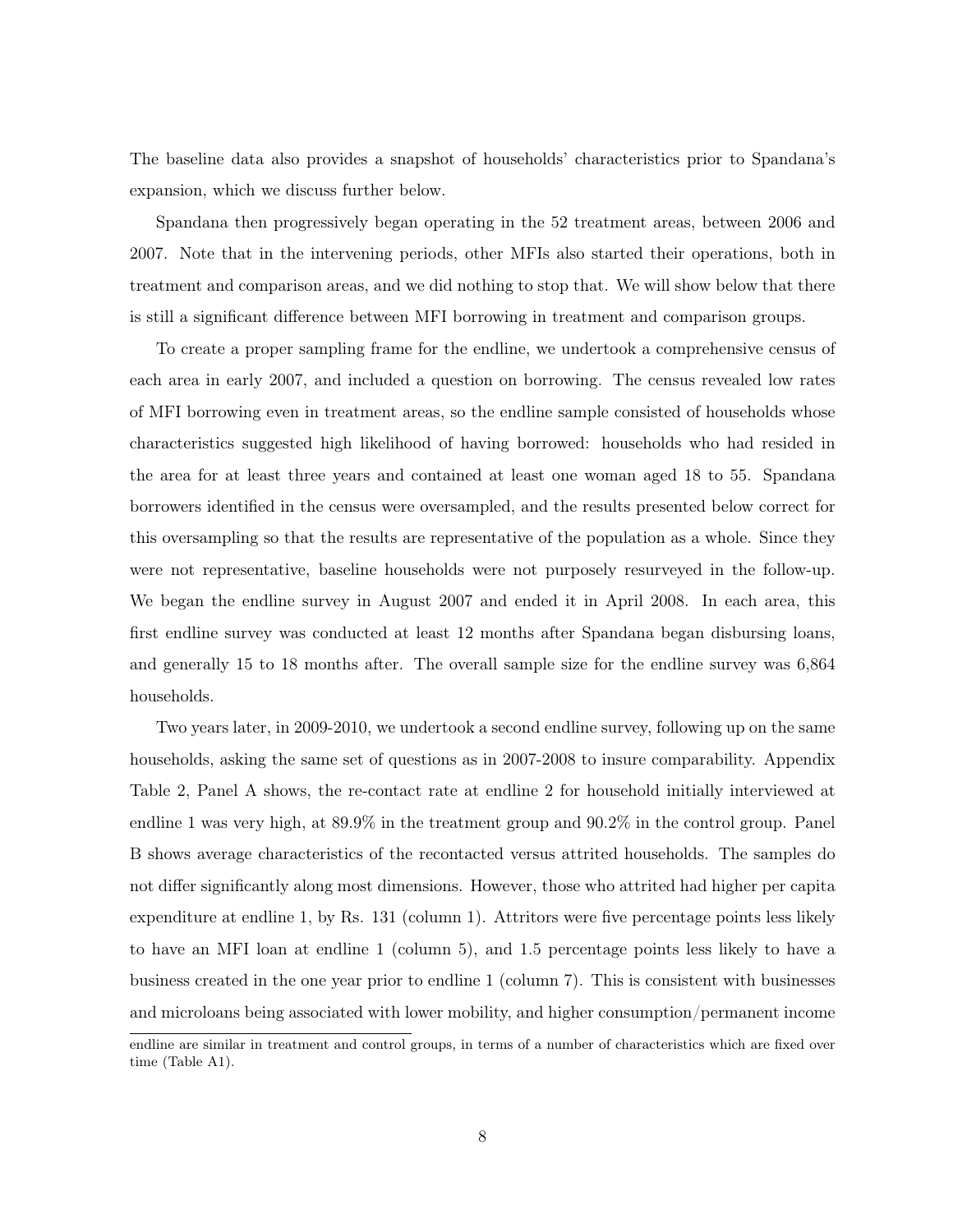being associated with higher mobility. Panel C shows that one important characteristic differentially predicts attrition in treatment versus control, namely MFI borrowing: the attrited sample is nine percentage points less likely than the non-attrited sample to have had an MFI loan in treatment areas. This suggests that Spandana was effective in either targeting households that were going to stay put, or convincing them not to leave the area.<sup>10</sup>

### 2.3 The context

Table 1 shows a snapshot of households from the 104 sampled areas in 2005. Recall that these numbers need to be viewed with some caution, as the households sampled at baseline were not necessarily representative of the area as a whole, and were not purposely resurveyed at endline. At baseline, the average household (averaging over treatment and control areas) was a family of five, with monthly expenditure of just under Rs. 5350, or \$540 at PPP-adjusted exchange rates (\$108 per capita) (World Bank, 2005). A majority of households (67%) lived in a house they owned, and 27% in a house they rented.<sup>11</sup> Almost all of the 7 to 11 year olds  $(98\%)$ , and  $86\%$  of the 12 to 15 year olds, were in school.

There was almost no MFI borrowing in the sample areas at baseline. However, 68% of the households had at least one outstanding loan. The average amount outstanding was Rs. 21,658 (median Rs. 11,000), and the average interest rate was 3.89% per month. Most loans were taken from moneylenders (50%), friends or neighbors (25%), and family members (13%). Commercial bank loans were very rare (3%).

Although business investment was not commonly named as a motive for borrowing, 24% of households ran at least one small business at the baseline, compared to an OECD-country average of 12% who say that they are self-employed. However, these businesses were very small. Only 7.5% had any employees; typical assets included sewing machines, tables and chairs, balances and

<sup>&</sup>lt;sup>10</sup>While attrition rates are comparable in treatment and comparison areas, the differential attrition according to propensity to borrow from an MFI is potentially concerning, not only for the analysis of endline 2 data, but possibly for endine 1 as well: endline 1 data may suffer from attrition, although we do not observe it since we do not have a baseline. To address this concern, we have re-estimated all the regressions below with a correction for sample selection inspired by Dinardo, Fortin and Lemieux (2010), where we re-weight the data using the inverse of the propensity to be observed at endline 2, so that the distribution of observable characteristics (at endline 1) among households observed at endline 2 resembles that in the entire endline 1 sample. We then apply the same weights to endline 1 data (implicitly assuming a similar selection process between the onset of microfinance and endline 1). The results, available upon request, are very similar to what we present here.

<sup>&</sup>lt;sup>11</sup>The remaining  $6\%$  had missing information to the home ownership question.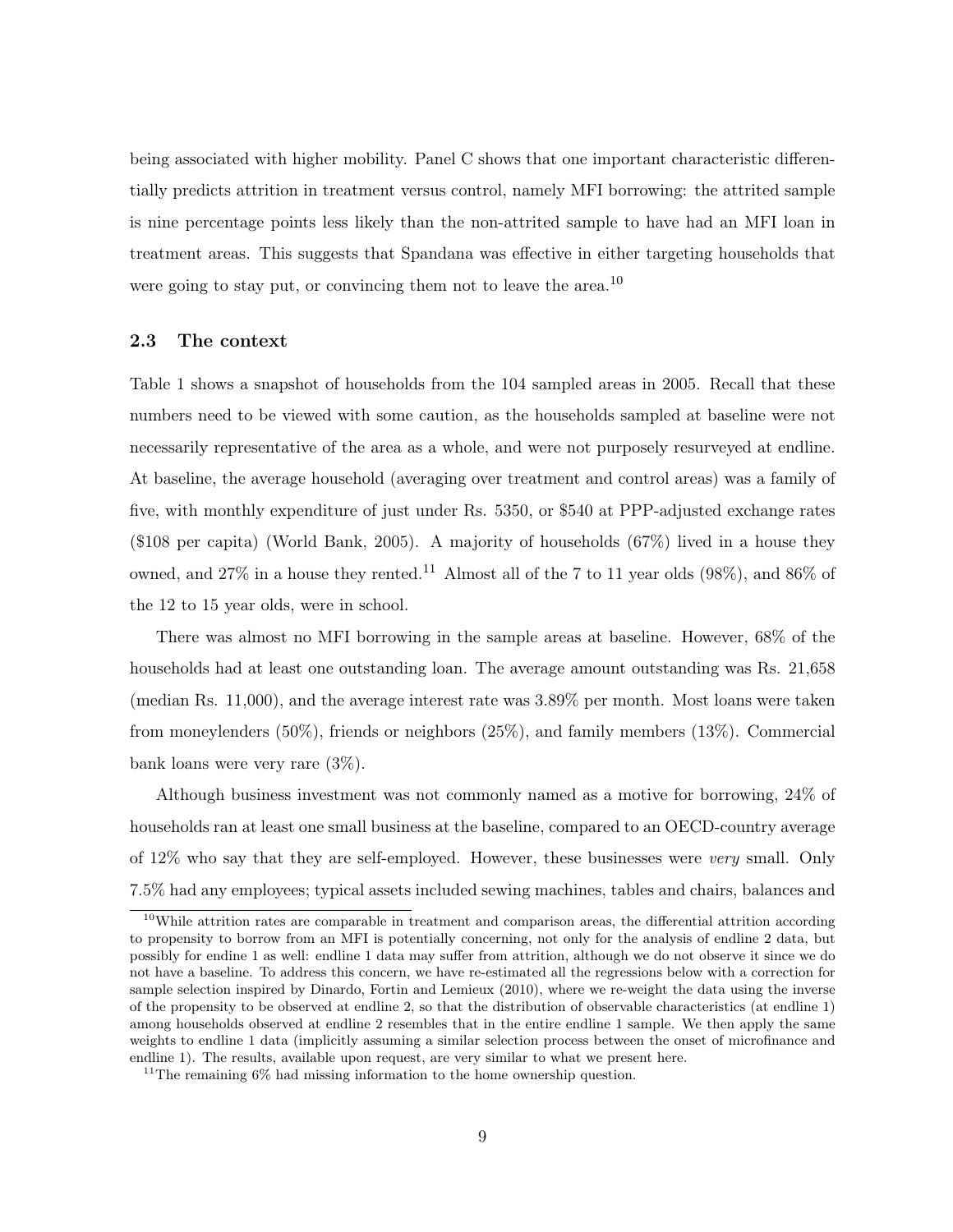pushcarts, and 15% of businesses had no assets whatsoever. Average revenues were approximately Rs. 9,900 (\$980 in PPP terms) per month on average. Business income (i.e., profits) were approximately Rs. 3,300 (\$325 at PPP). Total household income, from entrepreneurship, wage labor, irregular labor, etc. averaged approximately Rs. 4,840. Forty-two percent of working individuals worked for a wage.

Baseline data revealed more limited use of consumption smoothing strategies other than borrowing: 34% of the households had a savings account, and only 23% had a life insurance policy. Almost none (0.03%) had any health insurance. Forty percent of households reported spending Rs. 550 (\$54) or more on a health shock in the last year; 50% of households who had a sick member had to borrow for a health-related purpose.

### Growth between 2005 and 2010

Table 2, shows some of the same key statistics for the endline 1 and endline 2 (EL1 and EL2) samples in the control group.

Comparing the control baseline sample (2005) with the control households in the EL1 (2008) and EL2 (2010) samples reveal rapid secular growth in Hyderabad over  $2005-2010$ .<sup>12</sup> Average household consumption rose from Rs. 5,485 to Rs. 7,662 in 2007 and Rs. 11,497 (all expressed in 2007 rupees). in EL2. There was a 12 percentage point increase in the likelihood the family's house was waterproof between baseline and EL2 (68% versus 56%). Eighty-one percent of families owned a color TV at EL2, up 20 percentage points from two years before and 50 percentage points from the baseline. The fraction owning a cellphone increased from 17% at baseline to 64% at EL1 and 86% at EL2.

The percentage of households who ran at least one small business increased from 24% at baseline to 34% at EL1 and 42% at EL2. Forty-three percent of these businesses were primarily operated by a woman. However, the businesses remain very small: only 9% (10%) had any employees at EL1 (EL2). Yet despite remaining very small in terms of employment, average revenues rose from approximately Rs. 9,900 (\$980 in PPP terms) per month on average at baseline to just over Rs. 11,000 at EL1 and almost 16,000 at EL2. At EL2, business owners

<sup>&</sup>lt;sup>12</sup>While the comparison may not be perfect since the baseline survey was not conducted on the same sample as the endline, the growth between EL1 and EL2 is for the same set of households, using the same survey instruments, and thus gives us a good sense of the dynamism of this economy.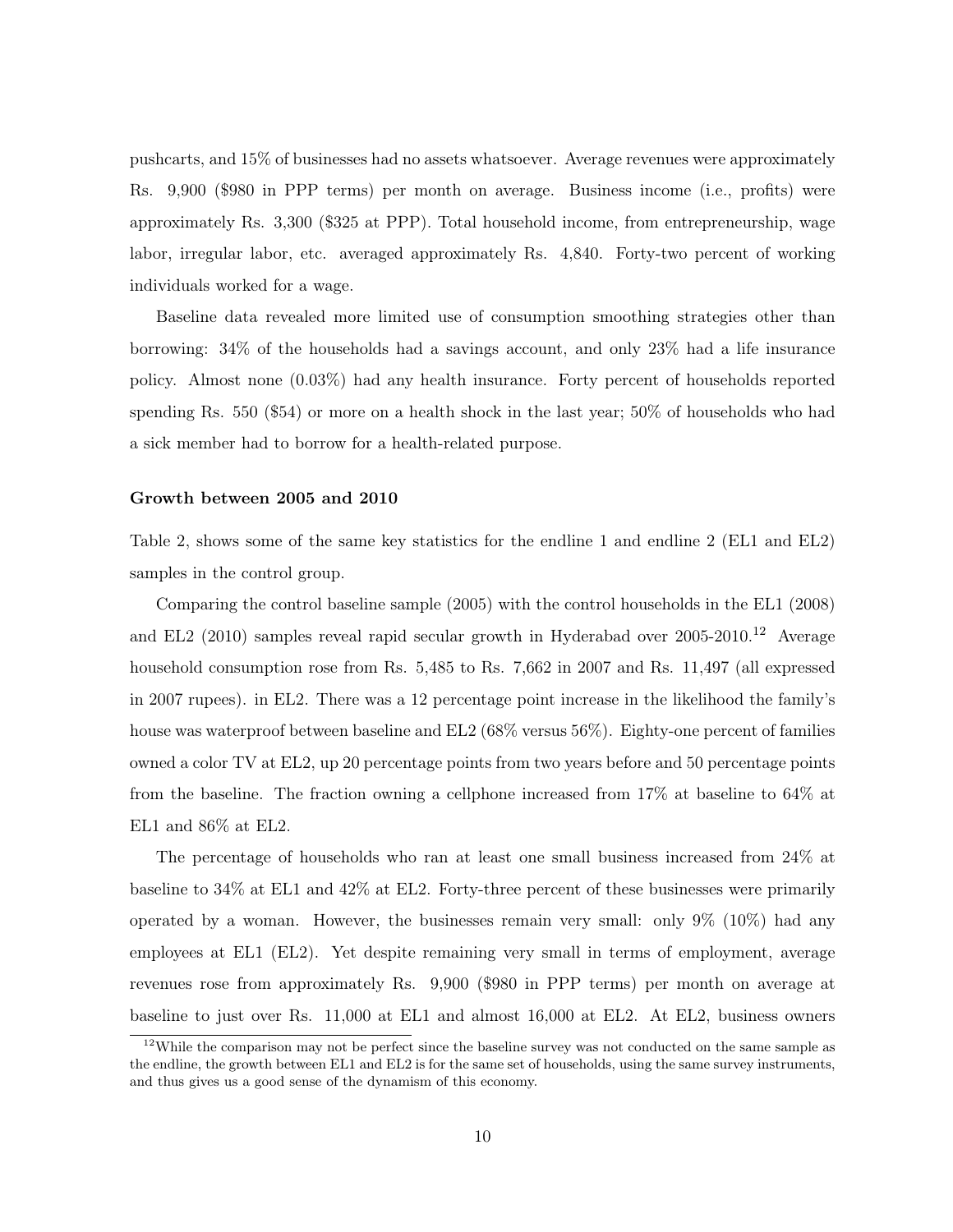reported business income (profits) of almost Rs.  $5,000$  (~\$540 at PPP), up from about Rs. 2,500 (\$275) at EL1. (These profit estimates do not account for the cost of the proprietors' time.)

The fraction of households with at least one outstanding loan rose from 68% at baseline to 89% in EL1 and 90% in EL2. The use of consumption-smoothing strategies other than borrowing also increased. From 34%, the fraction of households with a savings account skyrocketed to 82% at EL1 and 85% at EL2, and the fraction with health insurance rose from almost 0 at baseline to 12% at EL1 and 76% at EL2, likely due to the expansion of the government's RSBY health insurance program from those below the poverty line. Nonetheless, at EL1 (EL2), 64% (78%) of households reported spending Rs. 500 or more on a health shock in the last year. The fraction of households who had a sick member that had to borrow held fairly constant: 50% at baseline to 53% at EL1 and 45% at EL2.

### 2.4 Treatment impact on MFI borrowing and borrowing from other sources

Treatment communities were randomly selected to receive Spandana branches, but other MFIs also started operating both in treatment and comparison areas. We are interested in testing the impact of *microcredit*, not only borrowing from Spandana. Table 3 Panel A shows that, by the first endline, MFI borrowing was indeed higher in treatment than in control slums, although borrowing from other MFIs made up for part of the difference in Spandana borrowing. Households in treatment areas are 13.3 percentage points more likely to report being Spandana borrowers–18.5% versus 5.2% (Table 3 Panel A, column 2). The difference in the percentage of households saying that they borrow from any MFI is 8.8 points (Table 3 Panel A, column 1), so some households who ended up borrowing from Spandana in treatment areas would have borrowed from another MFI in the absence of the intervention. While the absolute level of total MFI borrowing is not very high, it is about 50% higher in treatment than in comparison areas. Columns 5 and 7 show that treatment households also report significantly more borrowing from MFIs (and from Spandana in particular) than comparison households. Averaged over borrowers and non-borrowers, treatment households report Rs. 1,391 more borrowing from Spandana than do control households, and Rs. 1,355 more from all MFIs.

While both the absolute take up rate and the implicit "first stage" are relatively small, this appears to be similar to what was found in other evaluations of the impact of access to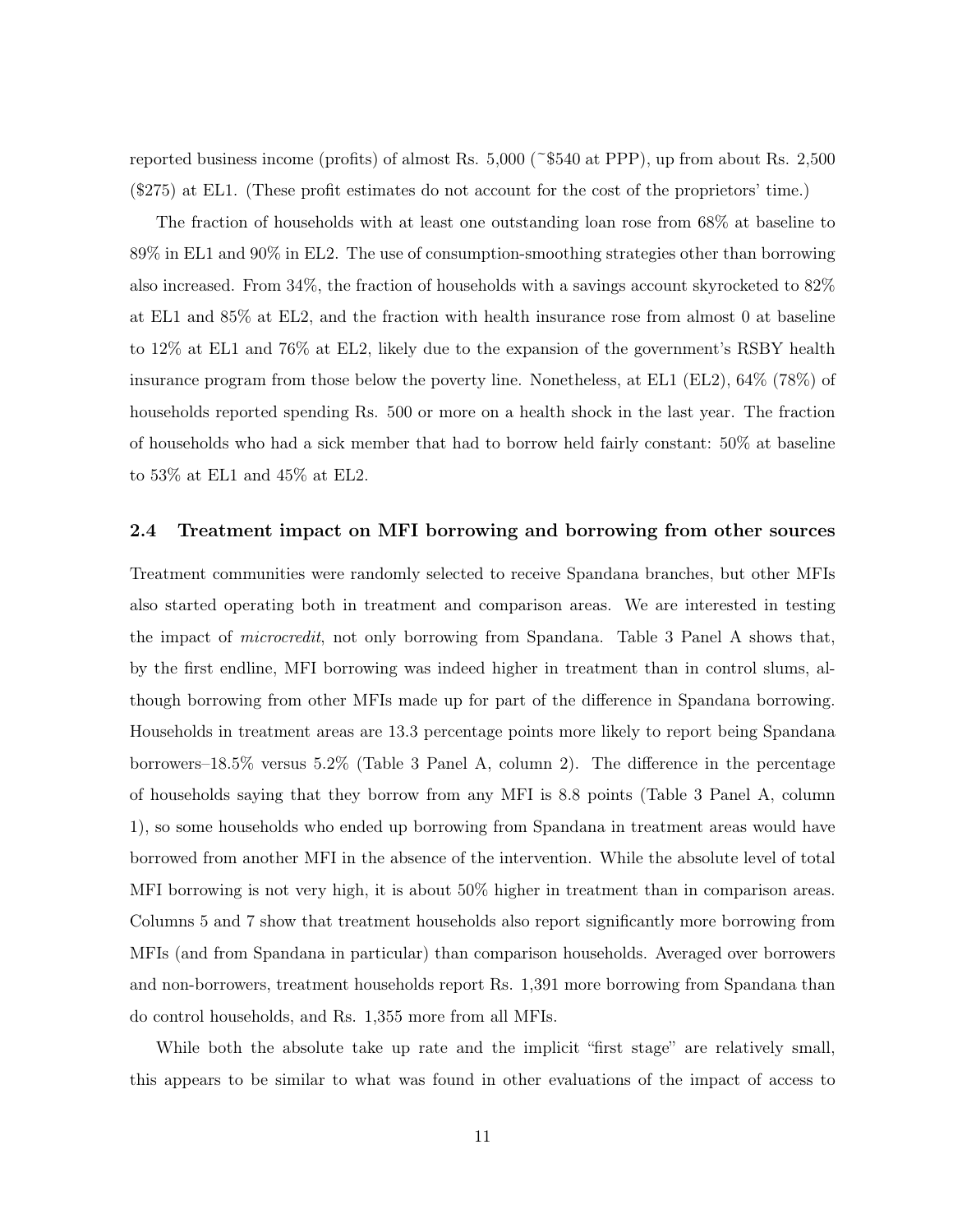microfinance, despite the different contexts. In rural Morocco, Crépon et al. (2011) find that the probability of having any loan from the MFI Al Amana in areas which got access to it is 10 percentage points, whereas it is essentially zero in control, and moreover, since there is really no other MFI, this represents the total increase in microfinance borrowing. In Mexico, Angelucci, Karlan and Zinman (2012) find an increase in 10 percentage points in the probability of borrowing from the MFI Compartamos in areas that got access to the lender, relative to a base of five percentage points in the control (they don't report the probability to borrow from any other MFI). In Mongolia, Attanasio et al. (2011) find a much larger increase, 48 percentage points, but this is among a sample that had already expressed interest in obtaining a loan from the lender and formed a potential borrowing group before randomization.<sup>13</sup>

The fairly low take up rate in these difference contexts is in itself is a perhaps surprising result, given the high levels of informal borrowing in these communities and the purported benefits of microcredit over these alternative forms of borrowing. . In all cases, except when the randomization was among those who had already expressed explicit interest in microcredit, only a minority of "likely borrowers" end up borrowing.

Table 3 also displays the impact of microfinance access on other forms of borrowing. A sizable fraction of the clients report repaying a more expensive debt as a reason to borrow from Spandana, and we do indeed see some action on this margin, but column 3 shows that the share of households who have some informal borrowing–defined as borrowing from family, friends, moneylenders and goods purchased on credit–goes down by 5.2 percentage points in treatment areas, but bank borrowing is unaffected. The point estimate of the amount borrowed from informal sources is also negative, suggesting substitution of expensive borrowing with cheaper MFI borrowing (an explicit objective of Spandana), and the point estimate, though insignificant, is quite similar in absolute value to the increase in MFI borrowing (column 8). However, given the high level of informal borrowing, this corresponds to a decline of only 2.6%: When we examine the distribution of endline 1 informal borrowing, in Figure 1, informal borrowing is significantly lower in treatment areas from the 30th to 65th percentiles.

After the end of the first endline, following our initial agreement with Spandana, the control

 $13$ The last study with which we consider, Augsburg et al. (2012), is not strictly comparable to ours because the sampling frame is made up of people who had applied for a loan. But even there the difference in borrowing rates between treatment and control group is fairly low, only 20 percentage points.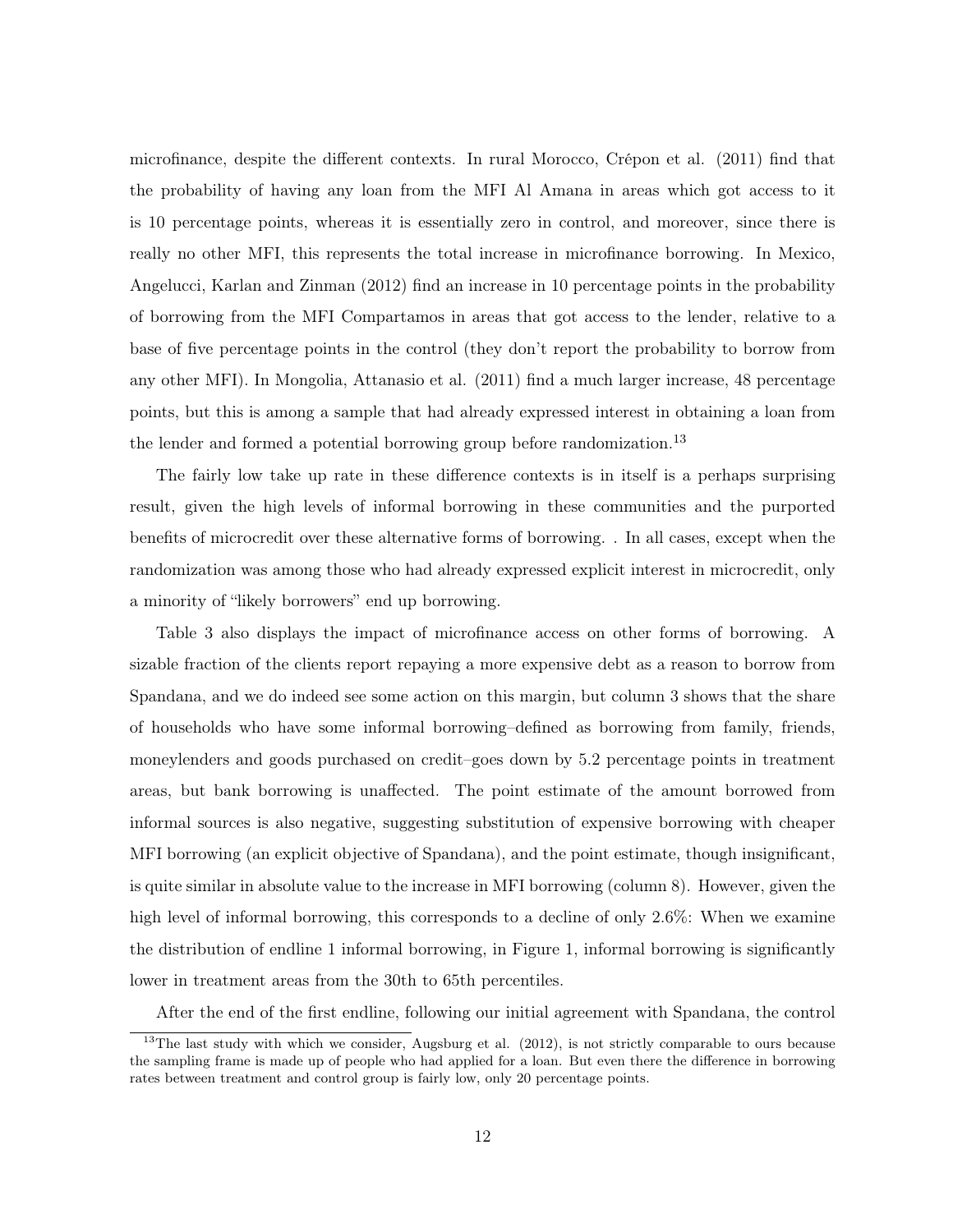slums were "released," and Spandana was free to expand in these areas. Other MFIs also continued their expansion. However, two years later a significant difference still remained between Spandana slums and others: Table 3 Panel B shows that 18% of the households in the treatment slums borrowed from Spandana, against 11% in the control slums. Other MFIs continued to expand both in the former treatment and control slums, and MFI lending overall was almost the same in the treatment and the control group. By the second endline survey, 33.1% of households had borrowed from an MFI in the former control slums, and 33.7% in the treatment slums. Since lending started later in the control group, however, households in the treatment group had on average been borrowing for longer than those in the control group, which is reflected in the fact that they had completed more loan cycles. On average, there was a difference of 0.13 loan cycles between the treatment and the control households at endline 2 (column 10), which is almost unchanged from endline 1. . The key difference between treatment and control group at endline 2 is thus the length of access to microfinance. Since microfinance loans grow with each cycle, treatment households also had larger loans. Among those who borrow, there was by the endline 2 a significant difference of Rs. 2,344 (or 14%) in the size of the loans (column 6). Since about one third of households borrow, this translates into an (insignificant) difference of about Rs. 869 in average borrowing (column 5).

# 3 Theory

Since the stated goal of many MFIs is to help their client escape poverty by investing in their own businesses, evaluations of microfinance programs (including this one) typically focus on business investments and overall consumption per capita as key measures of success. However, to the extent that microfinance successfully relaxes credit constraints, we may see households sacrifice short-run non-durable consumption to invest in durable goods (either for home consumption or for their businesses). The short-run impact (as people take the loan and then repay it) may therefore be to reduce non-durable consumption or even overall consumption. The increase in welfare would either come from the utility arising from the durable consumption or, in the longer run, if the investment makes the borrower's businesses more profitable and that feeds into increases in consumption. This suggests that if consumption is a main outcome of interest, we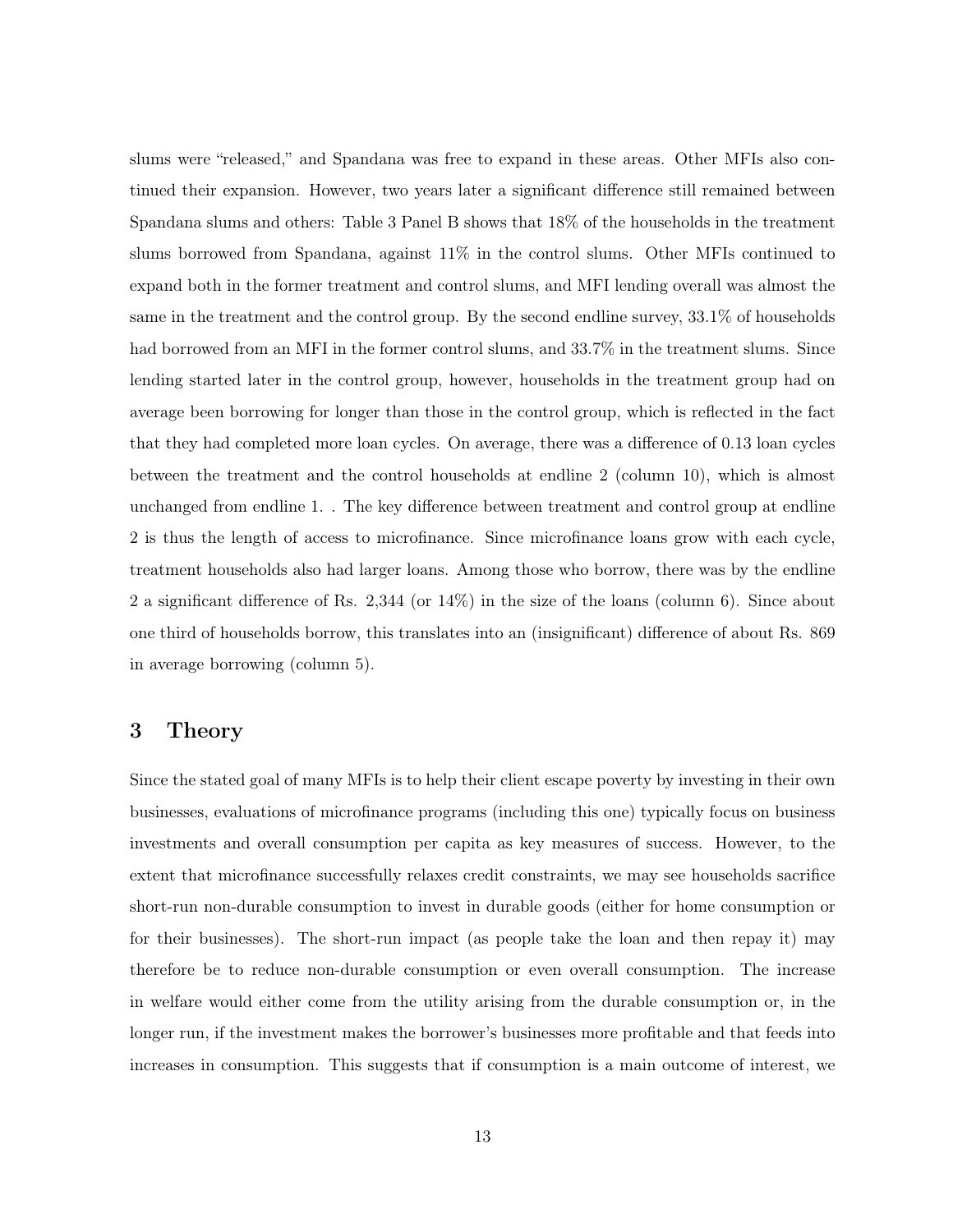need to pay attention to its composition. Also, a relatively long horizon may be necessary to determine the full effects. The simple model below clarifies this intuition in order to provide a conceptual frame to our analysis.

### 3.1 Basic Model

A consumer lives for  $T \gg 2$  periods. We assume just for expositional convenience that T is even. She consumes two goods which we will call non-durable and durable. The non-durable is fully divisible and is consumed in the period it is bought. Denote non-durable consumption by  $c_n$ . The durable lasts for two periods, and yields durable services in both periods. The durable is indivisible and costs an amount  $c_d$ , and yields durable services of  $ac_d$  in each period. Moreover there are no additional benefits from owning a second durable. Assume that durable services and non-durables are perfect substitutes in the sense that the consumer's per-period utility function is  $u(c)$ , where  $c = c_n$  if she has not purchased the durable in the current or previous period and  $c = c_n + ac_d$  otherwise. Assume that  $0 < a < 1$ . Therefore in the current period purchasing the durable leads to a net loss in flow utility, but it might still be optimal because  $a$  could be greater than 1/2. The consumer does not discount and the future and therefore maximizes total of present and future utility.

The consumer earns a labor income of y in units of the non-durable every period and there is no savings or investment, so the total amount y is spent every period. However, the household has the option of borrowing up to an amount  $b^{max}$  for one period at a gross interest rate r. We assume, in keeping with the microfinance application, that the person cannot borrow again till after the loan is fully repaid. In other words, if the borrower borrows in period s, she will have to repay in period  $s + 1$  and can only borrow again in period  $s + 2$ . Finally we assume that the durable costs more than the maximum possible amount of debt:  $c_d > b^{max}$ 

Given this, the consumer's problem in each period depends just on whether she already owns the durable and her existing stock of debt. If she owns the durable she has no reason to buy it in the current period; if she has debt then she has to repay it in the current period and cannot borrow until the next period.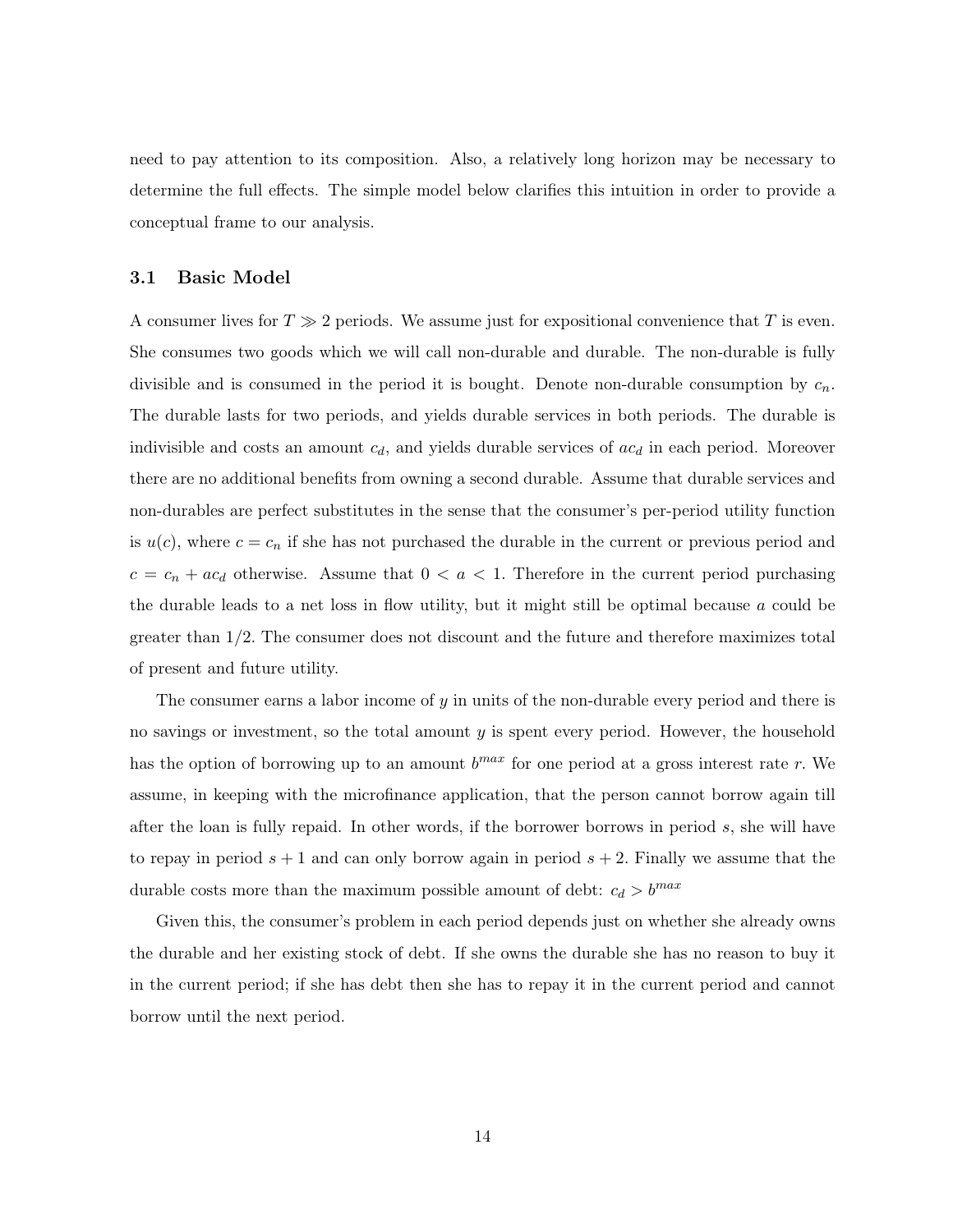### 3.2 Analysis of the model

The structure of this model yields a very useful simplification. In the Theoretical Appendix we show that the consumer's decision can be analyzed by simply looking at the decision in the first two periods, assuming that there are no further periods. The decision in the first period will be repeated in all subsequent odd periods and what happens in period 2 will be repeated in all subsequent even periods.

This is very convenient because we can study the decision diagrammatically. In Figure 2, the horizontal axis represents consumption in period 1 and the vertical axis is consumption in period 2. UU and  $U'U'$  are two potential indifference curves. They both have slope  $1/\delta$  when they intersect the 45 degree line,  $OO'$  at points E and E'. The point E represents the endowment, the vector  $(y, y)$ . The line EF, which has the slope r, represents the set of options open to the consumer if he borrows in period 1 but does not purchase the durable. The distance along the horizontal direction from E to F represents  $b^{max}$ , the maximum possible loan size. As drawn, we are assuming that  $r < 1/\delta$ , which gives the consumer a reason to borrow-the highest indifference curve reachable on  $EF$  is typically higher that the one through  $E$ .

The other option is to buy the durable. The point A represents the case of just buying the durable and not borrowing, i.e. it is the point  $(y - (1 - a)c_d, y + ac_d)$ . The line segment AB represents the set of choices for someone who borrows and buys the durable. The horizontal distance from A to B is  $b^{max}$  and the slope of the line is r. As drawn, it is clear that the point B lies on the highest indifference curve that is available and the consumer will choose both to borrow and to buy the durable. However, her first-period consumption is still lower than at point E. Non-durable consumption and even total consumption goes down in the first period as a result of purchasing the durable.

However, this is not the only possibility. The point  $B'$  represents what happens when  $b^{max}$ is higher  $(F'$  is the corresponding point where the consumer borrows without purchasing the durable). In this case, borrowing and buying the durable is still the best option, but total consumption goes up in both periods. Finally, the point  $B''$  represents the case where  $b^{max}$  is small.  $F''$  is the corresponding value in the case where there is no durable purchase. In this case, borrowing without buying the durable is the best option, and first-period consumption goes up.

Figure 3 captures the case where  $r\delta > 1$ . In this case there is no reason to just borrow-the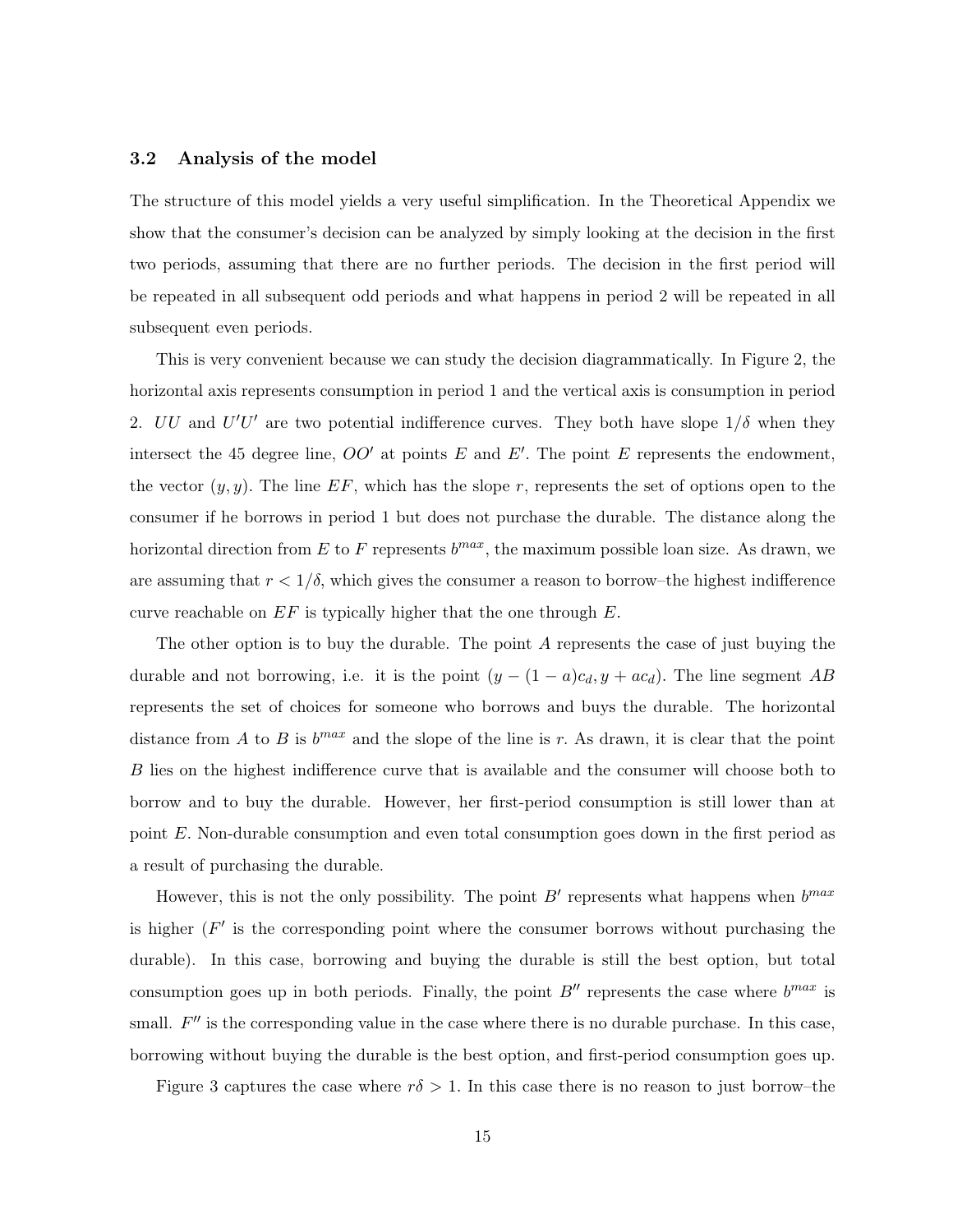line  $EF$  lies everywhere under the indifference curve through  $E$ . However, borrowing to buy the durable still makes sense and improves welfare.

In general, more credit (weakly) increases the incentive to buy the durable relative to either not buying but borrowing or not buying and not borrowing. To see this denote the utility of buying the durable as  $v_d(b^{max})$ , and that of not buying the durable by  $v_n(b^{max})$ .

$$
\frac{d}{db^{max}}v_d(b^{max}) = max\{\frac{d}{db}[u(y-(1-a)c_d+b)+\delta u(y+c_d-rb)],0\} = max\{u'(y-(1-a)c_d+b)-\delta ru'(y+ac_d-rb),0\}
$$

which, by the concavity of u is always at least as large as  $\frac{dv_n(b^{max})}{db^{max}} = max\{\frac{d}{db}[u(y+b) + \delta u(y-b)]\}$  $[rb]$ ,  $[0] = max{u'(y+b) - \delta ru(y-rb)}$ ,  $[0]$ . Therefore this is also true at the point where  $v_d(b^{max}) =$  $v_n(b^{max})$ , which tells us that if is tells us that if at any level of  $b^{max} v_d(b^{max}) > v_n(b^{max})$ , then this is also true at all higher values of  $b^{max}$ . In this sense, increased access to credit favors buying the durable.

Moreover, it is evident that when the consumer switches to buying the durable as a result of increased credit access, his borrowing must go up. Hence, compared to someone who has less credit access, his second-period non-durable consumption,  $y - rb$  must be lower.

Result 1: Compare two people, one of whom has higher access to credit. She is more likely to buy the durable, but her first-period total non-durable consumption and even total consumption may be higher or lower. Her second-period non-durable consumption will be lower.

### 3.3 Extensions

We have so far ignored possibility of making a productive investment. Note however that the model where there are no durables but the consumer has a choice of investing a fixed amount  $(1 - a)c_d$  in period 1 to get a return of  $ac_d$  in period 2 is formally identical to the model with durables and the same reasoning applies. However, the change in interpretation makes worth emphasizing that since a higher  $a$  means a more productive project, for a high enough  $a$ the investment will be made even when access to credit is very limited or absent. Conversely, increased access to credit will encourage consumers with relatively low values of a to invest.

Result 2: Increased access to credit increases the likelihood that the consumer makes a fixed investment but reduce the average product of the projects that get implemented. Total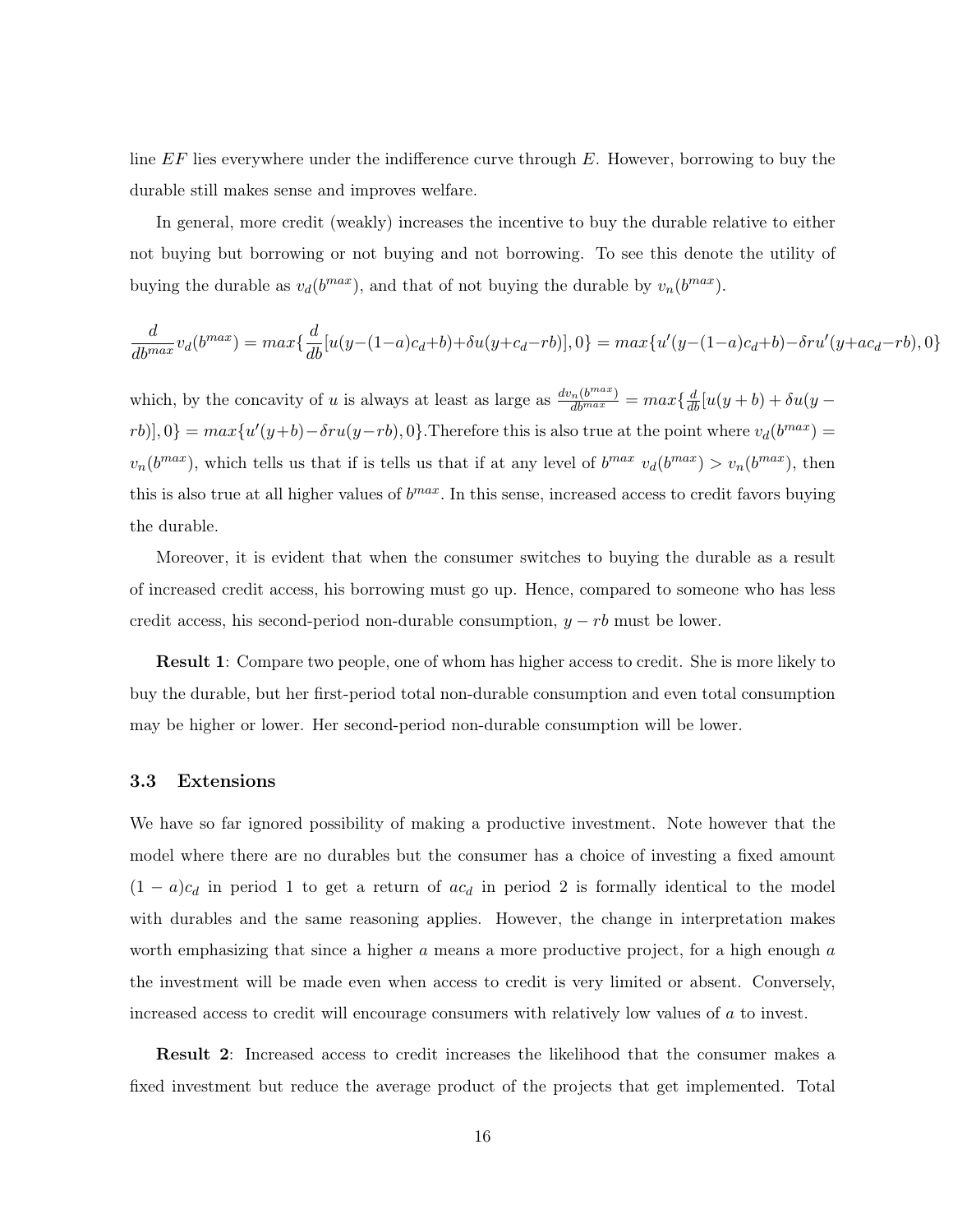first-period consumption can go up or down with greater credit access. However, in this case the person will have higher second-period non-durable consumption, since that is the reason for the investment.

Next, consider a variant of the model where the consumer also has a labor supply decision. Assume that the consumer can earn w units of non-durable consumption per unit of labor and supplies  $l_1$  and  $l_2$  units of labor in periods 1 and 2. The disutility of labor is given by the function  $v(l)$  which is assumed to be increasing, convex, differentiable everywhere and satisfying the Inada condition at  $l = 0$ . The consumer now maximizes

$$
u(y - (1 - a)c_d + b + w l_1) - v(l_1) + \delta[u(y + c_d - rb + w l_2) - v(l_2)]
$$

if she buys the durable and

$$
u(y + b + w l_1) - v(l_1) + \delta [u(y - rb + w l_2) - v(l_2)]
$$

if not.

By our assumptions about  $v,$ an interior optimum for  $l$  always exists and is given by

$$
u'(c) = v'(l).
$$

It is evident that l is decreasing in c. Furthermore, if  $u_l(x) = max_l \{u(x + w_l) - v(l)\}\,$ , it is easy to show that  $u_l(x)$  inherits the concavity of  $u(c)$  and therefore Result 1 extends to this case. In other words, improved loan access may lead to a reduction in non-durable and even total consumption in the first period. If total consumption goes down, labor supply will go up in that period.

Result 3: Increased access to credit can lead to an increase in labor supply in the first period.

Finally, the assumption that durables and non-durables are perfect substitutes is convenient for diagrammatic analysis but not essential for our results. Suppose, on the contrary, durable consumption of  $c_d$  leads to an utility equal to the service flow from the durable  $ac_d$ , which is separable from the utility from non-durables. Then it is easily shown by following the same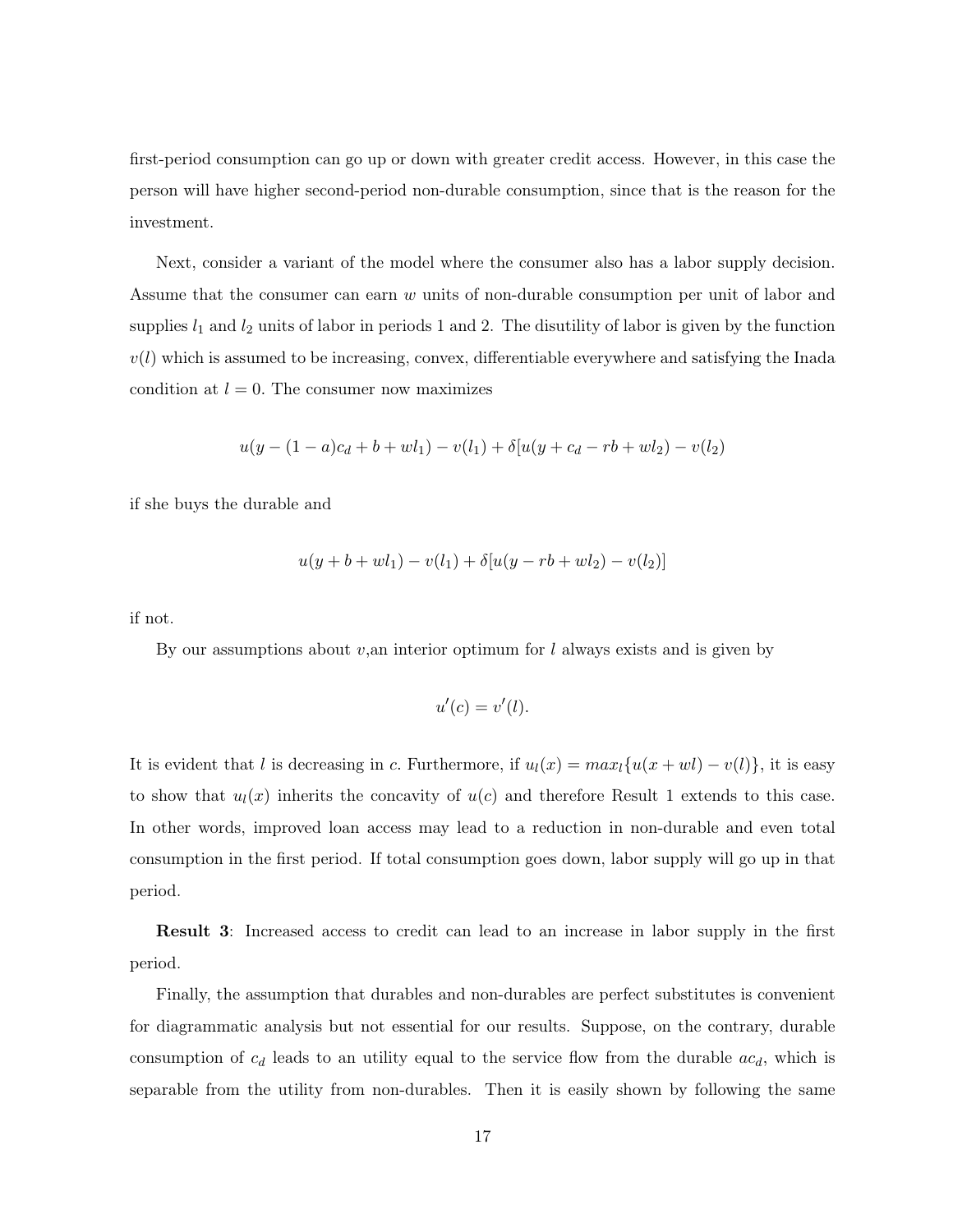argument that Result 1 will still hold. The only change is that now labor supply only depends on non-durable consumption, and since non-durable consumption can be lower in both periods, labor supply may be permanently raised by improved credit access.<sup>14</sup>

Result 4: If durables and non-durables are not perfect substitutes, increased access to credit may raise labor supply in both periods.

### 3.4 Discussion

The main point made in the theoretical section is that increased access to credit can lead to lowered non-durable consumption, both when the loan is taken and while it is being repaid, and increased labor supply, potentially once again both when the loan is taken and while it is being repaid. Durable consumption must, of course, go up if the point of the borrowing is to buy a durable (though it may not be picked up depending on when in the borrowing cycle the comparison is made), but not necessarily if the point is to start a business.

To interpret the results below, we consider that the period between the baseline and endline 1 corresponds to two model periods (one borrowing cycle), and the period between endline 1 and endline 2 corresponds to the next two model periods (one borrowing cycle). This is realistic, as the baseline happened roughly 15 to 18 months after Spandana started its operation in each slum, and the average borrowing household had been borrowing for a quarter.

The model tells us that the second borrowing cycle can be just like the first, if there are multiple durables to buy. In this case, we may see very little difference between those who got credit access on the first round with those who got it later, except to the extent that the loan size goes up from round to round–bigger loans may allow buying bigger durables. Of course, if the durables actually last for more than two periods, those who have access to microfinance earlier will have a larger stock of durables. On the other hand, if credit is used in both periods to invest in a business and those businesses are in fact profitable, consumption should be higher in endline 2 for households in the initial treatment group since they are already enjoying the business returns, while control households have yet to do so.<sup>15</sup> Observing the dynamic of treatment effect

<sup>&</sup>lt;sup>14</sup>The same result also holds when instead of durables and non-durables, the consumer chooses between a divisible consumption good and a non-divisible one (say, a wedding).

<sup>&</sup>lt;sup>15</sup>This is, of course, unless they borrow more and invest everything in the business, in which case we may see higher profits, but potentially consumption that is no higher.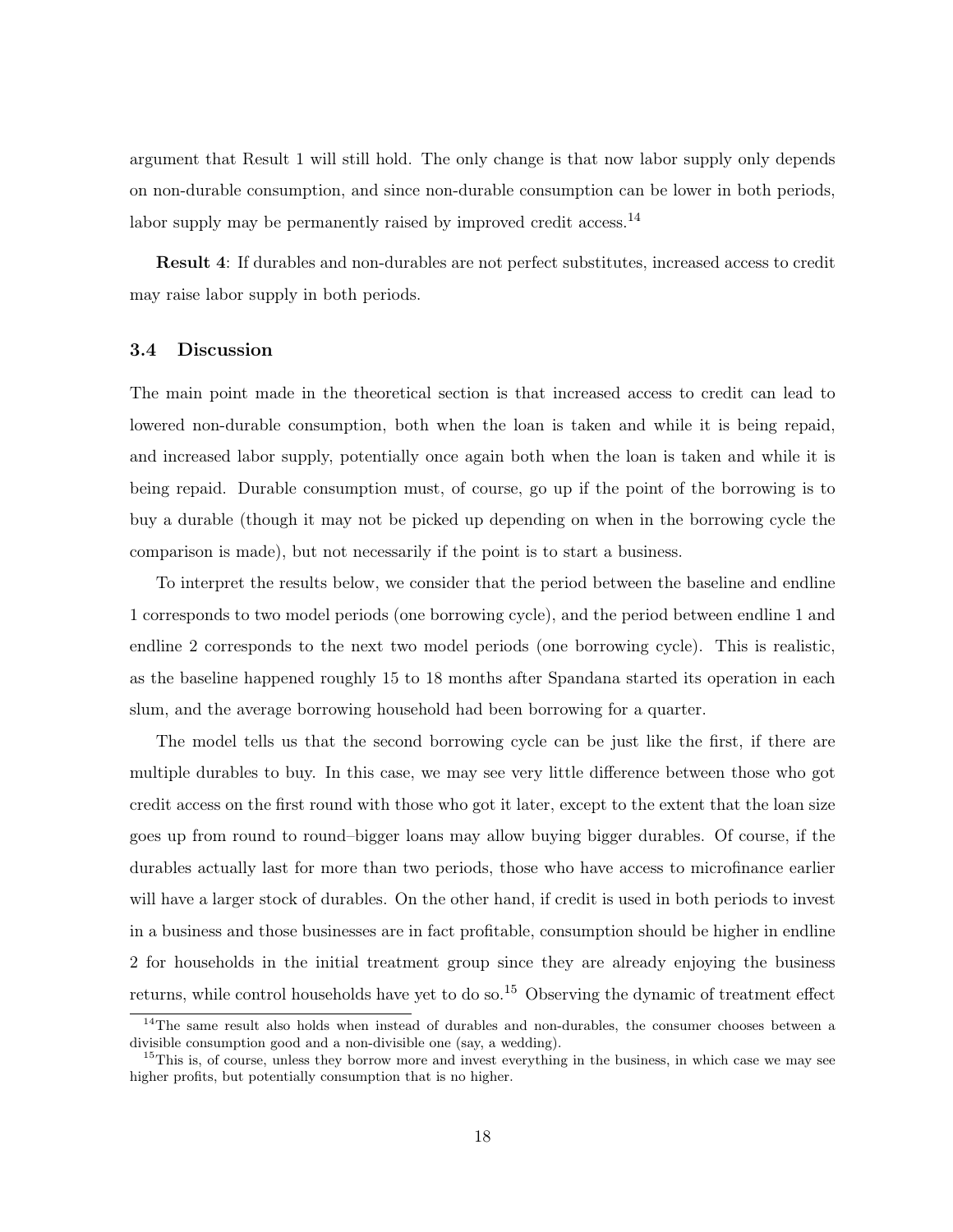across two borrowing cycles, with one group gaining access one round later, is therefore useful in assessing the overall impact of microcredit on poverty.

# 4 Results

To estimate the impact of microfinance becoming available in an area, we focus on intent to treat (ITT) estimates; that is, simple comparisons of averages in treatment and comparison areas, averaged over borrowers and non-borrowers. We present ITT estimates of the effect of microfinance on businesses operated by the household; and for those who own businesses, we examine business profits, revenue, business inputs, and the number of workers employed by the business. (The construction of these variables is described in Appendix 2.) Each column reports the results of a regression of the form

$$
y_{ia} = \alpha + \beta \times Treat_{ia} + X'_a \gamma + \varepsilon_i
$$

where  $y_{ia}$  is an outcome for household i in area a,  $Treat_{ia}$  is an indicator for living in a treated area, and  $\beta$  is the intent to treat effect.  $X'_a$  is a vector of control variables, calculated as arealevel baseline values: area population, total businesses, average per capita expenditure, fraction of household heads who are literate, and fraction of all adults who are literate.<sup>16</sup> Standard errors are adjusted for clustering at the area level and all regressions are weighted to correct for oversampling of Spandana borrowers.

### 4.1 Consumption

Table 4 gives intent to treat estimates of the effect of microfinance on household spending. Columns 1 and 2 of Panel A shows that there is no significant difference in total household expenditures–either total or non-durable–per adult equivalent, between treatment and comparison households. The point estimate is essentially zero in both cases and we can reject the null hypothesis that there was a Rs. 85 per month increase in consumption per adult equivalent and Rs. 56 (about 6% of the average in control for consumption, and 4% for non-durable con-

<sup>&</sup>lt;sup>16</sup>Table A1 shows that treatment and comparison areas are balanced in terms of these characteristics so, as expected, the results are very similar, although slightly less precise, if these controls are omitted.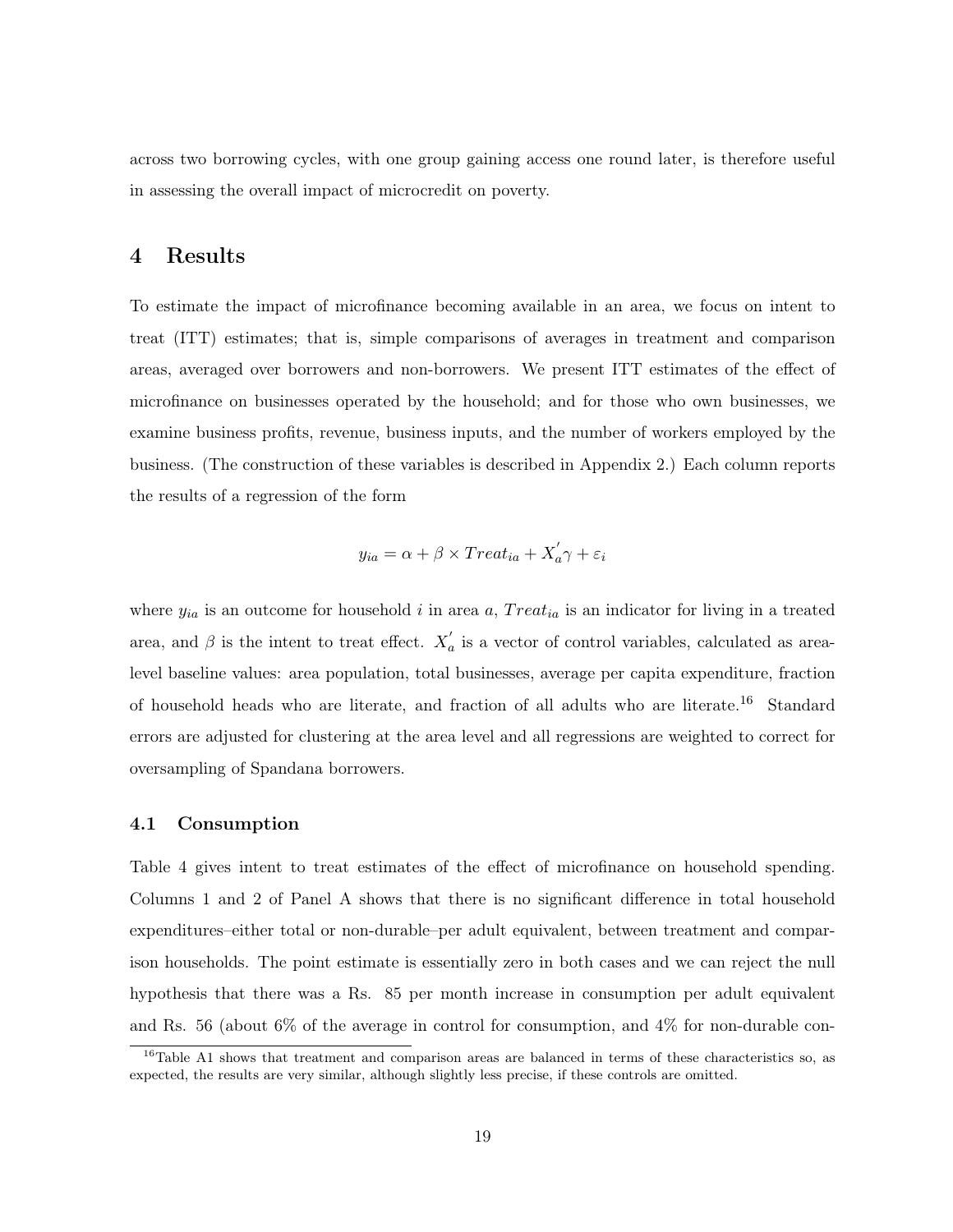sumption) increase. Thus enhanced microcredit access does not appear to be associated with a significant increase in consumption after 15 to 18 months. Of course, this may partly be due to the fact that relatively few people borrow, and that some in the control group borrow from another MFI; still, even if the entire increase (decrease) in total (non-durable) consumption was due to borrowers, these point estimates thus suggest very modest effects of borrowing.<sup>17</sup>

While there are no significant impacts on average consumption and non-durable consumption, there are shifts in the composition of expenditure: column 4 shows that households in treatment areas spent a statistically significant Rs. 1154 more on durables over the past year than did households in comparison areas. Note that this is probably an underestimate of the total effect of loans on durable purchases, since our measure would miss anyone who borrowed more than a year before the survey (the survey was 15 to 18 months after the centers opened) and immediately bought a durable with the loan proceeds. The most commonly purchased durables include gold and silver, motorcycles, sarees (purchased in bulk, presumably mainly for weddings), color TVs, fridges, rickshaws, computers and cellphones.

Consistent with the model, column 2 shows that while there was no detectable change in non-durable spending otherwise, the increase in durable spending by treatment households was essentially offset by reduced spending on "temptation goods" and festivals. Temptation goods are goods that households in our baseline survey said that they would like spend less on (this is thus the same list of goods for all households). They include alcohol, tobacco, betel leaves, gambling, and food consumed outside the home. Spending on temptation goods is reduced by about Rs. 9 per family per month (column 3). We also see in column 5 a large fall in festival spending per capita in the previous year (Rs. 763, significant at the 10% level). Together, the average drop in consumption in temptation goods and festivals over the year is Rs. 1255 per family and per year, which is reasonably close to the average increase in durables spending of Rs. 1154 plus the average interest difference of Rs. 325. The remaining difference of about Rs. 225 per family per year is probably matched by extra labor earnings (labor supply increases by 3.23 hours per week).<sup>18</sup> The decrease in festival expenditures does not come from large changes

<sup>&</sup>lt;sup>17</sup>For total consumption, the implied IV estimate is a Rs. 113 (10/.088) or 5% increase, and for non-durable it is a Rs. 75  $(4\%)$  decrease.

<sup>&</sup>lt;sup>18</sup>Rs. 1255 comes from  $763+8.73*4.68*12$  where 8.73 is the reduction on temptation good spending per capita per month and 4.68 is average household size. Rs. 325 comes from 0.24\*1355 where 24% is the interest paid on the net extra MFI borrowing of Rs. 1355. Households in the treatment group also spend on average an extra Rs.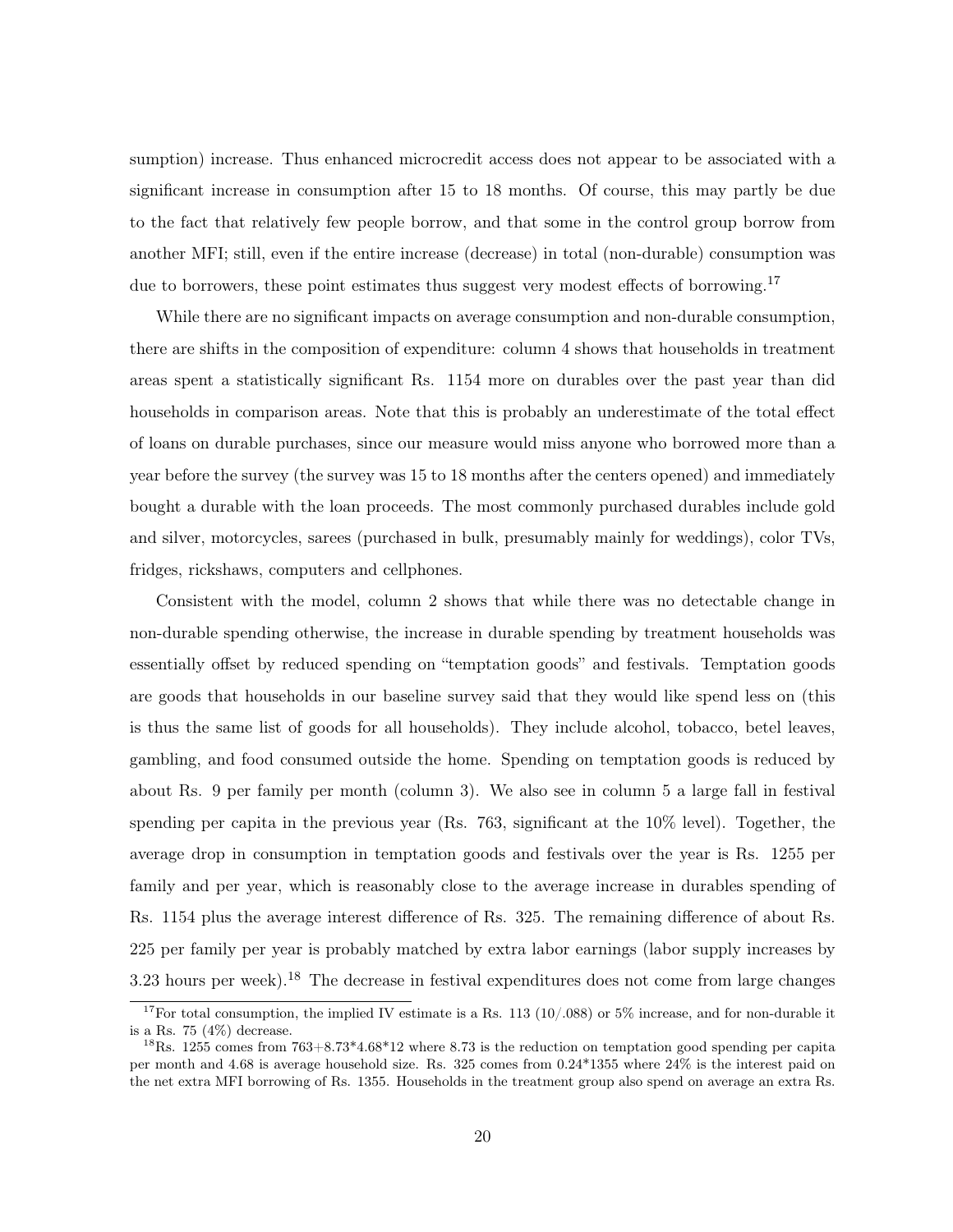in large, very expensive ceremonies such as weddings (we see very few of them in the data) but rather appears to come from declines at all levels of the distribution of spending on festivals. This is consistent with the model, assuming that every month (a subperiod of our model), some households get a chance to make a lumpy expenditure if they can and want to pay for it. We then see them undertake a large expense (this is more likely in microcredit borrower households because they have the money). The expense is paid from small, monthly cuts in the non-necessary non-durable goods (temptation goods and festivals) and spread across both households who have already made the lumpy purchase and households that anticipate doing so in the future.<sup>19</sup>

Panel B of Table 4 reports on the impact effects at the time of the second endline, when both treatment and control households have access to the microfinance program. The effects on both total per capita spending and total per capita non-durable spending (columns 1 and 2) are negative with t-statistics around 1. Spending on temptation goods is still lower by about Rs. 10 per month (column 3), similar to endline 1, though the effect is now insignificant. The effect on festivals is now positive but nowhere near being significant. Overall, the substantial gap between treatment and control households in terms of avoidable non-durable spending we saw in the first endline has shrunk to about Rs. 375 per year in endline 2. Correspondingly, there is no difference on average in durable goods spending in endline 2 (column 4). Given that the main difference between treatment and control households at endline 2 is that treatment households have been borrowing for longer, this suggests that, in the second cycle, households in the treatment seem to just repeat the first cycle with another durable (of roughly the same size), while households in the control group also acquire a durable.

The absolute magnitude of these changes is relatively small: for instance, the Rs. 1154 of increased durables spending at endline 1 is approximately \$125 at 2007 PPP exchange rates. However, this represents an increase of about 17% relative to total spending on durable goods in comparison areas. Furthermore, this figure averages over non-borrowers and borrowers. If all of this additional spending were coming from the extra 8.8% who do borrow (that is, if there were no spillover effects to non-borrowers), then the implied increase per additional borrower would

<sup>389</sup> per year acquiring business assets compared to households in control group but they also make Rs. 357 more in profits (not significant) which would potentially balance it out.

<sup>&</sup>lt;sup>19</sup>Households do not have to spend the loan as soon as they get it. We see examples of households taking a loan and putting it in a savings account for some time before they spend it.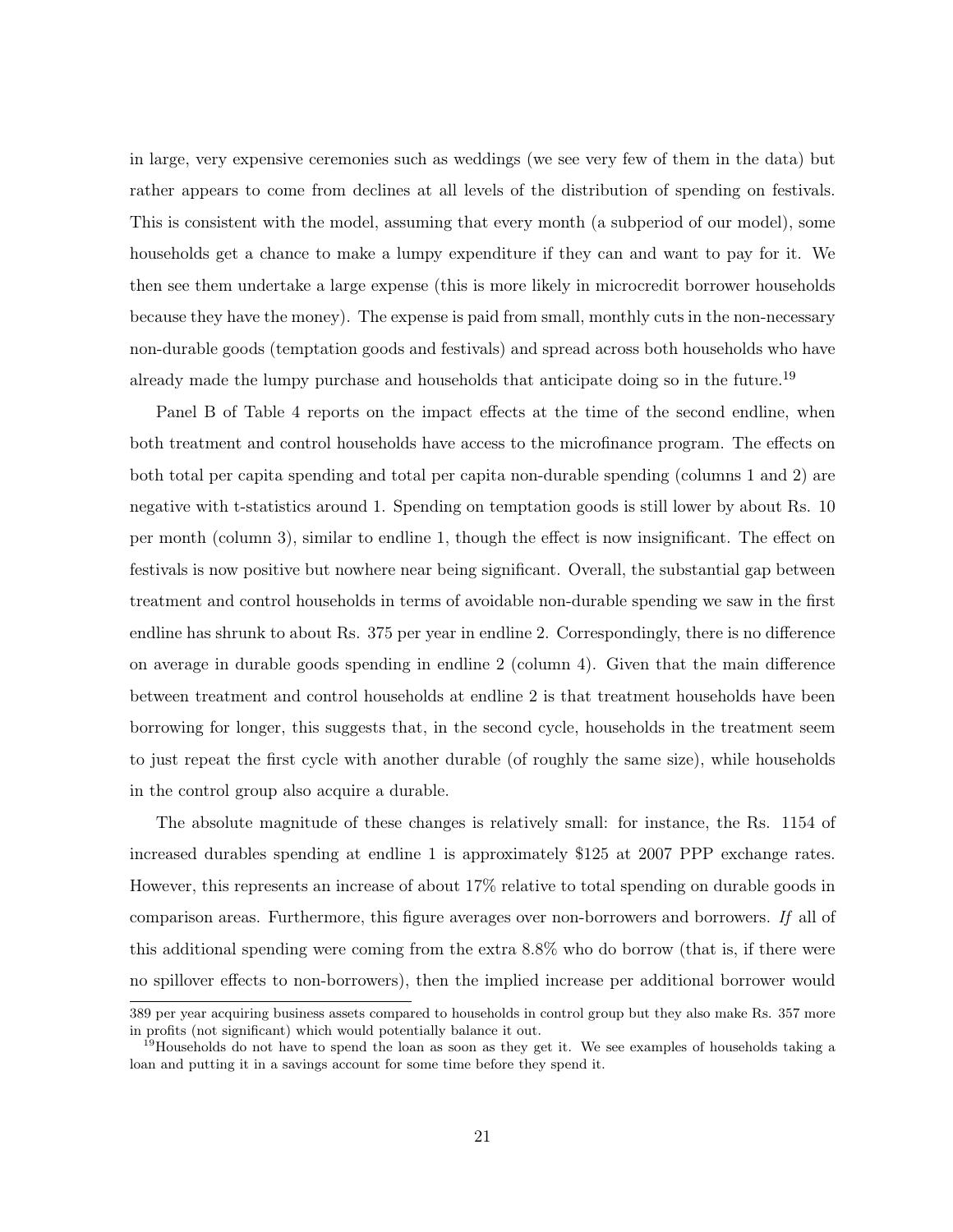be more than twice the level of durable goods spending in comparison areas. However, since it is entirely possible that there are spillover or general equilibrium effects (as analyzed by Buera et al. 2011), and effects that operate through the expectation of being able to borrow when needed (such as reductions in precautionary savings, as documented in Thailand by Kaboski and Townsend (2011) and in India by Fulford (2011)), or through general-equilibrium effects on prices or wages (Giné and Townsend 2004), we will focus here on reduced-form/intent to treat estimates.

### 4.2 New businesses and business outcomes

The basic version of our model describes the situation of a household deciding whether to acquire a durable good. However, as we discuss in the extension (Section 3.3), it can also apply to the decision to invest in a new or existing business. Most microcredit organizations seek to help poor women become entrepreneurs or improve the profitability of their business, and it is thus important to investigate the effect on business creation and expansion.

Panel A in Table 5 presents the results from the first endline on business outcomes. Column 1 indicates that the probability that a household starts a business is in fact not significantly different in treatment and control areas. In comparison areas, 4.7% of households opened at least one business in the year prior to the survey, compared to 5.6% in treated areas. However, treatment households were somewhat more likely to have opened more than one business in the past year, and column 2 shows that more businesses were created in treatment areas overall: 5.3 per 100 households in control versus 6.9 per 100 households in treatment. The numbers are small because there are few businesses opened in any given year, but the treatment effect represents a significant proportional increase (30% more business were created in treatment than in comparison areas).

Consistent with the fact that Spandana loans only to women, and with the stated goals of microfinance institutions, the marginal businesses tend to be female-operated: column 3 shows that when we look at creation of businesses that are owned by women,  $20$  we find that almost all of the differential business creation in treatment areas is in female-operated businesses–there

 $^{20}$ A business is classified as owned by a woman if the first person named in response to the question "Who is the owner of this business?" is female. Only 72 out of 2674 businesses have more than one owner. Classifying a business as owned by a woman if any person named as the owned is female does not change the result.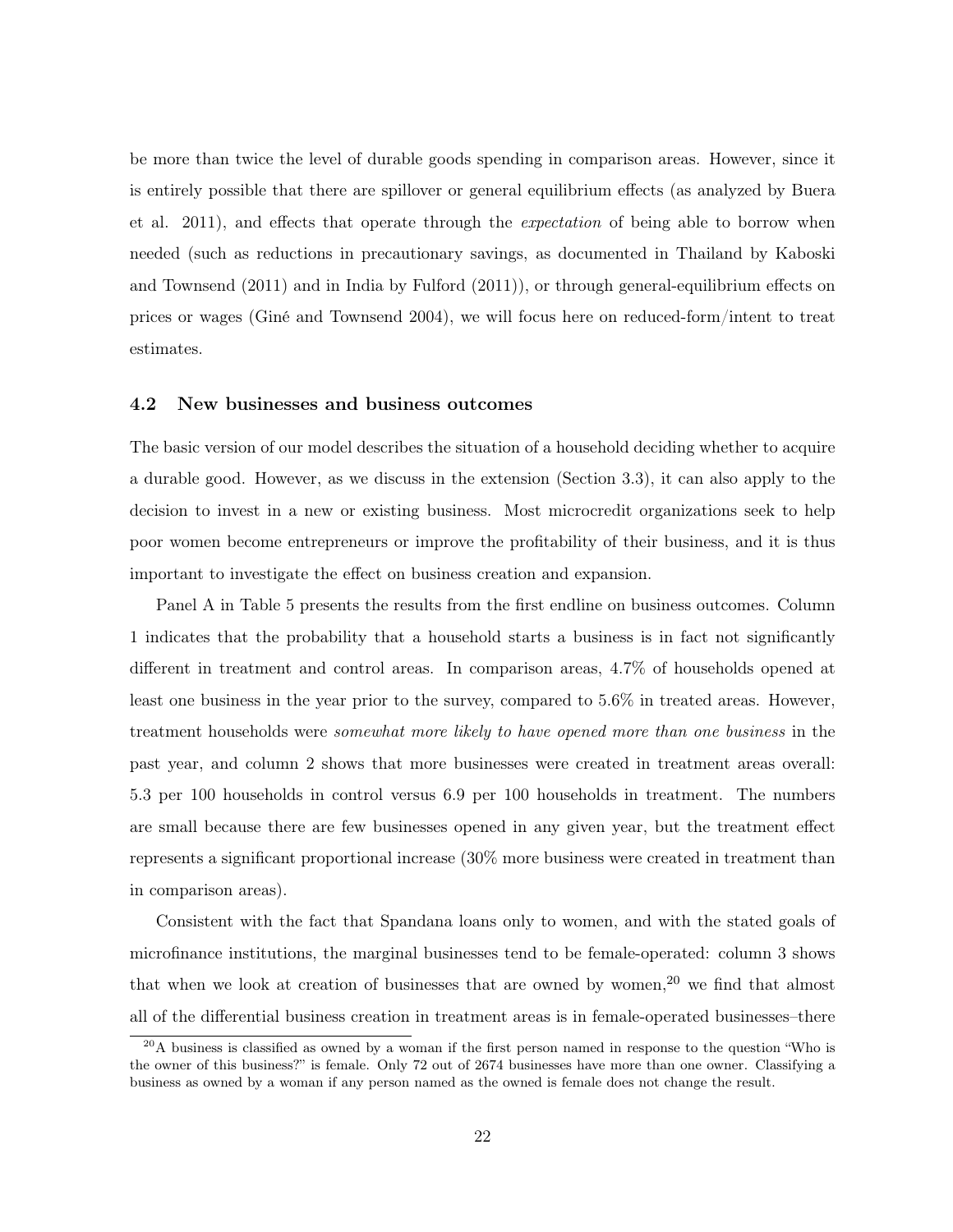are 0.015 percentage points more female-owned businesses in treatment than in control areas, an increase of 58%. Households in treated areas were no more likely to report closing a business, an event reported by 3.9% of households in treatment areas and 3.7% of the households in comparison areas (column 4).<sup>21</sup>

Consistent with the fact that treatment households start more businesses, they invest more in durables for the business. Since only a third of households have a business, and most businesses use no asset whatsoever, the point estimate is small in absolute value (Rs. 389 over the last year, or a bit less than a third of the increase in average MFI borrowing in treatment households) but the increment in treatment is more than the total value of business durables purchased in the last year by comparison households (Rs. 280), and is statistically significant.

The rest of the columns in the Panel A of Table 5 report on current business status and last month's revenues, inputs costs, and profits. In these regressions, we assign a zero to those households who do not have a business, so these results give us the overall impact of credit on business activities, including both the extensive and intensive margins. Consistent with the prior results, treatment households are no more likely to have a business (summing over those created in the last year and those created before) but they have more business assets (although the t-statistic on the asset stock is only 1.58). The treatment effects on revenues and inputs are both positive but insignificant.

Finally, there is an insignificant increase in business profits. Since this data includes zeros for households who do not have a business, this answers the question of whether microcredit, as it is often believed, increases poor households' income by expanding their business opportunities. The point estimate, at Rs. 357 per month corresponds to a roughly 50% increase relative to the profits received by the average comparison household. This is thus large in proportion of profits, but it represents only a very small increase in disposable income for an average households–recall that the average total consumption of these households is about Rs. 7,000 per month and an increase of Rs. 357 per month in business revenues is certainly not going to change the life of the average person who gets access to microcredit.

That does not rule out that the businesses of some specific groups could have benefit from

 $^{21}$ It is possible that households not represented in our sample, such as households who had not lived in the area for three years, may have been differentially likely to close businesses in treated areas. However, the relatively small amount of new business creation makes general-equilibrium effects on existing businesses rather unlikely.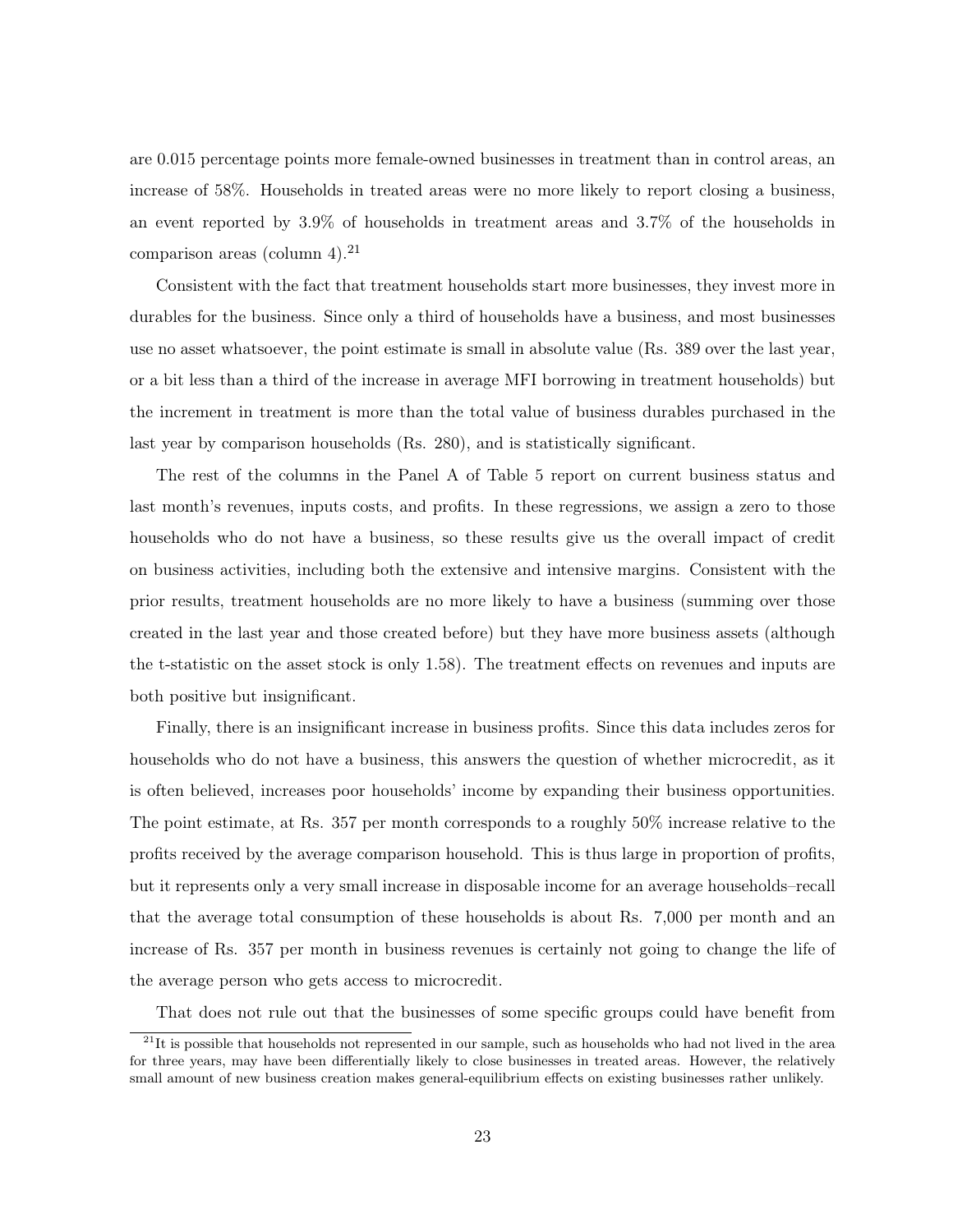the loan. To look at this in more detail, we focus on businesses that were already in existence before microcredit started. We do this in Table  $6<sup>22</sup>$  For businesses that existed before Spandana expanded, we find an average increase in profits of Rs. 2194 in treatment areas, which is significant and more than double the control mean. This increase, however, is entirely concentrated in the upper tail (quantiles 95 and above), as shown in Figure 4. At every other quantile, there is very little difference between the profits of existing businesses in treatment and control areas. The 95th percentile of monthly profit of existing businesses is Rs. 14600 (or \$1590 at PPP), which makes them quite large and profitable businesses in this setting. The vast majority of the small businesses make very little profits to start with, and microcredit does nothing to help them. This absence of an effect on the average business is consistent with the results of Karlan and Zinman (2011), who evaluate individual loans given to micro-entrepreneurs in the Philippines, and do not find that the loans result in an increase in profits. The finding that microcredit is most effective in helping larger businesses is contrary both to much of the rhetoric of microcredit and the view of microcredit skeptics.

Finally, we have seen that the treatment led to some more business creation, particularly female-owned businesses. In Figure 5, and Tables 7 and A3, we show more data on the characteristics of these new businesses. The quantile regressions in Figure 5 (profits for businesses that did not exist at baseline) show that all businesses between the 35th and 65th percentiles have significantly lower profits in treatment areas. Table 7, column 1 shows that the mean profit is not significantly different across treatment and control due to the noisy data, but the median new business in treatment areas has Rs. 1250 lower profits, significant at the 5% level (Table 7, column 2). The average new business is also significantly less likely to have employees in the treatment areas: the proportion of the new businesses that have any employee falls from 9.4% to only  $4.5\%$  (column 5).

These results could in principle be a combination of a treatment effect and a selection effect, but since the effect on existing businesses suggests a treatment effect which is close to zero for most businesses (and the point estimate is positive), the effect for new businesses is likely due to selection–the marginal business that gets started in treatment areas is less profitable

 $^{22}$ In Table 5, we show that households are no more or less likely to close a business in the last year, thus there is no sample selection induced by microfinance.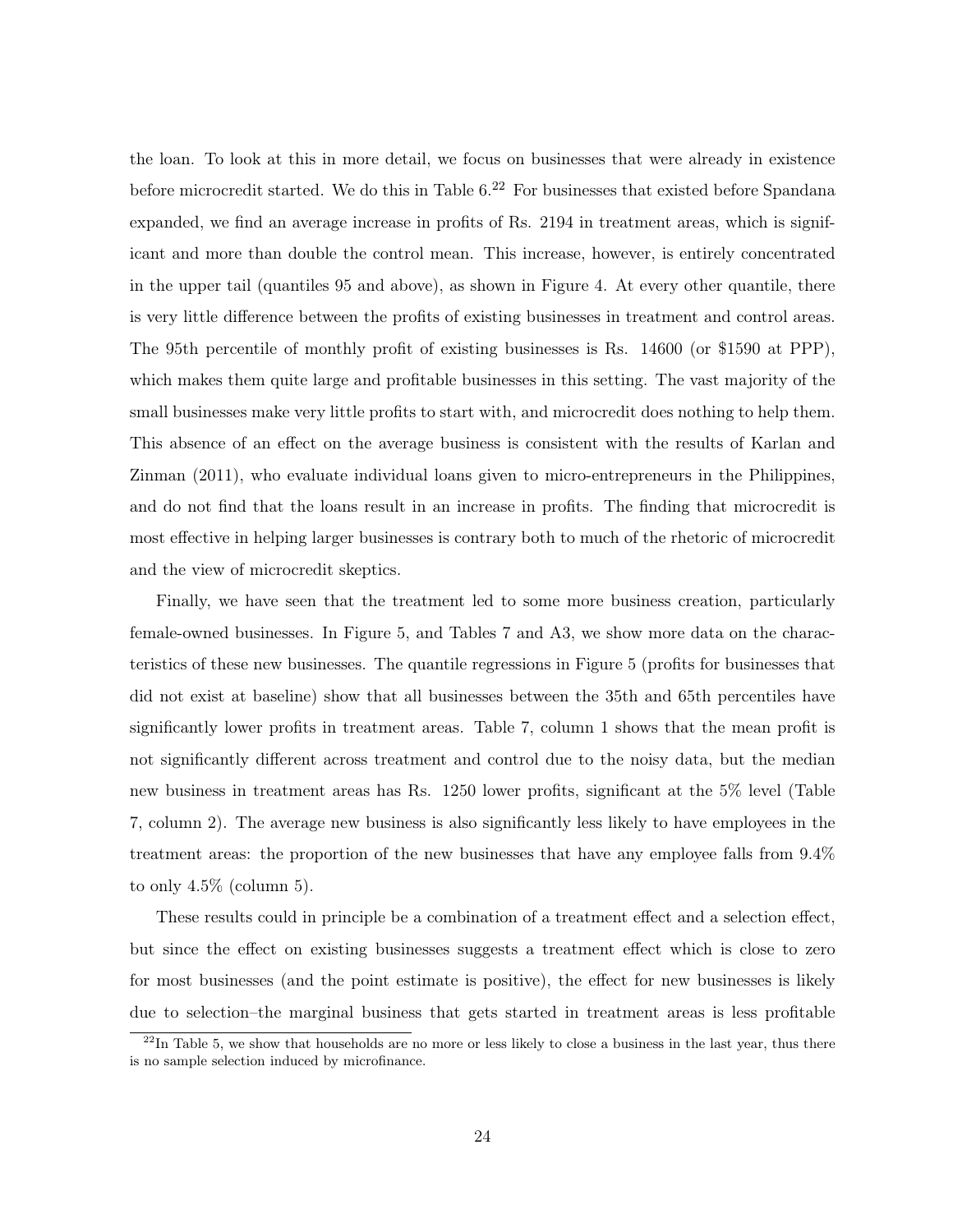than the marginal business in the control areas. The hypothesis that the marginal business which gets started is different in the treatment group gains some additional support in Appendix Table 3, which shows a comparison of the industries of old businesses and new businesses, across treatment and comparison areas.<sup>23</sup> Industry is a proxy for the average scale and capital intensity of a business, which is likely to be measured with less error than actual scale or asset use. The industry composition of new businesses do differ. In particular, the fraction of food businesses (tea/coffee stands, food vendors, kirana stores, and agriculture) is 8.5 percentage points (about 45%) higher among new businesses in treatment areas than among new businesses in comparison areas, and the fraction of rickshaw/driving businesses among new businesses in treatment areas is 5.4 (more than 50%) percentage points lower. Both these differences are significant at the 10% level. Food businesses are the least capital-intensive businesses in these areas, with assets worth an average of just Rs. 930 (mainly dosa tawas, pots and pans, etc.). Rickshaw/driving businesses, which require renting or owning a vehicle, are the most capital-intensive businesses, with assets worth an average of Rs. 12,697 (the bulk of which is the cost of the vehicle). The result that the marginal business created is less profitable in treatment than in control areas is consistent with our model (see Result 2), but the fact that they are smaller bears some discussion. Indeed, these households clearly do not need a loan to be able to start a business that requires Rs. 930 worth of assets. We therefore interpret this as a labor supply effect along the lines of Result 3: households use most of the loan to pay for something like a durable and then increase their labor supply to pay back the loan, perhaps using a small part of the loan to buy some inputs that they need to work.

Another explanation for both results could be that the marginal businesses are more likely to be female owned, and are thus started in sectors where women are active, and businesses operated by women tend in general to be less profitable, perhaps because of social constraints on what they can do and how much effort they can devote to it.<sup>24</sup>

Panel B of Table 5 shows the results for the business performance variables at the time of the second endline. As remarked already, by this time treatment and control households are equally likely to have a microcredit loan, but the loan in treatment areas is bigger and borrowers have

 $^{23}$ Respondents could classify their businesses into 22 different types, which we grouped into the following: food, clothing/sewing, rickshaw/driving, repair/construction, crafts vendor, and "other."

 $24$ This is true in our data, and also found for example in Sri Lanka by de Mel et al. (2009).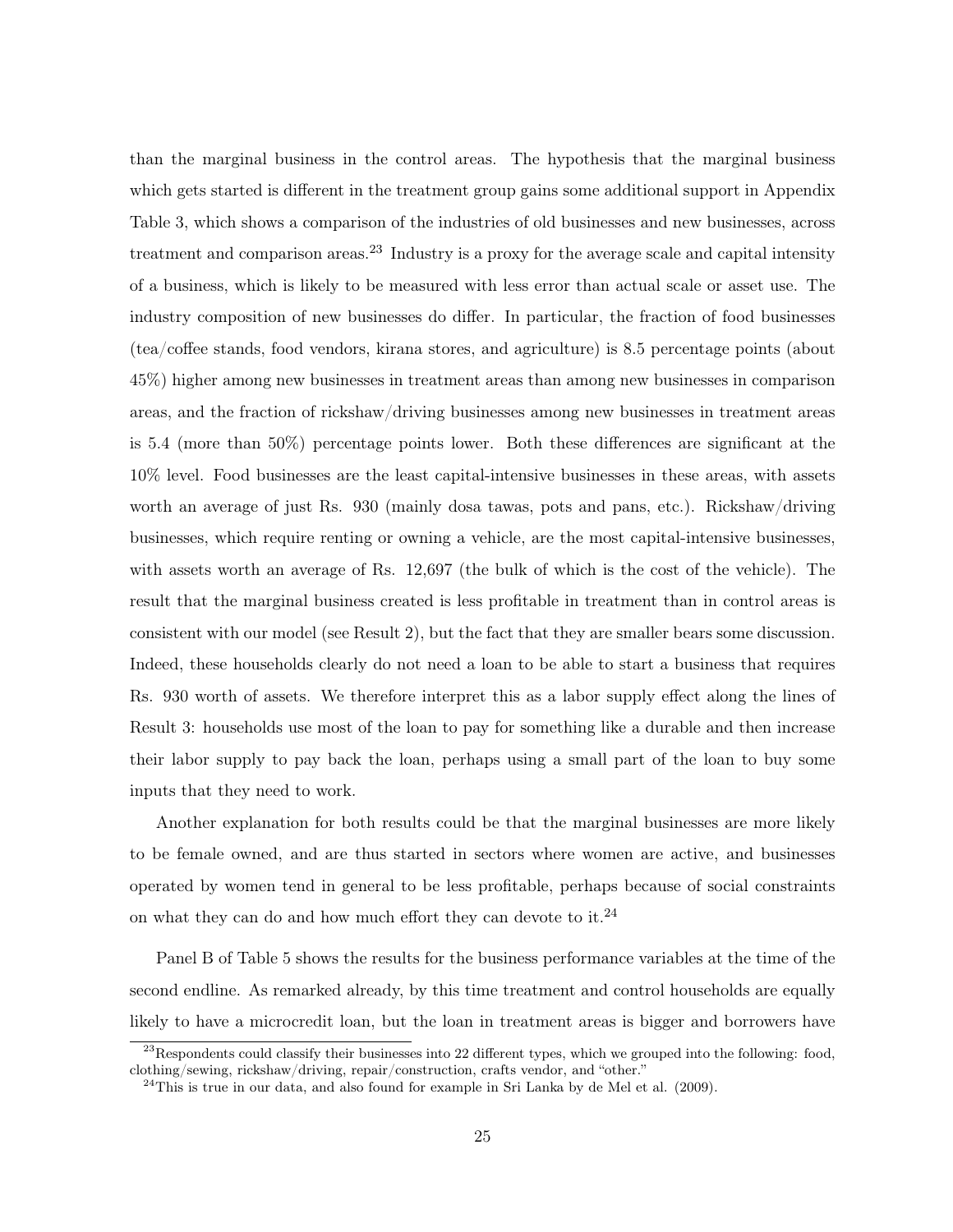been borrowing for a longer time. The results follow a clear pattern, consistent with the idea that control households now borrow at the same rate. We find no difference in business creation in treatment and control areas. The new businesses are in the same industries in treatment and control areas, and the negative effects at the median have disappeared (result omitted). For the contemporaneous flow investment outcomes such as new business creation, business assets acquired in the previous year, etc. (columns 1 through 5 ) the point estimate is very close to zero (however the standard errors are large). On the other hand, businesses in treatment areas have significantly larger asset stock (column 6), which reflects the cumulative effect of the past years during which they had a chance to borrow and expand. Despite this, their profits are still not significantly larger, though the point estimate is around 60% of the sample mean (with a t-statistics of around 1.2). As shown in Figure 6, the positive increase is once again concentrated in the top and bottom tails, although it starts being positive a little earlier, at the 85th percentile.

Overall, these results lead us to revise downward the role of microcredit as primarily being an engine of escape from poverty through small business growth. Microfinance is indeed associated with (some) business creation: in the first year, it does lead to an increase in the number of new businesses created, particularly by women (though not in the number of households that start a business). However, these marginal businesses are even smaller and less profitable than the average business in the area (the vast majority of which are already small and unprofitable). It does also lead to a greater investment in the existing businesses, and an improvement in the profits for the most profitable of those businesses. For everyone else, business profits do not increase, and on average microfinance does not help the businesses to grow in any significant way. (Even after three years, there is no increase in the number of employees of businesses that existed before Spandana started its operation.)

### 4.3 Labor supply

Our last theoretical result is on labor supply: access to credit can lead to an increase of labor supply, as households who have acquired a durable good give up leisure to finance the purchase. Table 8 shows the impact of the program on labor supply. In endline 1, adults (head and spouse) in treatment households increase their overall labor supply by an average of 3.22 hours. The increase occurs entirely in the households' own businesses, and there is no increase number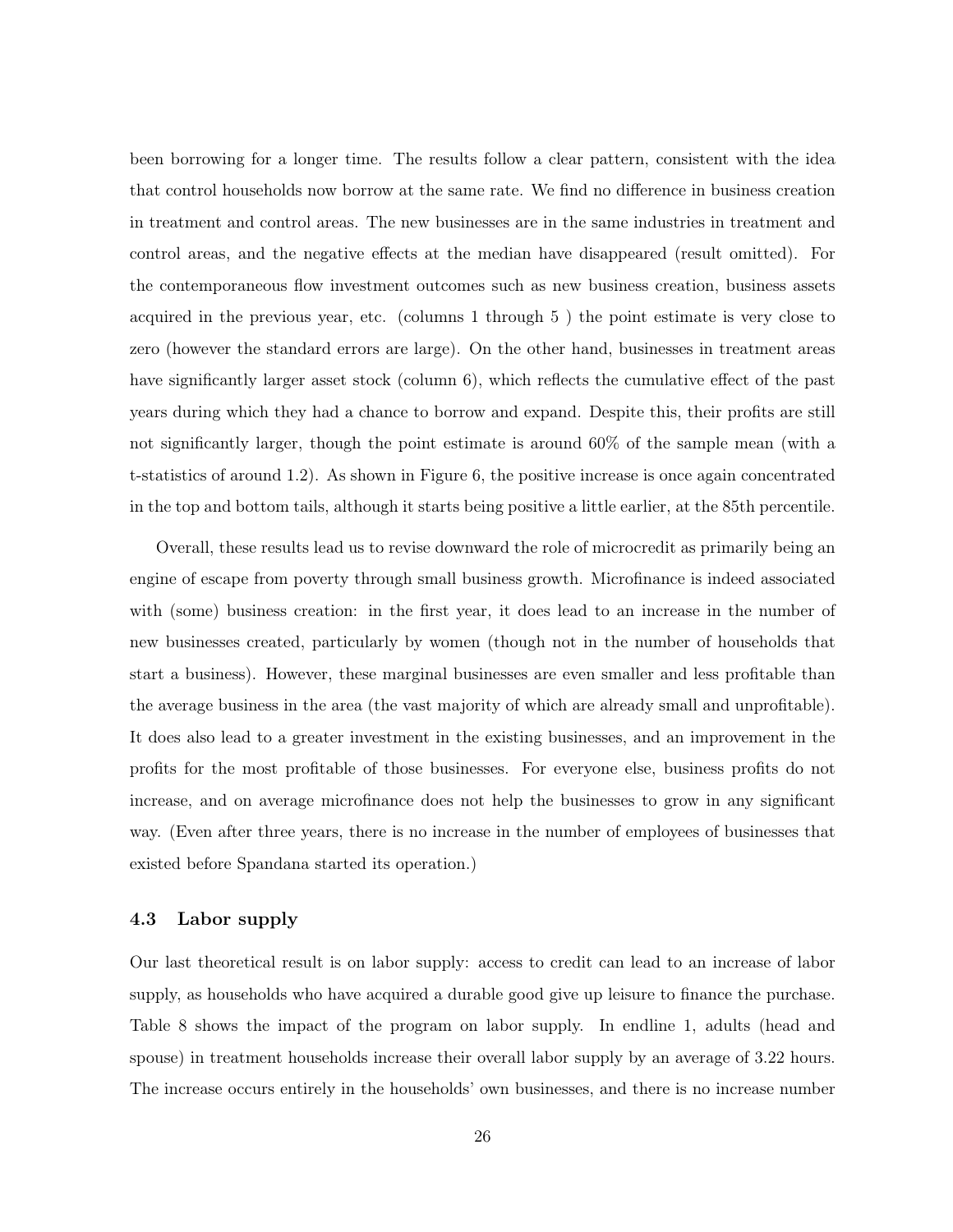of hours worked for wages: those hours may be much less elastic, if the households do not fully choose them. However, unlike Augsburg et al. (2012), we do not find the increase in teenagers' labor supply that is sometimes feared to be a potential downside of microfinance (as the adolescents are drawn into the business by their parents). By endline 2, as control households have started borrowing, the difference between treatment and control disappears.

# 4.4 Microfinance as social revolution: education, health, and women's empowerment?

The evidence so far suggests a different picture from the standard description of the role of microfinance in the life of the poor: the pent-up demand for it is not overwhelming; many households use their loan to acquire an household durable, reducing avoidable consumption to finance it; some invest in their businesses, but this does not lead to significant growth in the profitability of their business(es). Another staple of the microfinance literature is that because the loans are given to women and give them a chance to start their own business, this would lead to a more general empowerment of women in the households, and this empowerment would in turn translate in better outcomes for everyone, including education, health, etc. (e.g. CGAP, 2009). To examine these questions, Table 9 examines the effects of access to microfinance on measure of women's decision-making and children's health. Column 1 shows that women in treatment areas were no more likely to be the primary decision-makers regarding decisions about household spending, investment, savings, or education. Column 2 shows that even focusing on decisions other than what food to purchase, which might be more sensitive to changes in empowerment, does not change the finding. Column 3 shows that, among households with loans (88% of all households), women in treatment-area households were no more likely to report being the person in the household who decided to take the loan.

A finding of many studies of household decision-making is that an increase in women's bargaining power leads to an increase in food and health expenditure (See Thomas (1990) and Duflo (2003)). Thus, health investments and outcomes are interesting in their own right, and increased spending in these areas might also demonstrate greater decision-making or bargaining power for women. However, we find no effect on health outcomes.<sup>25</sup> In Table 4, column 8, we find that

<sup>25</sup>We do not find changes in food expenditure or food share either.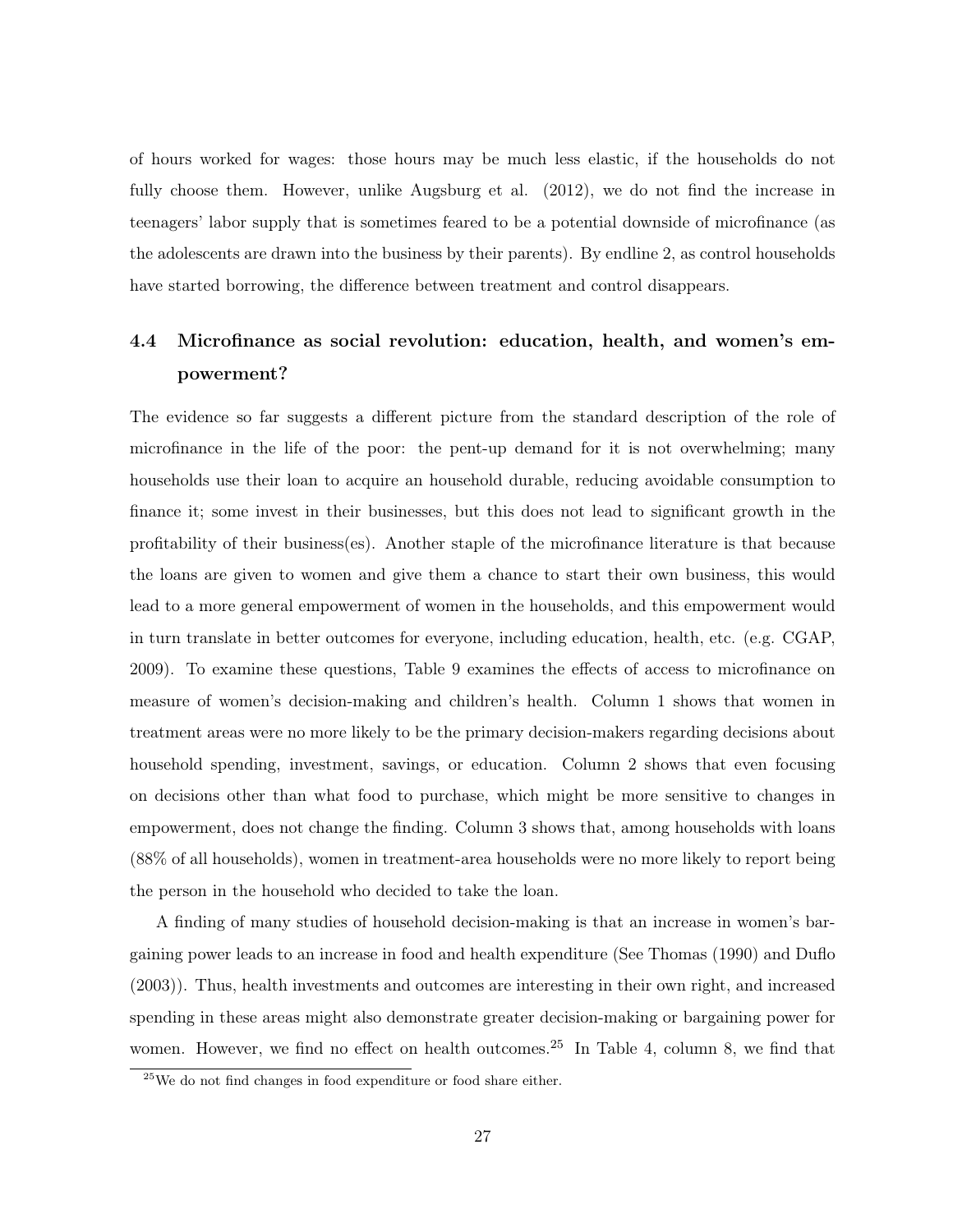households in treatment areas spend no more on health and sanitation items than do comparison households. Table 9, column 4 shows that, among households with children, households in treatment areas were no less likely to report that a child had a major illness in the past year. In Table 4, we show that in endline 1, there was no impact on education expenditures either. We also find that there is no change in the probability that children or teenagers are enrolled in school (Table 9, columns 5 and 6), private school fees (Table 4, column 10), or in private school versus public school enrollment (results not reported to save space).

Because there are many possible proxies for women's empowerment, and many "social" outcomes we could consider, examining one at a time will create a multiple inference problem–out of 20 outcomes, we expect that one would differ between treatment and control at the 5% level of significance even if the microcredit intervention had no impact. To address this, we use the approach of Kling et. al. (2007) to test the null hypothesis of no effect of microcredit on "social outcomes" against the alternative that microcredit improves social outcomes. We construct an equally weighted average of z-scores for the 16 social outcomes; this method gives us maximal power to detect an effect on social outcomes, if such an effect is present.<sup>26</sup> Column 7 shows that there is no effect on the index of social outcomes (point estimate .007 standard deviations) and we can rule out an increase of more than one twentieth of a standard deviation with 95% confidence.

This suggests that there is no prima facie evidence that microcredit leads to important changes in household decision-making or in social outcomes. Furthermore, this is not only because we observe this only in the short run. Nothing major changes by endline 2: the effect of microfinance access on the index of women empowerment is still very small and insignificant, and anything but a small effect can still be ruled out. Recall that we are comparing households who, by EL2, are equally likely to borrow: the main difference by EL2 is that households in the treatment group have had greater access to microfinance for the first 18 months; this may limit power to detect differences in the social outcomes at the community level. Nevertheless, there are two interesting differences: First, while there is still little difference in overall education

 $26$ The 16 outcomes we use are: indicators for women making decisions on each of food, clothing, health, home purchase and repair, education, durable goods, gold and silver, investment; levels of spending on school tuition, fees, and other education expenses; medical expenditure; teenage girls' and teenage boys' school enrollment; and counts of female children under one year and one to two years old. We selected these outcomes because they would likely be affected by changes in women's bargaining power within the household.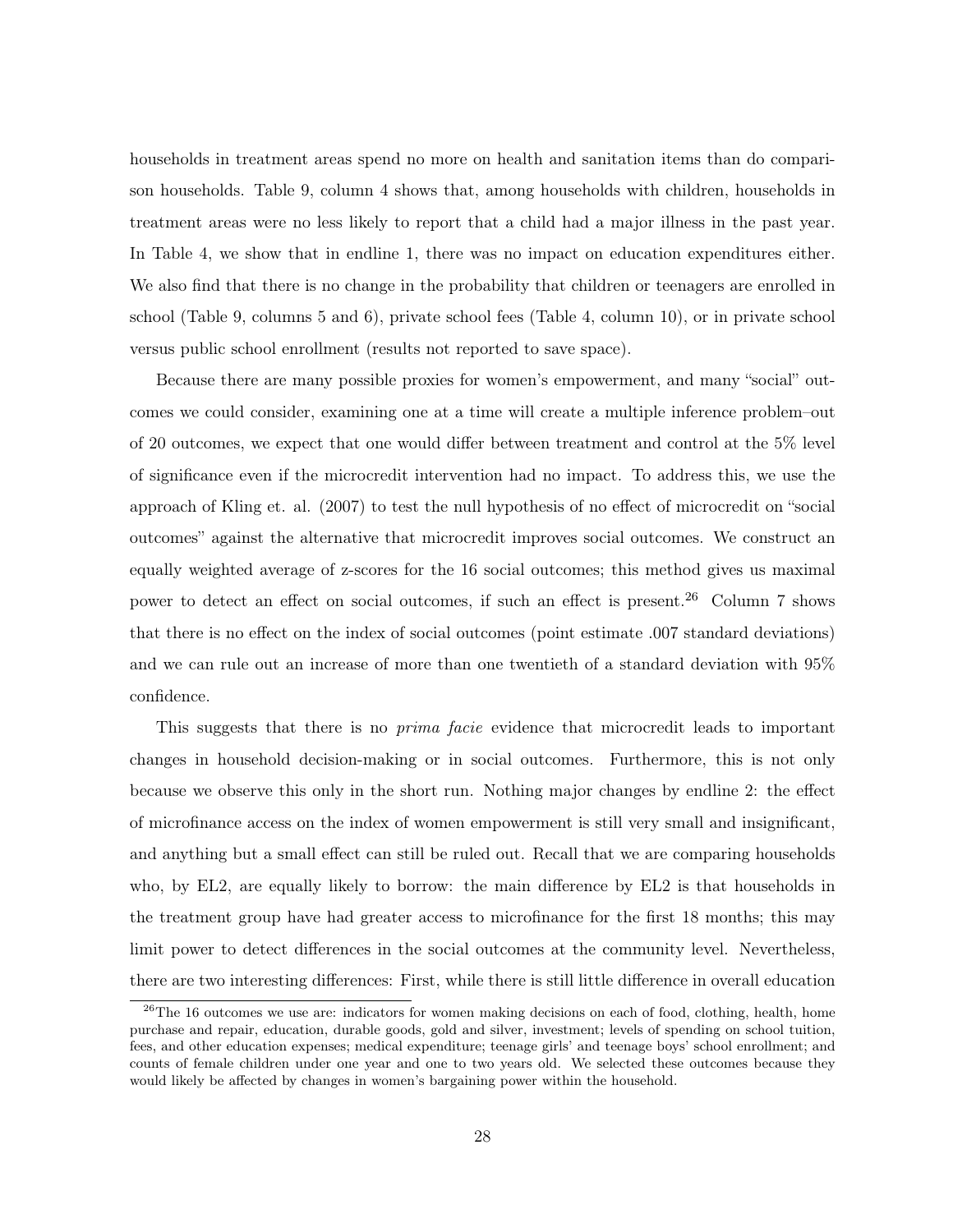expenditure, there is by endline 2 a significant difference in how much is spent on private school fees (see Table 4, Panel B, column 10). Conversely, there is a decline in health expenditures, which seems to be mostly accounted for by the highest quantiles (quantile plot available on request). These could be statistical accidents–they go in opposite direction and the effect overall index is not significant. But the positive impact on school fees is consistent with claims that microfinance clients are more likely to send their children to private schools (the first sign of an increase in educational aspirations in India).

# 5 External validity and multiple inference: Comparing our results with other evaluations of similar programs

External validity and multiple inference are two issues that arise with any sort of evaluation of a program like microcredit that operates in many very different locations and has the potential to affect many different outcomes (and thus does not offer a single "litmus test" of success). The external validity question is straightforward: are the results obtained in a booming city like Hyderabad any guide to what one would obtain in rural areas, or in another country? One advantage of microcredit is that while there are several different models, there is a standard "plain vanilla" model, adopted by Spandana and thousands of other organizations all over the world. (This features group lending, weekly or monthly repayment, and fixed-term loans usually lasting close to a year.)<sup>27</sup> The second issue is that of multiple inference. Since we are looking at many different outcomes (as we should, given the nature of the program), there is always the possibility that the results we obtain are the statistical artifacts of multiple hypothesis testing. For example, one of our interesting results is the significant decline in temptation goods consumption. But this is one of several consumption categories and it could just be due to chance (though this was an hypothesis we formed before the study was started) that it happens to be smaller in the treatment group.

Fortunately, four RCTs of the same or a very similar model, run by different organizations, were launched right after ours, and they are all now reporting results at the time of the first follow-up (after up to two years). These studies have looked at the same outcomes as the ones we

 $^{27}$ Interest rates differ from country to country since they are closely tied to the salaries of the credit officers.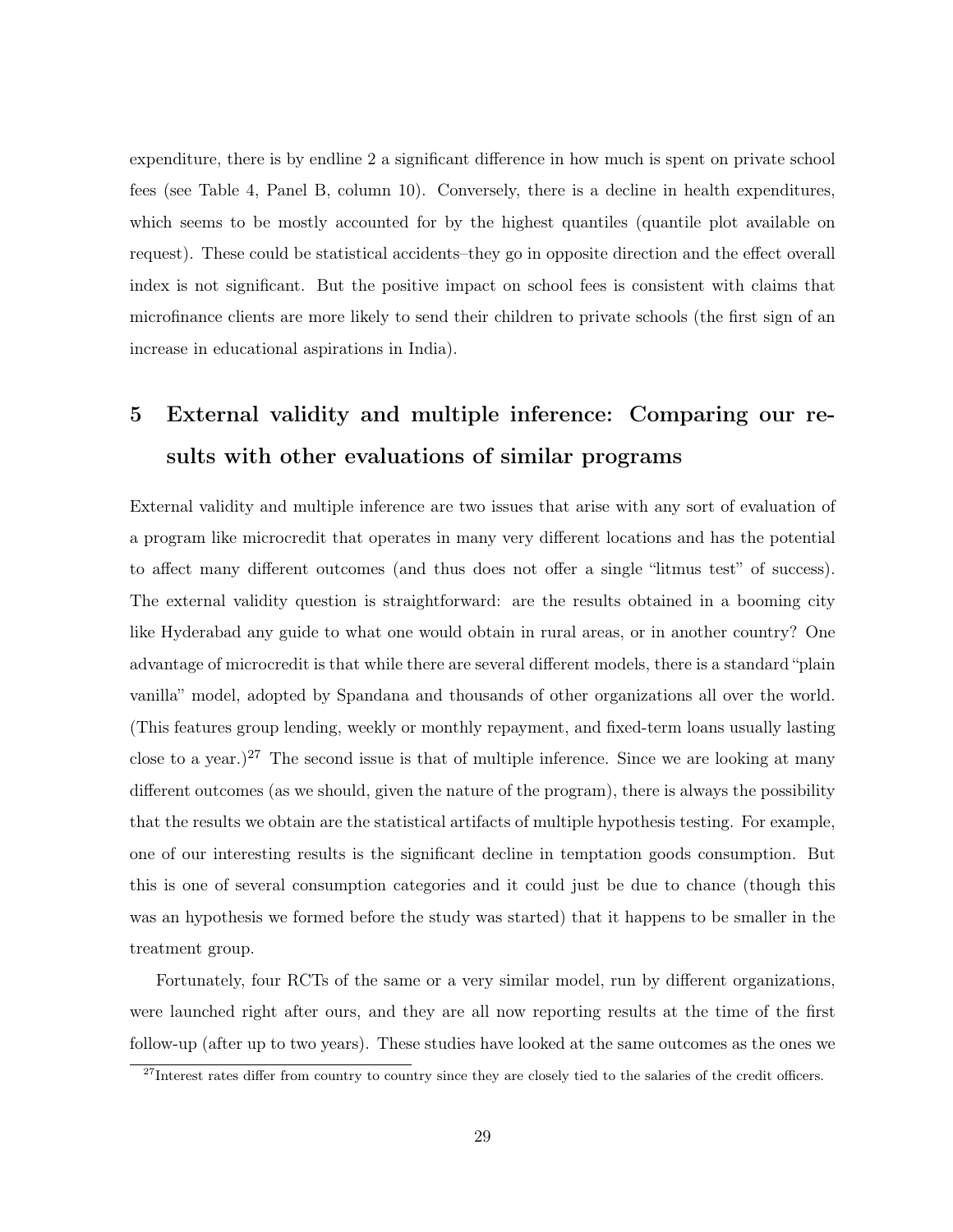look here, and explicitly tested key hypotheses suggested by our results. Thus, when we compare our results to theirs, we address both issues of external validity and multiple inference, since our set of results provides a clear (and limited) set of hypotheses that can be tested in their studies as well.

Here we thus compare our result to four studies.

(1) Crepon et al. (2011)–CDDP–an evaluation of Al Amana's program in rural Morocco, a context where there was essentially no access to credit (even informal) whatsoever before the introduction of the microcredit program, and in which there was no competition between this MFI and others.

(2) Angelucci et al. (2012)–AKZ–an evaluation of Compartamos's program in Mexico, implemented in both urban and rural area in the state of Sonora.

(3) Attanasio et al. (2011)–AADFH–an evaluation of XacBank's MFI program in rural Mongolia, randomized at the village level. Two versions of the program were tested, a group liability offer and an individual liability offer. We report the group results here, for comparability.

(4) Augsburg et al. (2012)–AHHM–an evaluation of a EKI in Bosnia, where microcredit and formal credit were quite developed when the MFI program was offered to treatment clients (who were randomly selected out of those who had been rejected for a loan). Unlike the previous three studies, this is an individual-level randomization among people who applied for a loan, and this is an individual loan product.

Our results and the results of these four studies, for the headline results of our study, are presented in Table 10. The five papers' main results are strikingly consistent for most economic outcomes.

We have already discussed the increase in microfinance access due to the entry of one new microfinance institution. Access to microfinance from the MFI who participated in the trials is 13 percentage points higher in our study, 10 percentage point higher in CDDP and in AKZ, and 57 percentage points higher in AADFH. The higher first stage in AADFH is not comparable to what is found in the other studies, since they it used an oversubscription-type design in which all surveyed households (in both treated and comparison villages) contained a woman who had explicitly expressed interest in borrowing prior to randomization, knowing that there was a 2/3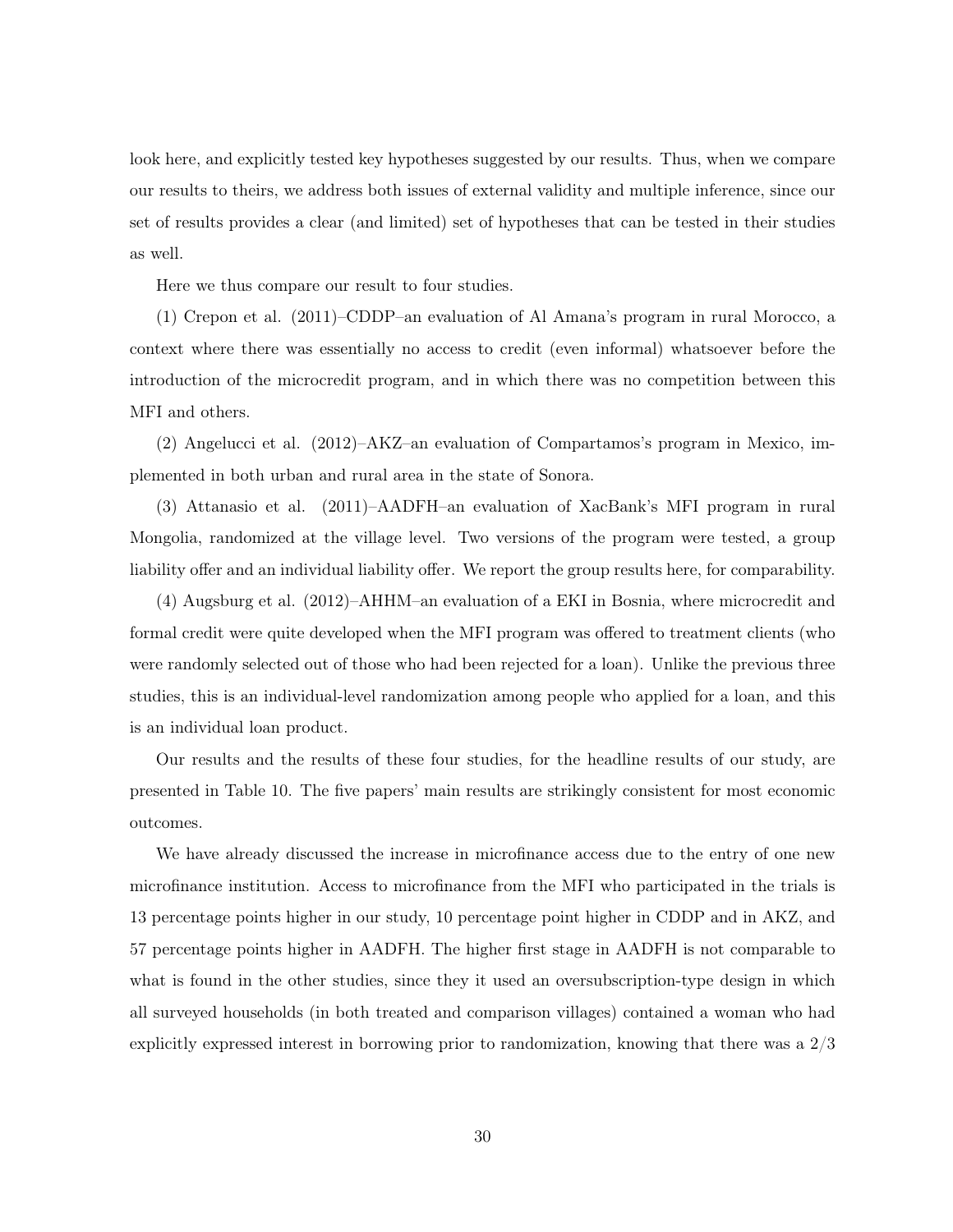chance that her village would be randomly assigned to one of the treatment groups.<sup>28</sup> Increase in access to microfinance from any MFI is 8.8 percentage point in our study, 10 percentage points in CDDP, 24 percentage points in AADFH, and is not reported in AKZ.

For the whole sample, all of the papers find insignificant impact on monthly consumption and non-durable consumption; the point estimate for non-durable consumption is negative in all papers, except in AADFH where it is positive but very small and insignificant. All papers find decline in either temptation goods expenditures, or spending on festivals and parties, or both; four out of five papers find significant decrease in temptation goods expenditures. The only study that does not is CDDP, but it does find a significant decline expenditures on festivals and parties (which we also find–the other studies don't report this outcome). The main difference between our study and most others is that we find an increase in the purchase of durable goods used at home in the last year, which is not present in any of the other studies except AADFH. However, it is worth nothing that all endlines were conducted more than a year after microfinance started, while the durable purchase is over the last year: it is thus possible that the asset purchase took place early on, and is not detected by the survey. Consistent with that, CDDP reports a increase in the household assets index owned for the median household, as well as an increase in the number of cows owned, and AADFH finds increases in ownership of VCRs, radios, and large household appliances.

All of these studies find an expansion in self-employment activities (business, farming or cattle raising), which shows up either in revenue expansion (positive in all studies, significant in two of the four studies where it is reported), or in investment in business assets or inventories when this data has been collected (positive and significant whenever measured, except AADFH). In all studies, the impact on businesses comes from the intensive margin (investment in existing businesses, or households investing in more than one business at the same time), rather than because new households are induced to start an activity.<sup>29</sup>In all studies except CDDP, this expansion does not translate into significantly higher profit on average. It also does not translate into significant increase of the profits of the median business: in all studies that report it, the

<sup>&</sup>lt;sup>28</sup>There is no comparable result for AHHM, since their design involves randomization among rejected applicants. <sup>29</sup>The only place where there is an impact on the probability that a household has a business is in AHHM, but

in this case, it is because treatment households are less likely to shut a business (in a context of a crisis), not because they are more likely to set one up.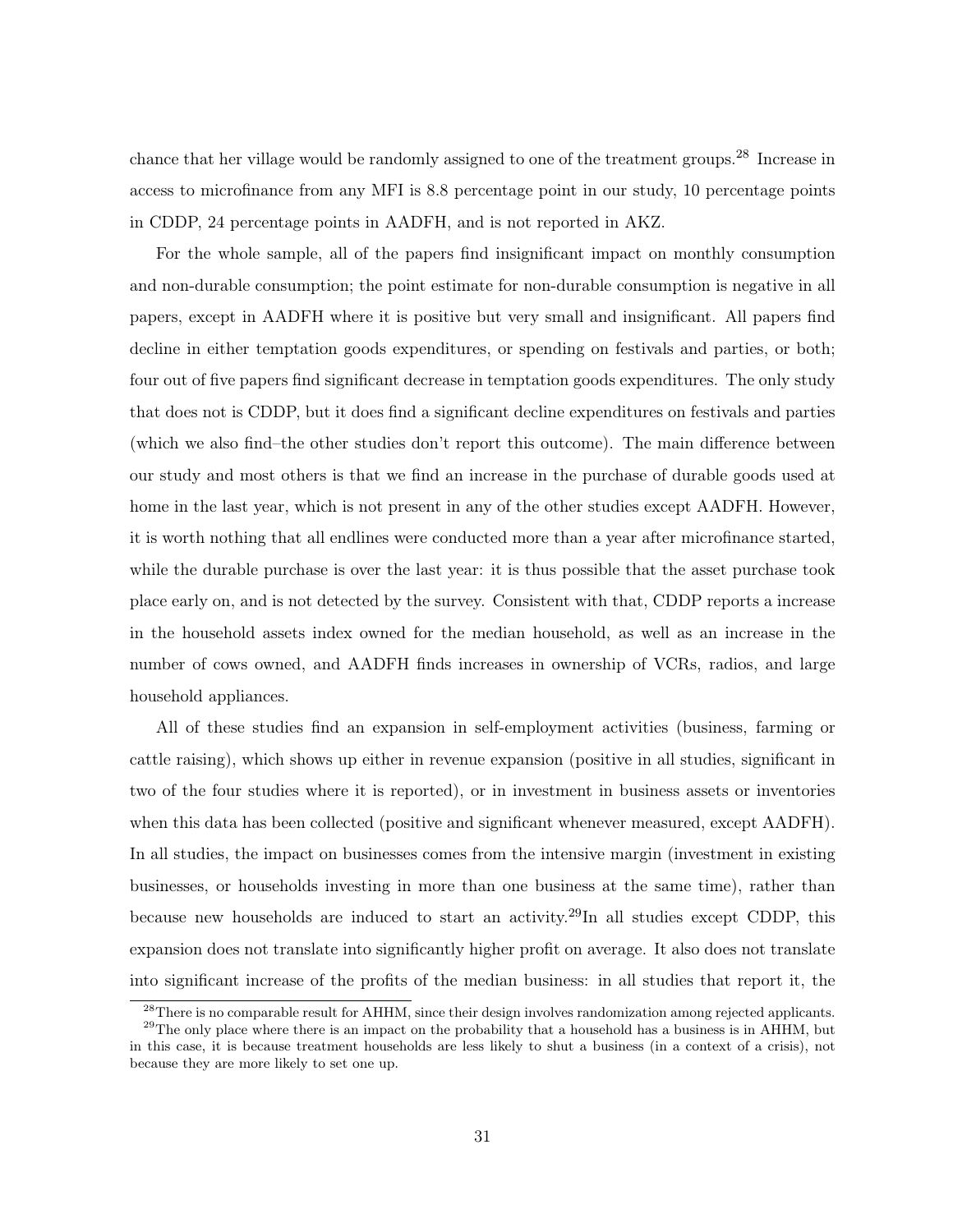impact is very small and insignificant at the median. However, there is positive and significant in profit increase in profits the upper tail of businesses (90th or 95th percentile) in all three studies that report it.

All studies that report it also find an increase in labor supply in the household's own business, at least for some members of the households. AKZ do not report labor supply estimates. CDDP finds a significant increase in in hours worked in own business among prime age adults (20-40). AHHM finds an increase in labor supply in the household business among teenagers only. Like our study, these studies also find no increase (and even a significant decrease in the case of CDDP) in hours of work outside the own business. Unlike our study, there is no increase in hours worked overall in any these studies.

Interestingly, it is on the social outcomes, where economic theory makes little prediction, that the four studies have quite different results. While CDDP, like us, finds no impacts on women's empowerment and AHHM and AADFH do not even report the effects, AKZ finds an increase in women's decision-making power in the treatment group. On education, AKZ and our study find no impact on enrollment, though by endline 2 we find that households spend more on school fees, CDDP has a small positive impact on the probability that children are in school, and AHHM finds a negative impact on the probability that teenagers are in school (and no impact on the younger children). We find a decline in health expenditures by endline 2, while CDDP finds an increase in health expenditures.

One explanation for these divergent outcomes is that they may depend more than the basic economic results on the MFI's vision and ideology, and less on standard economic forces. For example, Al Amana in Morocco lends to both men and women; Spandana, while it lends to both, does not insist that the loan is to finance a woman's business (or in fact any business). Compartamos's program, Crédito Mujer, is in principle targeted at women who are micro-entrepreneurs (although only about half of them are). These outcomes may also be much more influenced by the context.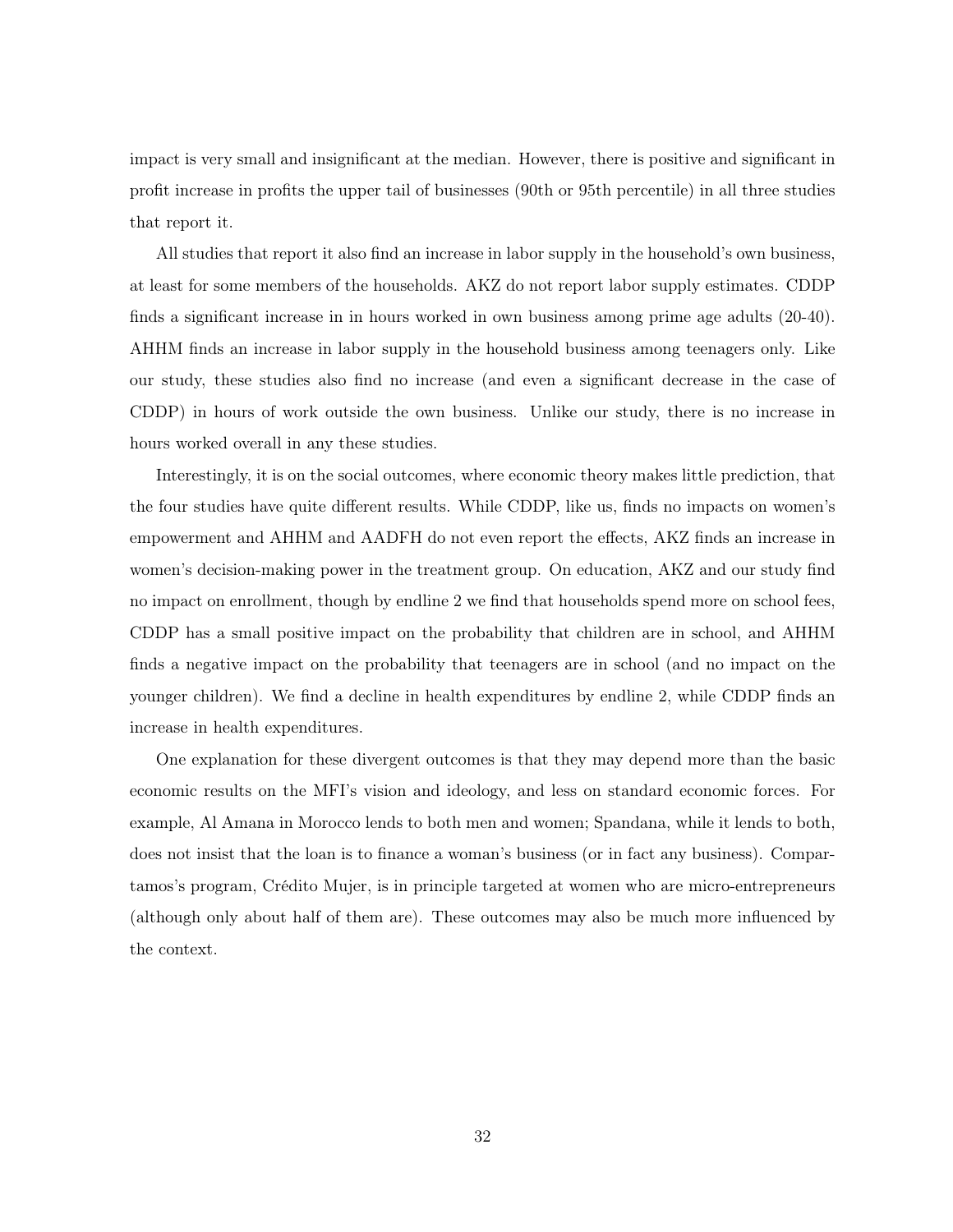# 6 Conclusion

This study–the first and longest running evaluation of the standard group-lending loan product that has made microfinance known worldwide–yields a number of results that may prompt a rethinking of the role of microfinance.

The first result is that, in contrast to the claims sometimes made by MFIs and others, demand for microloans is far from universal. By the end of our three-year study period, only  $38\%$  of households borrow from an MFI $^{30}$ , and this is among households selected based on their relatively high propensity to take up microcredit. This does not appear to be an anomaly: the two other randomized interventions that have a similar design (in Morocco and in Mexico) also find relatively low take-up, while another study in rural South India that focuses specifically on take-up of microfinance also finds it to be low (Banerjee, Chandrasekhar, Duflo, and Jackson 2012). Perhaps it should not be surprising that most households either do not have a project with a rate of return of at least 24%, the APR on a Spandana loan, or simply prefer to borrow from friends, relatives, or moneylenders due to the greater flexibility those sources provide, despite costs such as higher interest (from moneylenders) or embarrassment (when borrowing from friends or relatives) (Collins, Morduch, Rutherford, and Ruthven 2009).

For those who choose to borrow, while microcredit "succeeds" in leading some of them to expanding their businesses (or choose to start a female-owned business), it does not fuel an escape from poverty based on those small businesses. Monthly consumption, a good indicator of overall welfare, does not increase for those who had early access to microfinance, neither in the short run (when we may have foreseen that it would not increase, or perhaps even expected it to decrease, as borrowers finance the acquisition of household or business durable goods), nor, more tellingly, in the longer run, after this crop of households have access to microcredit for a while, and those in the former control group should be the ones tightening their belts. Business profit does not increase for the vast majority of businesses, although there are significant increases in the upper tail. This study took place in a dynamic urban environment, in a context of very high growth. Microcredit seems to have played very little part in it. However, these results are not specific to this context: similar findings emerge from four other studies run on different

 $30$ The takeup rate is  $42\%$  in treatment areas and  $33\%$  percent in control areas.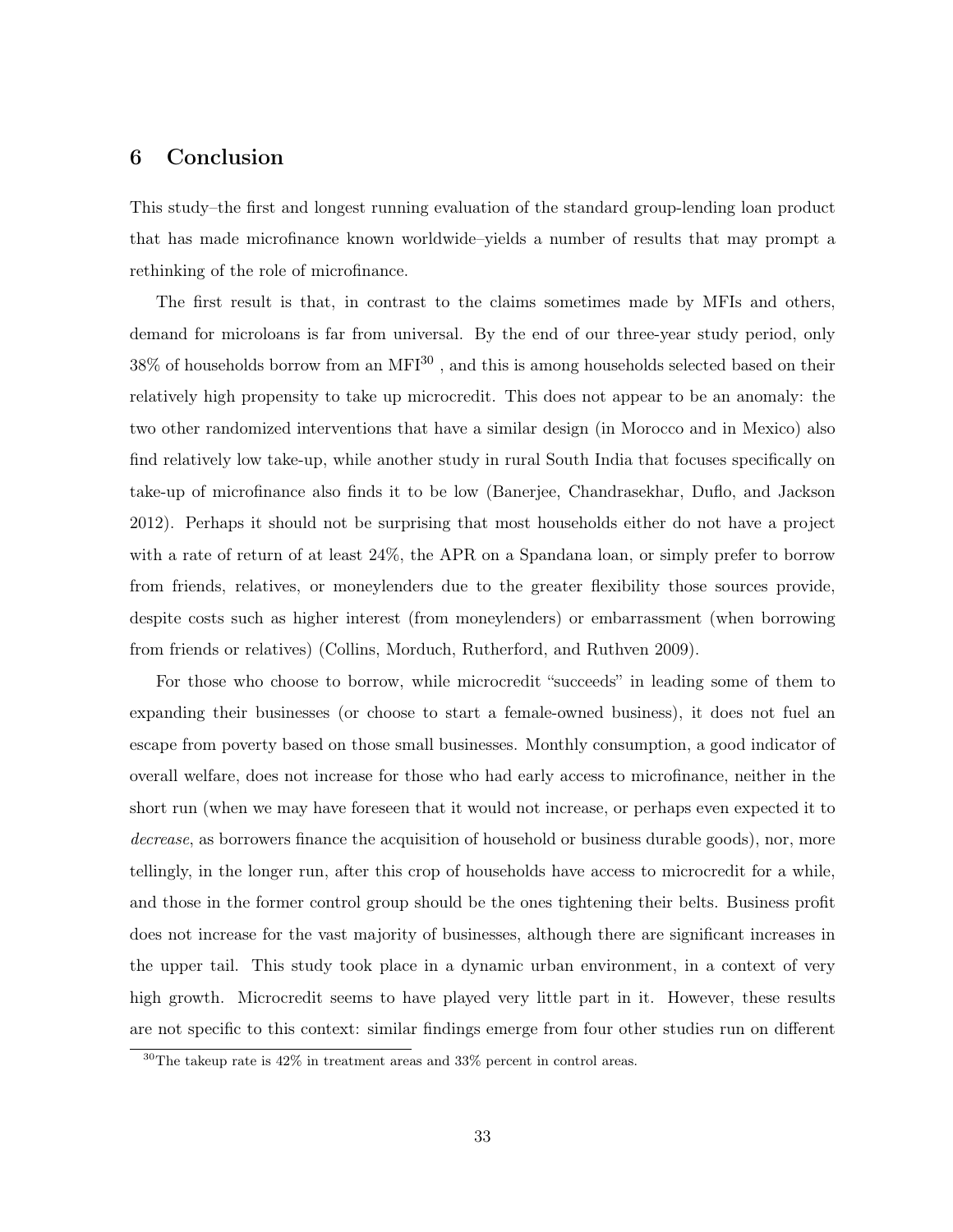continents, in booms and busts, and in both urban and rural contexts.

Furthermore, in the Hyderabadi context, we find that access to microcredit appears to have no discernible effect on education, health, or women's empowerment in the short run . In the longer run (when borrowing rates are the same, but households in the treatment groups have on average borrowed for longer), there is still no impact on women's empowerment, and while there is an apparent increase in money spent on school fees, there is an apparent decline in health expenditures. The results differ from study to study on these outcomes, but as a whole they don't paint a picture of dramatic changes in basic development outcomes for poor families.

Microcredit therefore may not be the "miracle" that it is sometimes claimed to be, although it does allow some households to invest in their small businesses. One reason may be that the average business run by this target group is tiny (almost none of them have an employee), not particularly profitable, and difficult to expand, even in a high-growth context, given the skill sets of the entrepreneurs and their life situations. And, consistent with theory, the marginal businesses that get created thanks to microcredit are probably even less profitable and dynamic: we find that the average new business in a microcredit treatment area less likely to have an employee than the new business in the control areas, and the median new business is even less profitable in treatment versus control areas.

Nevertheless, microcredit does affect the structure of household consumption. We see households invest in home durable goods and restrict their consumption of temptation goods and expenditures on festivals and parties. They continue to do so several years later, and this decrease in not due to a few particularly virtuous households, but seems to be spread across the sample. Similar declines in these types of expenses are also found in all the other studies. Altered consumption thus does not seem to be tied to the ideology of a particular MFI.

Microfinance affects labor supply choices as well: households that have access to loans seem to work harder on their own businesses. Thus, microcredit plays its role as a financial product in an environment where access not only to credit, but also to saving opportunities, is limited. It expands households' abilities to make different intertemporal choices, including business investment. The only mistake that the microcredit enthusiasts may have made is to overestimate the potential of businesses for the poor, both as a source of revenue and as a means of empowerment for their female owners.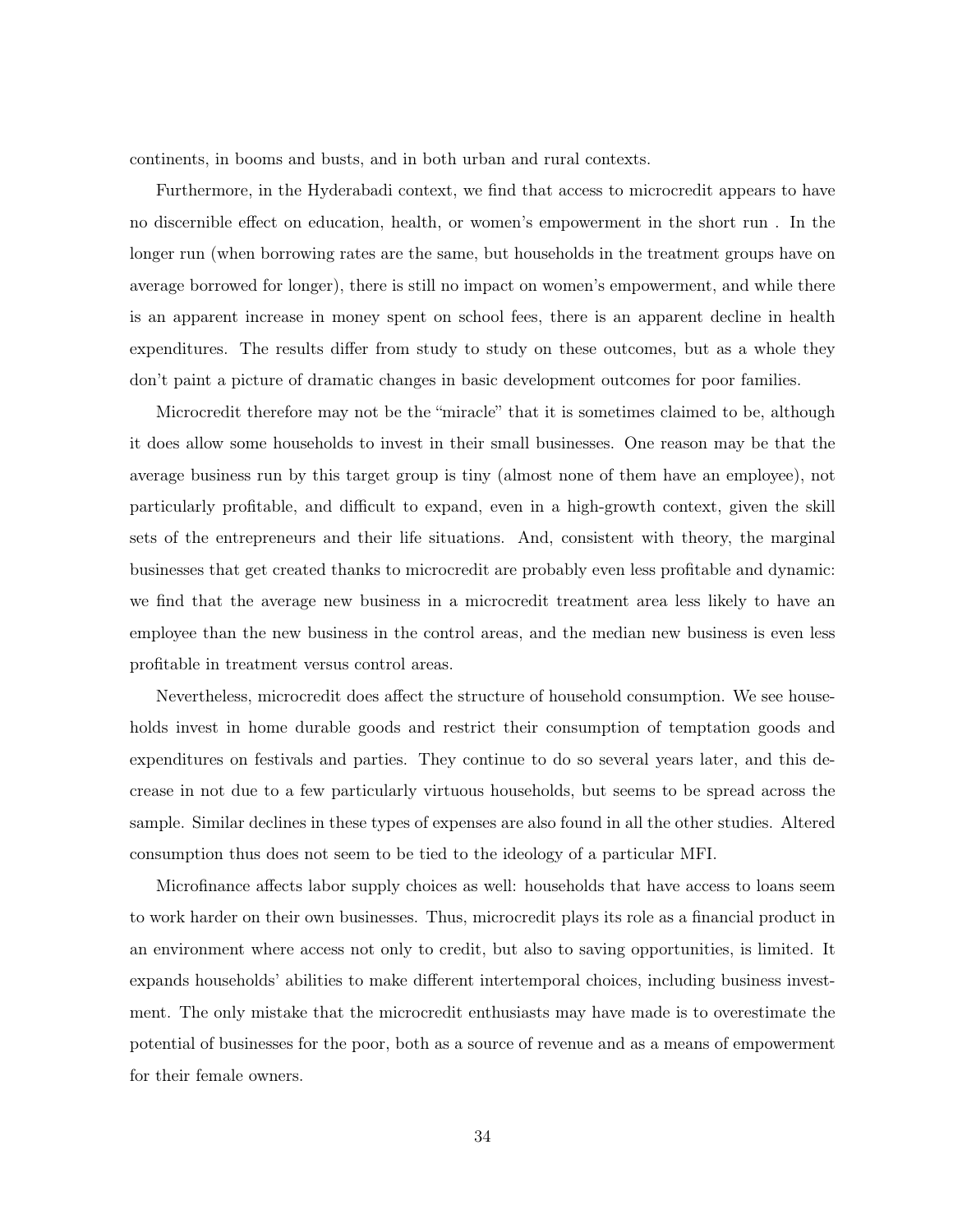# References

- Alexander-Tedeschi, G. and D. Karlan (2007). Cross sectional impact analysis: Bias from dropouts. Yale University working paper.
- Angelucci, M., D. Karlan, and J. Zinman (2012, November). Win some lose some? Evidence from a randomized microcredit program placement experiment by Compartamos Banco. J-PAL working paper.
- Armendáriz, B. and J. Morduch (2005). The Economics of Microfinance. MIT Press: Cambridge, MA.
- Armendáriz, B. and J. Morduch (2010). The Economics of Microfinance, Second Edition. MIT Press: Cambridge, MA.
- Attanasio, O., B. Augsburg, R. De Haas, E. Fitzsimons, and H. Harmgart (2011). Group lending or individual lending? Evidence from a randomised field experiment in Mongolia. Pub ref: MPRA Paper No. 35439.
- Augsburg, B., R. D. Haas, H. Harmgart, and C. Meghir (2012). Microfinance, poverty and education. IFS working paper.
- Banerjee, A. (2013). Microcredit under the microscope: What have we learnt in the last two decades, what do we need to know? Annual Review of Economics 5.
- Banerjee, A., A. Chandrasekhar, E. Duflo, and M. Jackson (2012). The diffusion of microfinance. MIT working paper.
- Buera, F. J., J. P. Kaboski, and Y. Shin (2011, June). The macroeconomics of microfinance. BREAD working paper.
- Collins, D., J. Morduch, S. Rutherford, and O. Ruthven (2009). Portfolios of the Poor: How the World's Poor Live on Two Dollars a Day. Princeton University Press.
- Consultative Group to Assist the Poor (CGAP) (2009). What do we know about the impact of microfinance? http://www.cgap.org/p/site/c/template.rc/1.26.1306/.
- Crépon, B., E. Duflo, F. Devoto, and W. Pariente (2011, March). Impact of microcredit in rural areas of Morocco: Evidence from a randomized evaluation. J-PAL working paper.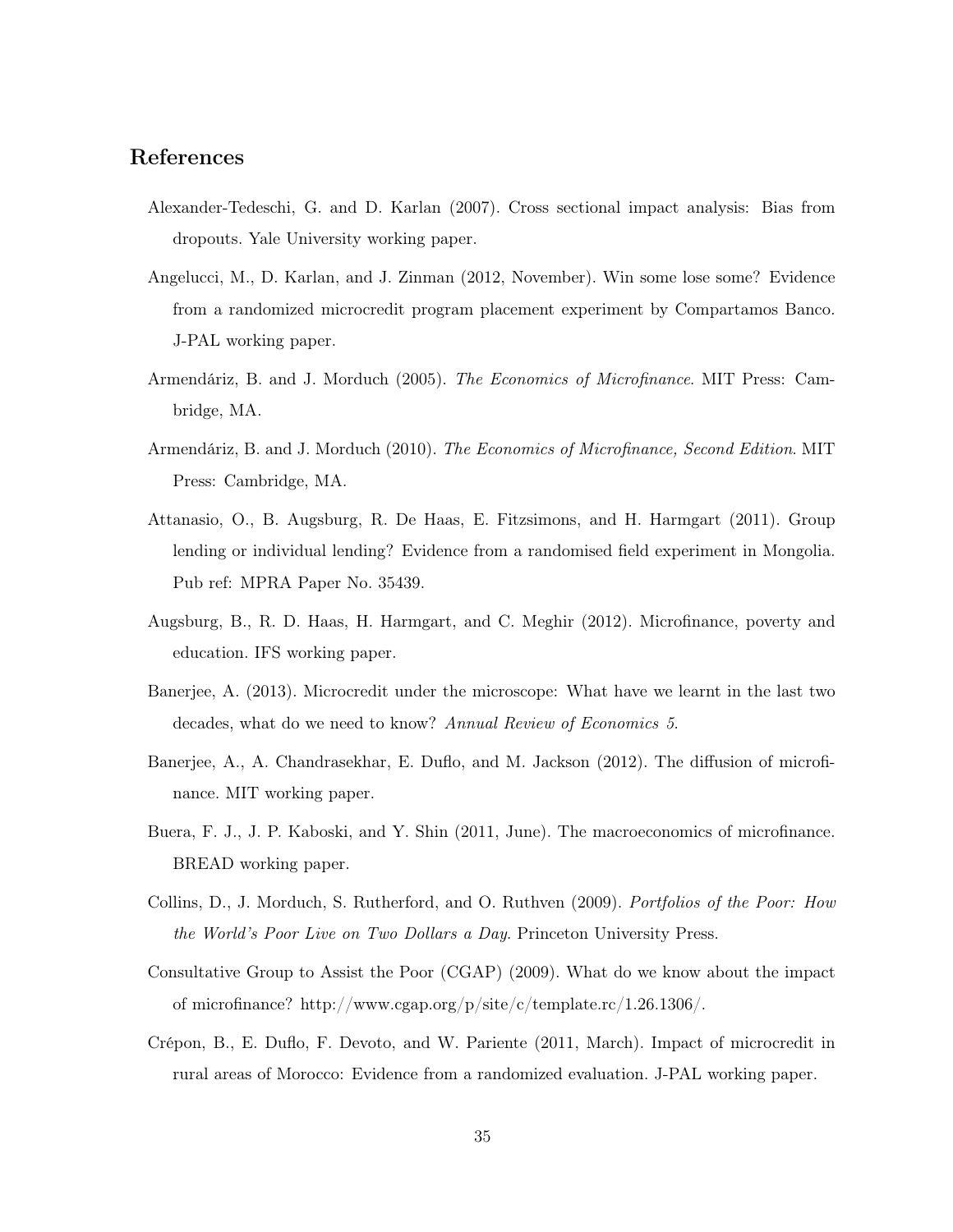- de Mel, S., D. McKenzie, and C. Woodruff (2009). Are women more credit constrained? Experimental evidence on gender and microenterprise returns. American Economic Journal: Applied Economics 1, 1–32.
- DiNardo, J., N. M. Fortin, and T. Lemieux (1996). Labor market institutions and the distribution of wages, 1973-1992: A semiparametric approach. Econometrica 64 (5), 1001–44.
- Duflo, E. (2003). Grandmothers and granddaughters: Old age pensions and intra-household allocation in South Africa. World Bank Economic Review 17, 1–25.
- Fulford, S. (2011, May). The effects of financial development in the short and long run. Boston College working paper.
- Giné, X. and R. M. Townsend (2004). Evaluation of financial liberalization: A general equilibrium model with constrained occupation choice. Journal of Development Economics 74, 269–307.
- Kaboski, J. and R. Townsend (2005). Policies and impact: An analysis of village-level microfinance institutions. Journal of the European Economic Association 3, 1–50.
- Kaboski, J. P. and R. M. Townsend (2011, July). A structural evaluation of a large-scale quasi-experimental microfinance initiative. Econometrica 79, 1357–1406.
- Karlan, D. and J. Zinman (2010a). Expanding credit access: Using randomized supply decisions to estimate the impacts. Review of Financial Studies 23, 433–464.
- Karlan, D. and J. Zinman (2010b, January). Expanding microenterprise credit access: Using randomized supply decisions to estimate the impacts in manila. Innovations for Poverty Action working paper.
- Karlan, D. and J. Zinman (2011). Microcredit in theory and practice: Using randomized credit scoring for impact evaluation. *Science* 332(6035), 1278–1284.
- Kling, J. R., J. B. Liebman, and L. F. Katz (2007). Experimental analysis of neighborhood effects. Econometrica 75, 83–119.
- Microcredit Summit Campaign (2012). State of the campaign report. Technical report, RE-SULTS Educational Fund.
- MIX Market (2009). Profile for Spandana.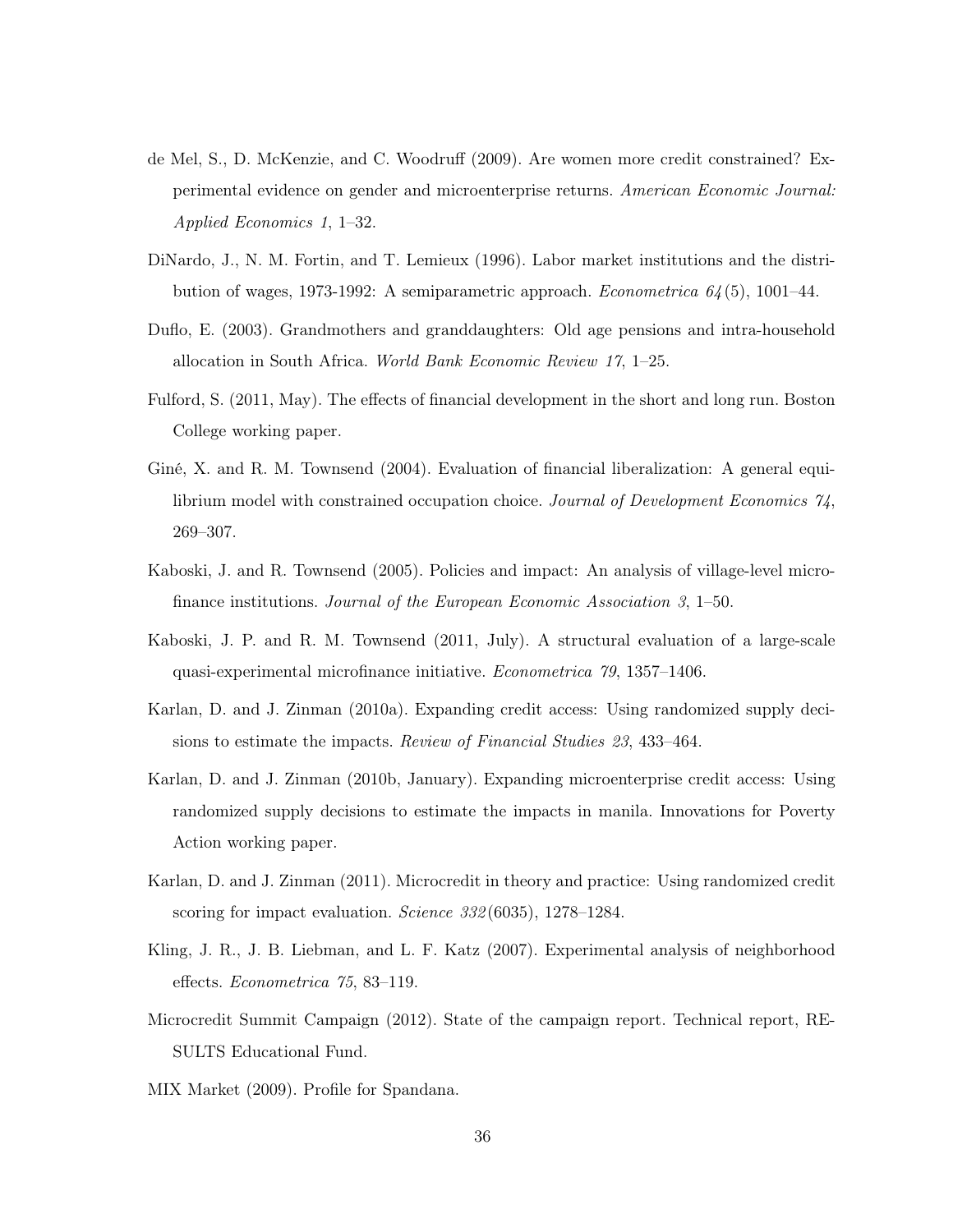- Morduch, J. (1998). Does microfinance really help the poor? Evidence from flagship programs in Bangladesh. Hoover Institution, Stanford U. working paper.
- Morduch, J. (1999). The microfinance promise. Journal of Economic Literature 37, 1569–1614.
- Pitt, M. and S. Khandker (1998). The impact of group-based credit programs on poor households in Bangladesh: Does the gender of participants matter? *Journal of Political Econ*omy 106, 958–996.
- Polgreen, L. and V. Bajaj (2010). India microcredit faces collapse from defaults. New York Times, A5. 11/17/2010.
- Roodman, D. and J. Morduch (2010). The impact of microcredit on the poor in Bangladesh: Revisiting the evidence. NYU Wagner research paper no. 2010-09.
- Thomas, D. (1990). Intra-household resource allocation: An inferential approach. Journal of Human Resources, 635–664.
- Townsend, R. M. (1994). Risk and insurance in village India. Econometrica 62, 539–591.
- World Bank (2005). World development indicators. http://data.worldbank.org/products/databooks/WDI-2005.
- World Bank (2007). World development indicators, Table 4.14: Exchange rates and prices.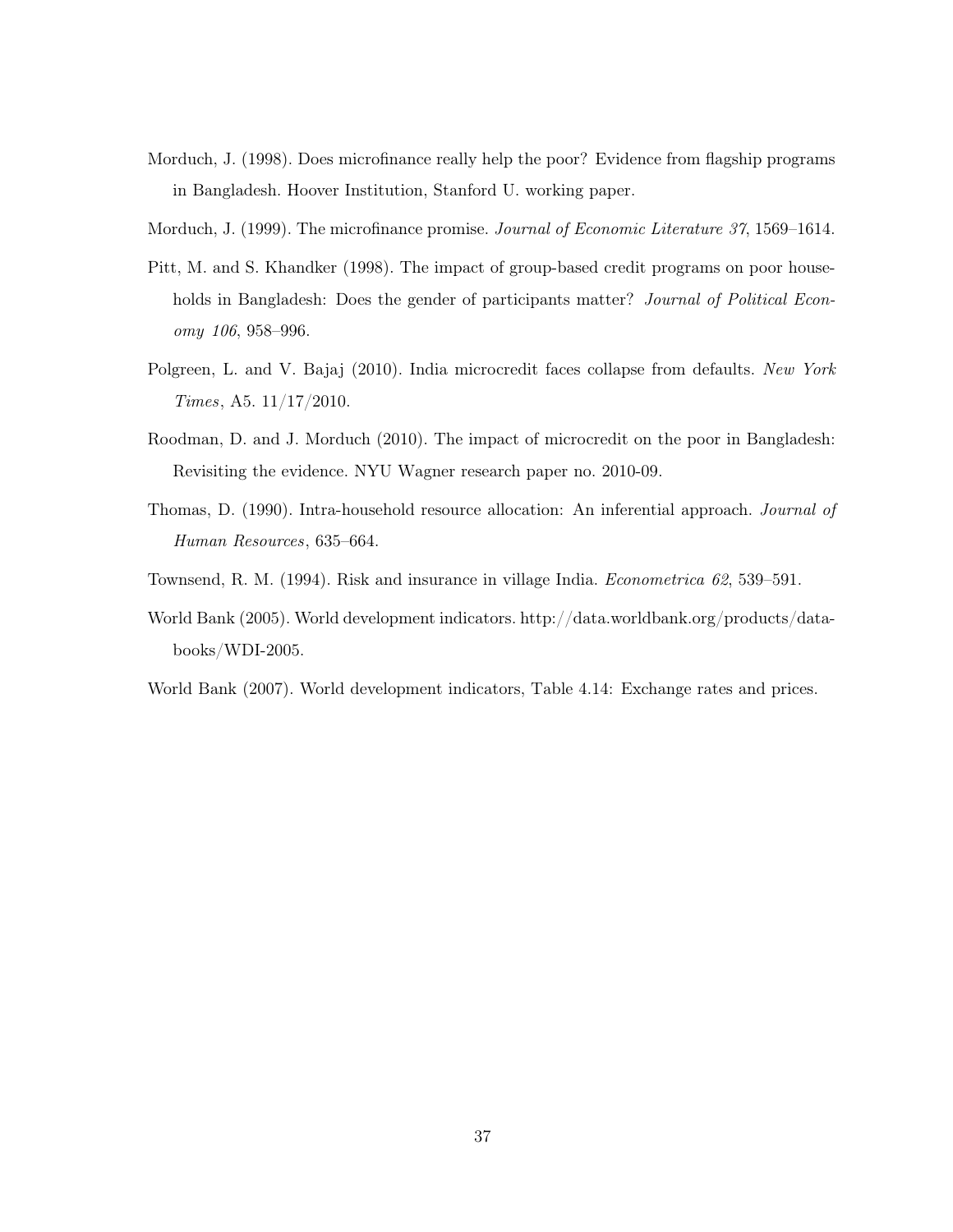



Informal borrowing: borrowing from moneylenders, friends and

family, and buying goods on credit. Confidence intervals are cluster-bootstrapped at the neighborhood level. For quantiles .05 to .20, confidence intervals are not reported because the quantile does not vary sufficiently across neighborhoods to bootstrap standard errors. The point estimates are zero for these quantiles.

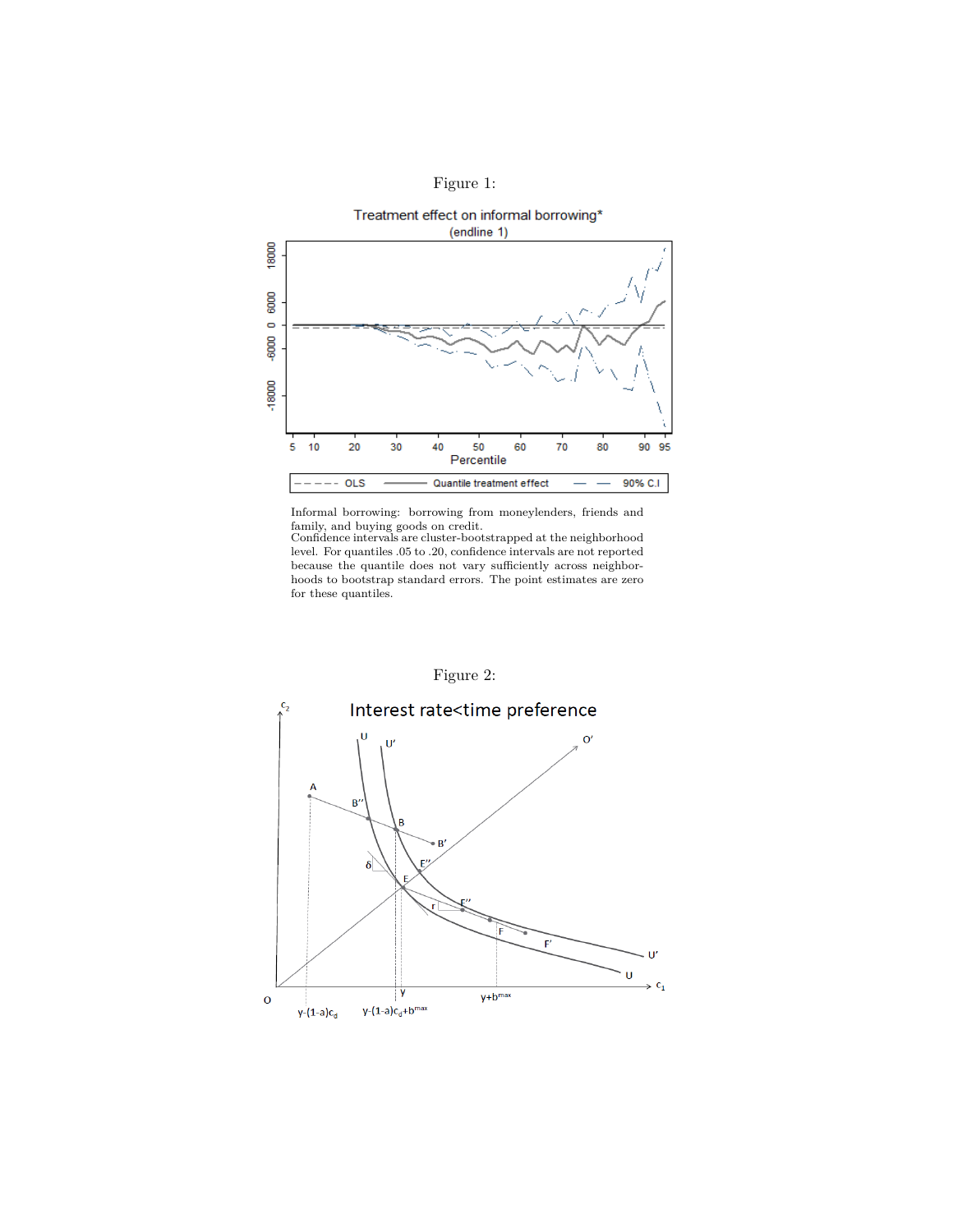

| 1911re |
|--------|
|--------|



Old business: business started at least one year before the survey.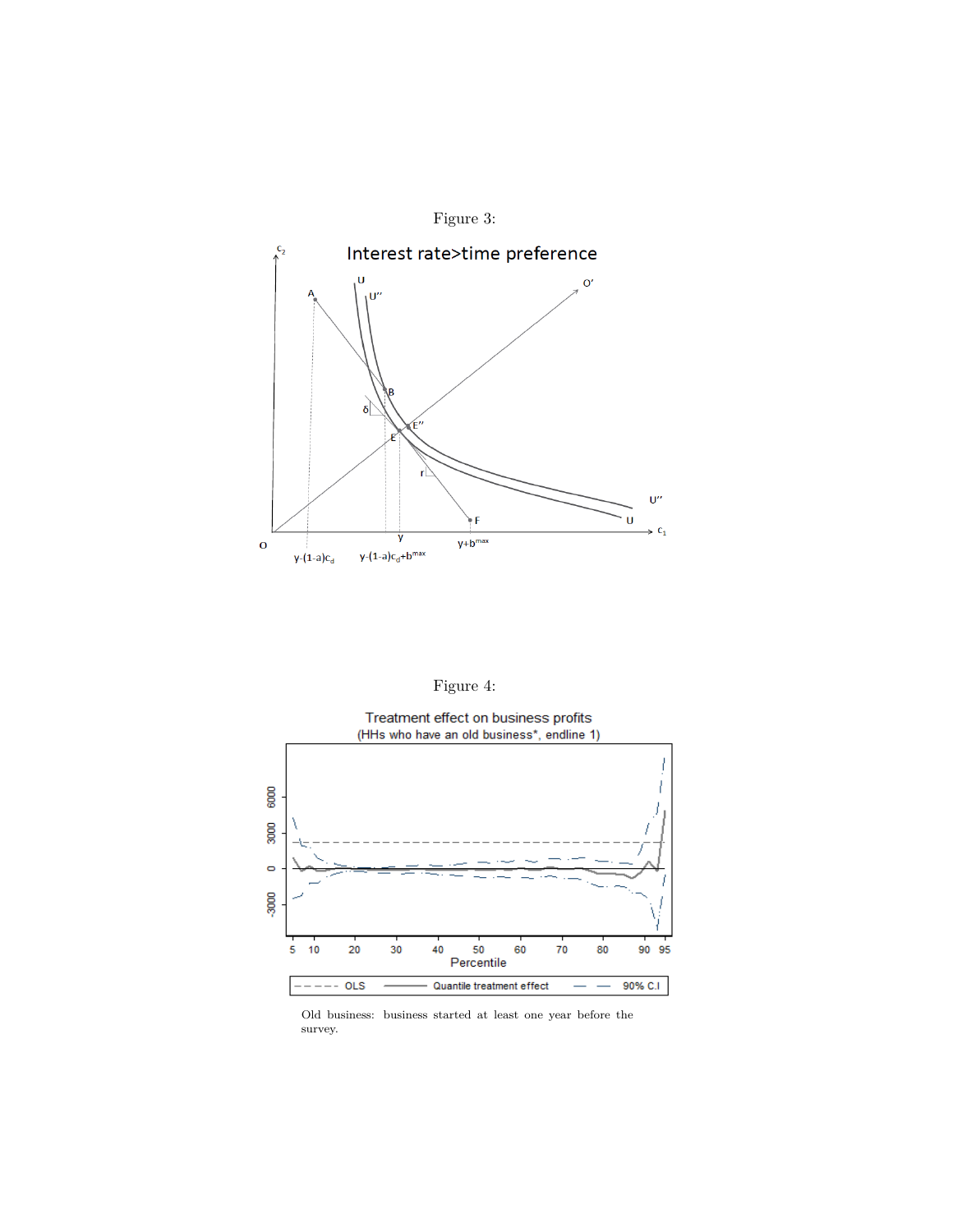



Old business: business started at least one year before the survey.



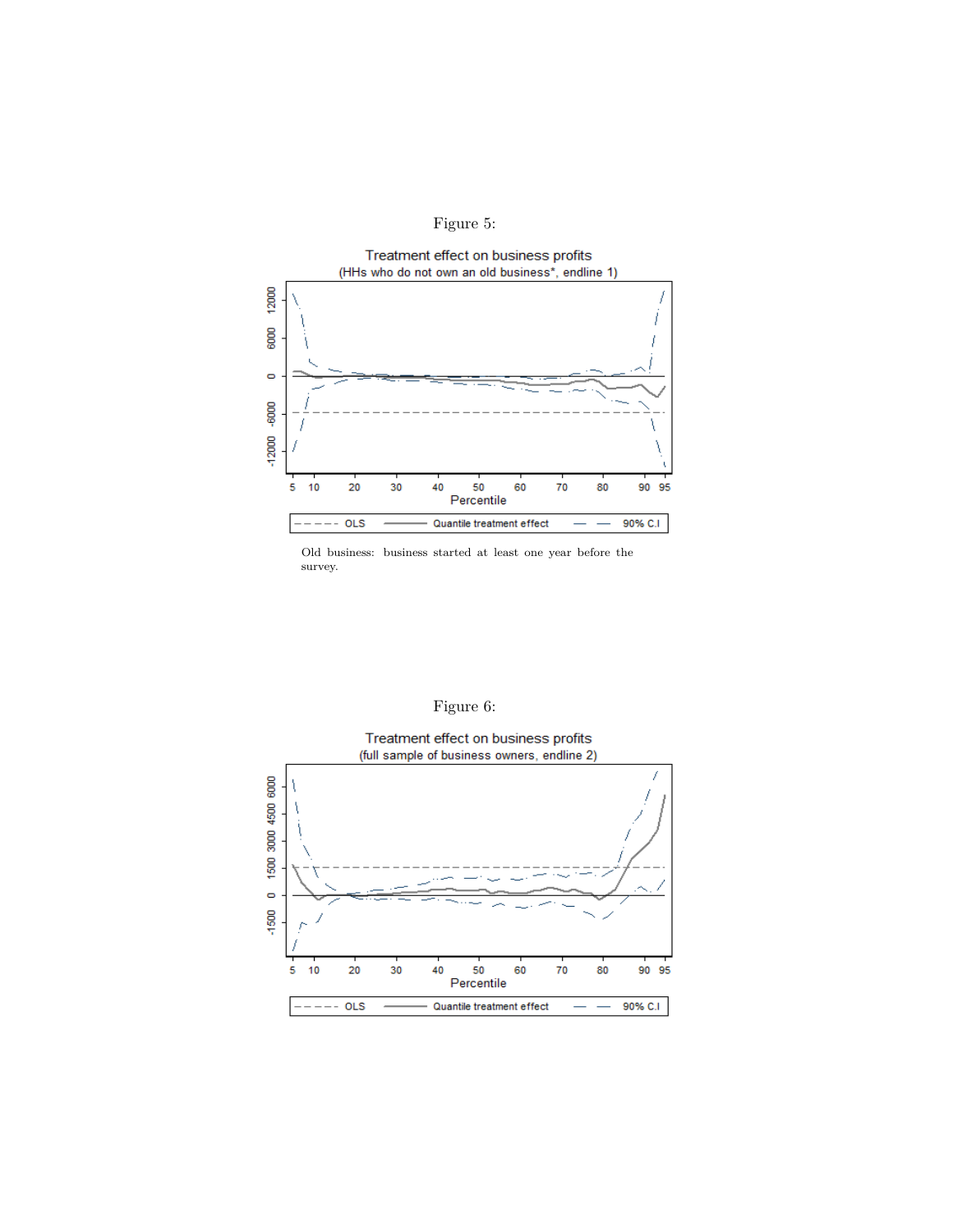#### **Table 1: Baseline Characteristics**

| Table 1: Daseline Characteristics                      |           |           |                  |       |
|--------------------------------------------------------|-----------|-----------|------------------|-------|
|                                                        | Treatment | Control   | Difference       | Obs   |
| <b>PANEL A: Demographics</b>                           | (1)       | (2)       | (3)              | (4)   |
| Household size                                         | 5.13      | 5.04      | 0.095            | 2,440 |
|                                                        | [1.78]    | $[1.67]$  | (0.092)          |       |
| Household expenditure (Rs/mo)                          | 5,485     | 5,208     | 277              | 2,440 |
|                                                        | [4, 820]  | [4, 224]  | (232)            |       |
| Household owns home                                    | 0.676     | 0.674     | 0.002            | 2,435 |
|                                                        |           |           | (0.040)          |       |
| Household rents home                                   | 0.288     | 0.272     | 0.016            | 2,435 |
|                                                        |           |           | (0.034)          |       |
| School attendance (7-11 yrs old)                       | 0.981     | 0.974     | 0.007            | 1,290 |
|                                                        |           |           | (0.010)          |       |
| School attendance (12-15 yrs old)                      | 0.853     | 0.856     | $-0.002$         | 1,135 |
|                                                        |           |           | (0.025)          |       |
| Working for a wage (Wage Labor / Job Work)             | 0.410     | 0.407     | 0.003            | 4,460 |
|                                                        |           |           | (0.034)          |       |
| Business income (business owners only, Rs/mo)          | 3,265     | 3,393     | $-128$           | 650   |
|                                                        | [3,982]   | [7, 469]  | (541)            |       |
| Total household income (Rs/mo)                         | 4,921     | 4,825     | 96               | 2,440 |
|                                                        | [4, 818]  | [5, 861]  | (293)            |       |
| PANEL B: Household savings/insurance/shocks            |           |           |                  |       |
| Household with at least 1 outstanding loan             | 0.684     | 0.682     | 0.002            | 2,440 |
|                                                        |           |           | (0.029)          |       |
| Average loan outstanding (Rs)                          | 20,228    | 23,779    | $-3,551$         | 4,279 |
|                                                        | [39, 131] | [145,791] | (3587)           |       |
| Average interest rate (monthly)                        | 4.017     | 3.771     | 0.245            | 3,727 |
|                                                        | [10.18]   | $[2.50]$  | (0.441)          |       |
| Loans taken from moneylender                           | 0.498     | 0.512     | $-0.014$         | 4,249 |
|                                                        |           |           | (0.045)          |       |
| Loans taken from friends or neighbors                  | 0.252     | 0.255     | $-0.003$         | 4,249 |
|                                                        |           |           |                  |       |
| Loans taken from family members                        | 0.137     | 0.129     | (0.039)<br>0.007 | 4,249 |
|                                                        |           |           |                  |       |
| Loans taken from commercial banks                      | 0.028     | 0.03      | (0.018)          | 4,249 |
|                                                        |           |           | $-0.002$         |       |
|                                                        |           |           | (0.007)          |       |
| Household with a savings account                       | 0.322     | 0.34      | $-0.019$         | 2,439 |
|                                                        |           |           | (0.028)          |       |
| Household with life insurance                          | 0.23      | 0.237     | $-0.007$         | 2,440 |
|                                                        |           |           | (0.023)          |       |
| Household with health insurance                        | 0.003     | 0.003     | $\boldsymbol{0}$ | 2,440 |
|                                                        |           |           | (0.002)          |       |
| Household spent Rs. 500 on health shock, previous year | 0.425     | 0.38      | 0.045            | 2,439 |
|                                                        |           |           | (0.033)          |       |
| Household w/ sick member had to borrow                 | 0.5       | 0.581     | $-0.081$         | 774   |
|                                                        |           |           | (0.04)           |       |
| <b>PANEL C: Business</b>                               |           |           |                  |       |
| Number of businesses per household                     | 0.301     | 0.32      | $-0.019$         | 2,440 |
|                                                        | [0.62]    | [0.68]    | (0.034)          |       |
| Households with at least one business                  | 0.233     | 0.242     | $-0.009$         | 2,440 |
|                                                        |           |           | (0.025)          |       |
| Business with any employees (%)                        | 0.094     | 0.056     | 0.038            | 735   |
|                                                        |           |           | (0.028)          |       |
| Business without any assets (%)                        | 0.15      | 0.157     | $-0.007$         | 747   |
|                                                        |           |           | (0.044)          |       |
| Average revenues (Rs/mo)                               | 9,396     | 10,051    | $-655$           | 695   |
|                                                        | [13, 945] | [15, 582] | (1242)           |       |

Note: Standard deviations of nonbinary variables in brackets (cols 1 and 2). Standard errors of differences, clustered at the area level, in parentheses (col 3). All monetary amounts in 2007 Rs. See Appendix 2 for variable definitions.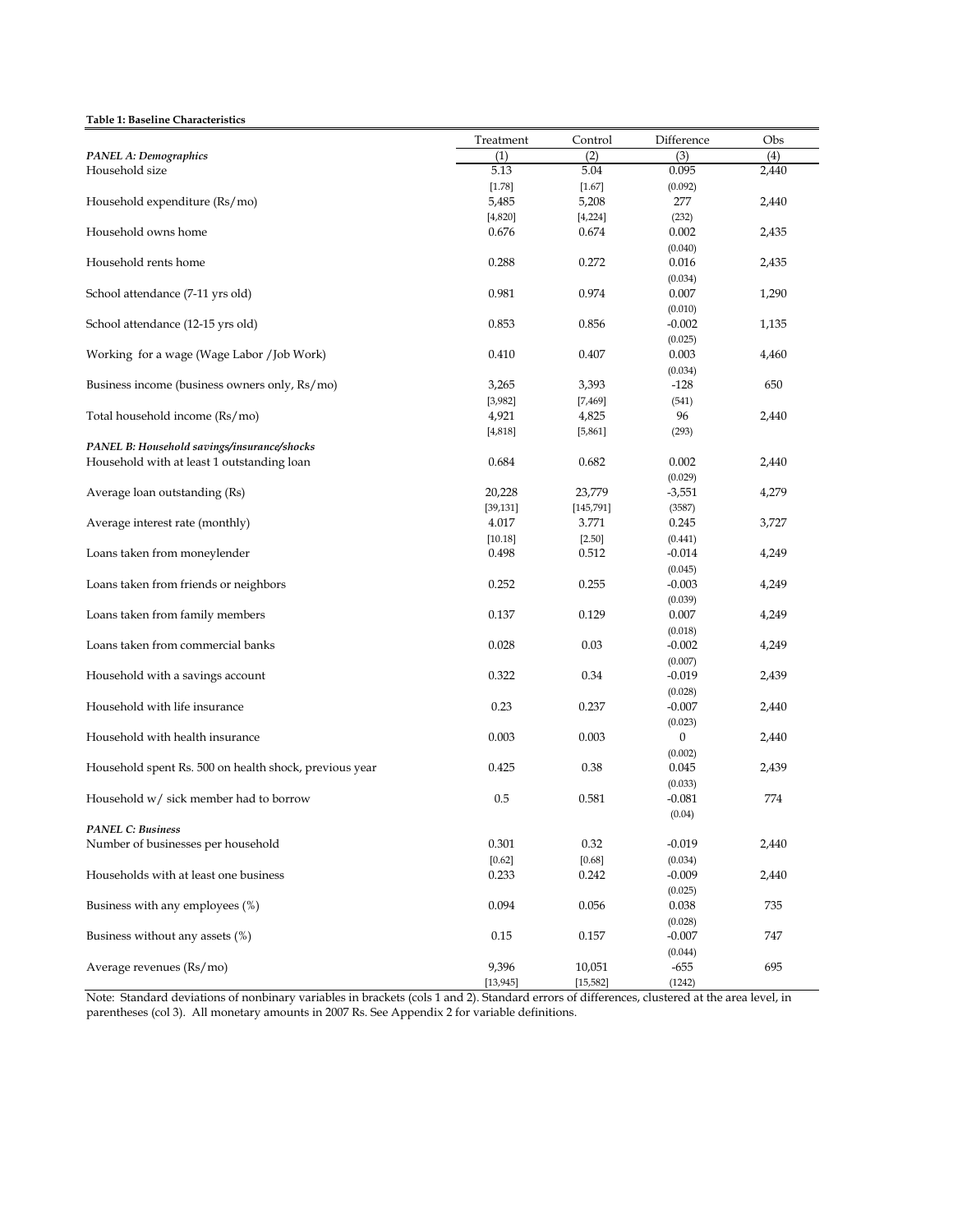### **Table 2: Descriptive statistics, control households (endline 1 and 2)**

| Tavic ∠. Descriptive statistics, control households (chumic 1 and 2 |        |                              |        |              |          |                  |        |                    |
|---------------------------------------------------------------------|--------|------------------------------|--------|--------------|----------|------------------|--------|--------------------|
|                                                                     |        |                              |        |              |          | Difference (EL2- | Obs.   | Obs.               |
|                                                                     |        | EL 1 Control                 |        | EL 2 Control |          | EL1)             | (EL 1) | (EL <sub>2</sub> ) |
| PANEL A: Demographics                                               |        | (1)                          |        | (2)          |          | (3)              | (4)    | (5)                |
| Household-level characteristics                                     |        |                              |        |              |          |                  |        |                    |
| Household size (number people)                                      | 5.640  | [2.15]                       | 6.269  | [2.55]       | 0.63     | (0.037)          | 3,248  | 2,943              |
| Household expenditure (Rs/mo)                                       | 7,662  | [5,822]                      | 11,497 | [8, 732]     | 3,835    | (212)            | 3,248  | 2,943              |
| Household is owner                                                  | 0.754  |                              | 0.644  |              | $-0.113$ | (0.026)          | 3,263  | 2,943              |
| Household is renter                                                 | 0.089  |                              | 0.087  |              | 0.002    | (0.01)           | 3,264  | 2,943              |
| Waterproof house                                                    | 0.558  |                              | 0.679  |              | 0.121    | (0.020)          | 3,254  | 2,941              |
| Household has a color TV                                            | 0.603  |                              | 0.806  |              | 0.203    | (0.011)          | 3,252  | 2,942              |
| Household has a cell phone                                          | 0.642  |                              | 0.861  |              | 0.218    | (0.013)          | 3,253  | 2,942              |
| Total income (Rs/mo)                                                | 4,009  | [5,012]                      | 7,735  | [6,898]      | 3,726    | (358)            | 3,248  | 2,943              |
| Business income (business owners only, Rs/mo)                       | 2,532  | [5, 268]                     | 4,991  | [6, 771]     | 2,459    | (324)            | 1,105  | 1,231              |
| Person-level characteristics                                        |        |                              |        |              |          |                  |        |                    |
| School attendance (7-11 yr olds)                                    | 0.979  |                              | 0.982  |              | 0.003    | (0.005)          | 1,799  | 1,621              |
| School attendance (12-15 yr olds)                                   | 0.881  |                              | 0.867  |              | $-0.014$ | (0.013)          | 1,424  | 1,314              |
| Working for a wage (all working individuals)                        | 0.589  |                              | 0.540  |              | $-0.049$ | (0.013)          | 6,482  | 6,338              |
|                                                                     |        |                              |        |              |          |                  |        |                    |
| PANEL B: Savings/insurance/ shocks                                  |        |                              |        |              |          |                  |        |                    |
| Household-level characteristics                                     |        |                              |        |              |          |                  |        |                    |
| Household with at least 1 outstanding loan                          | 0.887  |                              | 0.905  |              | 0.018    | (0.008)          | 3,264  | 2,943              |
| Household with a savings account                                    | 0.819  |                              | 0.848  |              | 0.029    | (0.053)          | 1,920  | 2,943              |
| Household with life insurance                                       | 0.241  |                              | 0.316  |              | 0.074    | (0.018)          | 3,263  | 2,943              |
| Household with health insurance                                     | 0.122  |                              | 0.765  |              | 0.643    | (0.030)          | 3,263  | 2,943              |
| Household spent Rs. 500 on health shock, previous yr                | 0.635  |                              | 0.781  |              | 0.146    | (0.012)          | 3,264  | 2,950              |
| Household w/ sick member had to borrow                              | 0.530  |                              | 0.454  |              | $-0.077$ | (0.022)          | 1,905  | 2,121              |
| Loan-level characteristics                                          |        |                              |        |              |          |                  |        |                    |
| Average loan amount outstanding (Rs)                                | 20,914 | [57, 724]                    | 25,315 | [51, 348]    | 4,401    | (937)            | 9,602  | 10,304             |
| Average interest rate (mnthly, loans w/ interest rt data)           | 2.492  | [15.86]                      | 2.437  | [8.93]       | $-0.055$ | (0.324)          | 3,362  | 7,642              |
| Loan from moneylender                                               | 0.264  |                              | 0.231  |              | $-0.031$ | (0.013)          | 10,407 | 10,316             |
| Loan from friends or neighbors                                      | 0.154  |                              | 0.111  |              | $-0.043$ | (0.010)          | 10,407 | 10,316             |
| Loan from family members                                            | 0.011  |                              | 0.003  |              | $-0.007$ | (0.003)          | 10,407 | 10,316             |
| Loan from commercial banks                                          | 0.072  |                              | 0.026  |              | $-0.046$ | (0.009)          | 10,407 | 10,316             |
|                                                                     |        |                              |        |              |          |                  |        |                    |
| <b>PANEL C: Businesses</b>                                          |        |                              |        |              |          |                  |        |                    |
| Household-level characteristics                                     |        |                              |        |              |          |                  |        |                    |
| Number of businesses per household (all HHs)                        | 0.436  | $[0.72]$                     | 0.561  | $[0.79]$     | 0.125    | (0.019)          | 3,234  | 2,943              |
| Number of female-owned businesses (all HHs)                         | 0.183  | [0.49]                       | 0.234  | [0.51]       | 0.052    | (0.012)          | 3,209  | 2,943              |
| Households with at least one business (all HHs)                     | 0.342  |                              | 0.418  |              | 0.077    | (0.009)          | 3,234  | 2,943              |
| Business-level characteristics                                      |        |                              |        |              |          |                  |        |                    |
| Business with any employees                                         | 0.092  |                              | 0.104  |              | 0.011    | (0.009)          | 1,385  | 1,636              |
| Business without any assets                                         | 0.348  |                              | 0.092  |              | $-0.256$ | (0.032)          | 1,543  | 1,652              |
| Average revenues (Rs/mo)                                            | 11,317 | $[49,475]$ 15,682 $[42,973]$ |        |              | 4,365    | (1,891)          | 1,422  | 1,619              |
|                                                                     |        |                              |        |              |          |                  |        |                    |

Notes: Summary statistics for comparison areas only. Standard deviations of nonbinary variables in brackets (cols 1 and 2). Standard errors of differences, clustered at the area level, in parentheses (col 3). All monetary amounts in 2007 Rs. See Appendix 2 for variable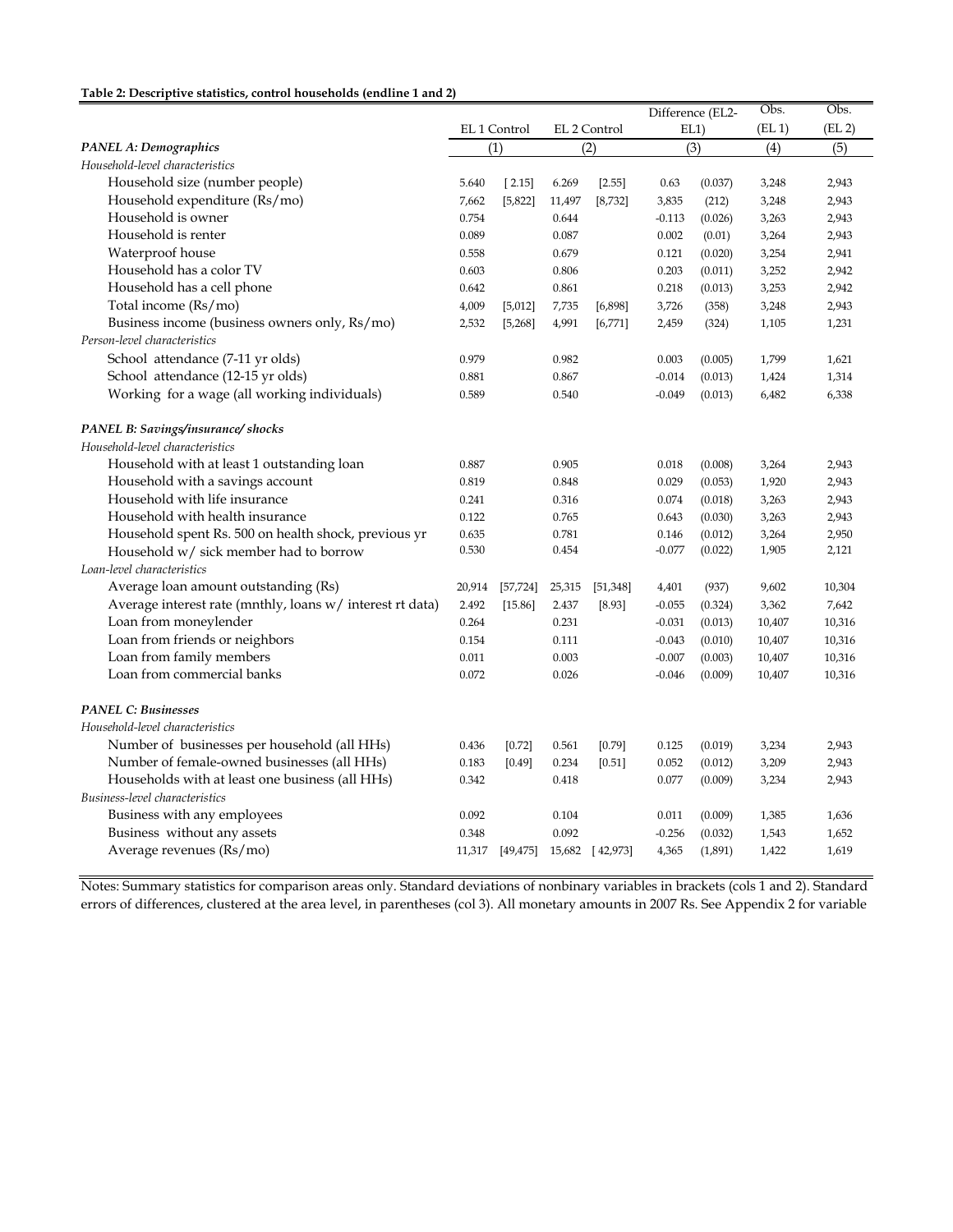|                   |            |            | Borrows from:   |          |         |                             |           |                 |         |                                                    |
|-------------------|------------|------------|-----------------|----------|---------|-----------------------------|-----------|-----------------|---------|----------------------------------------------------|
|                   | Any MFI    | Spandana   | Informal lender | A bank   | Any MFI | Any MFI<br>(borrowers only) | Spandana  | Informal lender | A bank  | Number of cycles<br>borrowed from an<br><b>MFI</b> |
|                   | (1)        | (2)        | (3)             | (4)      | (5)     | (6)                         | (7)       | (8)             | (9)     | (10)                                               |
| Panel A: endine 1 |            |            |                 |          |         |                             |           |                 |         |                                                    |
| Treatment         | $0.088***$ | $0.13***$  | $-0.052**$      | 0.0026   | 1355*** | 1030                        | 1391***   | $-1072$         | 49      | $0.11***$                                          |
|                   | (0.027)    | (0.021)    | (0.021)         | (0.012)  | (447)   | (785)                       | (239)     | (2519)          | (2157)  | (0.041)                                            |
| Mean in control   | 0.18       | 0.052      | 0.76            | 0.079    | 2374    | 12976                       | 597       | 41045           | 8422    | 0.32                                               |
| Stdev in control  | 0.39       | 0.22       | 0.43            | 0.27     | 6652    | 10216                       | 2907      | 78033           | 101953  | 0.67                                               |
| <b>Nobs</b>       | 6811       | 6811       | 6811            | 6811     | 6811    | 1616                        | 6811      | 6811            | 6811    | 6816                                               |
| Panel B: endine 2 |            |            |                 |          |         |                             |           |                 |         |                                                    |
| Treatment         | 0.0058     | $0.067***$ | 0.0024          | 0.00042  | 869     | 2344**                      | $1046***$ | 137             | $-1187$ | $0.133*$                                           |
|                   | (0.030)    | (0.020)    | (0.018)         | (0.0085) | (690)   | (1052)                      | (306)     | (2922)          | (1081)  | (0.068)                                            |
| Mean in control   | 0.33       | 0.11       | 0.6             | 0.073    | 5544    | 16752                       | 1567      | 32356           | 6127    | 0.72                                               |
| Stdev in control  | 0.47       | 0.31       | 0.49            | 0.26     | 11348   | 14192                       | 5618      | 76704           | 40308   | 1.09                                               |
| Obs               | 6142       | 6142       | 6142            | 6142     | 6142    | 2094                        | 6142      | 6142            | 6142    | 5926                                               |

Notes:

(1): The table presents the coefficient of a "treatment" dummy in a regression of each variable on treatment (with control variables listed in the text). Cluster-robust standard errors in parentheses. Results are weighted to account for oversampling of Spandana borrowers.

(2) "Informal lender" includes moneylenders, loans from friends/family, and buying goods/services on credit. Number of loan cycles from an MFI (col 10) is the maximum number of loan cycles borrowed with a single MFI, including the current loan (if any); number of cycles is zero for MFI never-borrowers.

(3) All monetary amounts in 2007 Rs.

(4) \* significant at the 10% level, \*\* at the 5% level, \*\*\* at the 1% level.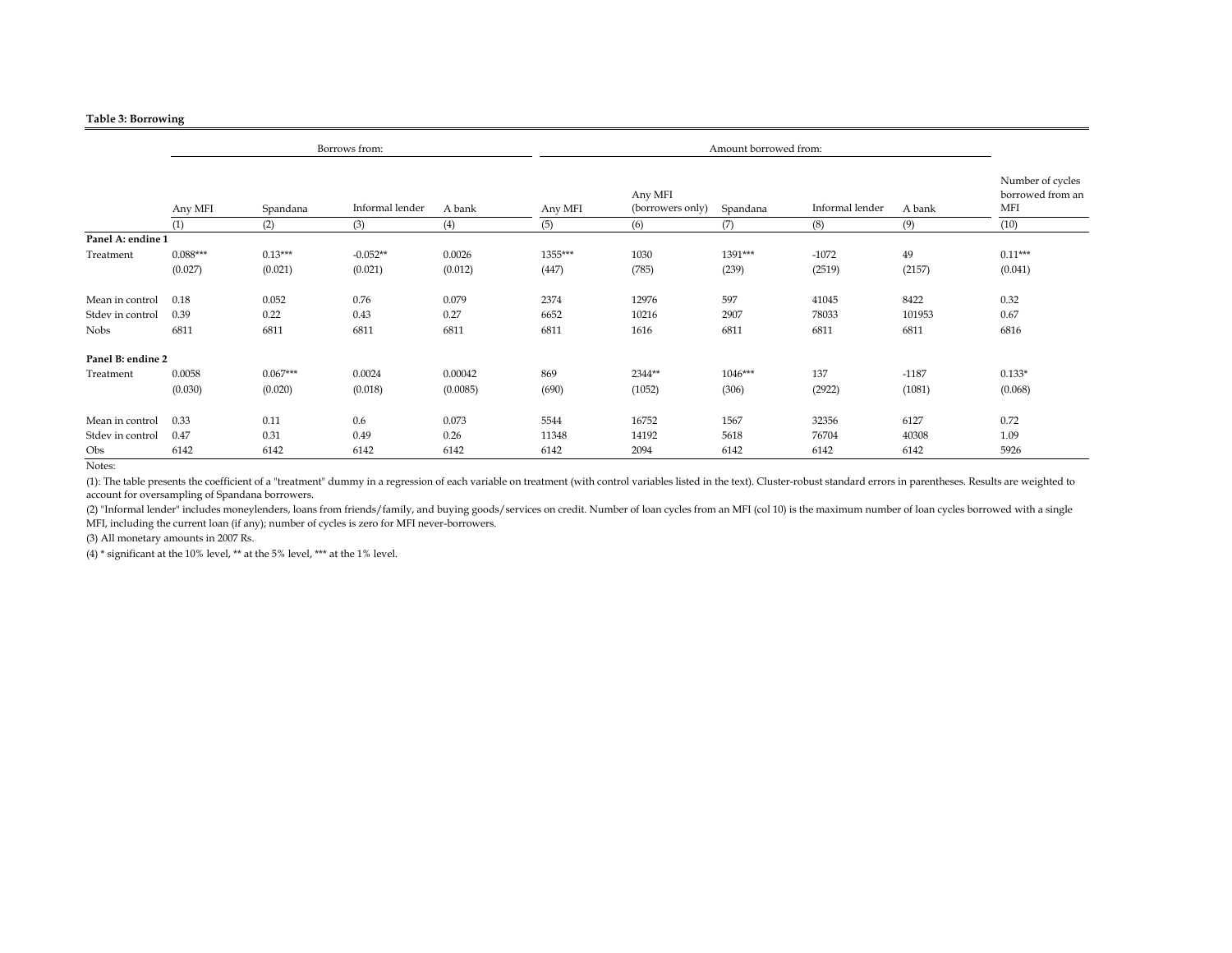### **Table 4: Consumption**

|                    |         | Monthly (per capita) |             |         |           |         | Yearly (total) |         |         |                       |
|--------------------|---------|----------------------|-------------|---------|-----------|---------|----------------|---------|---------|-----------------------|
|                    |         |                      |             |         |           |         | Home           |         |         |                       |
|                    |         |                      |             |         |           | Home    | repairs        |         |         |                       |
|                    |         |                      |             |         |           | repairs | (mean if       |         |         |                       |
|                    |         | Non                  | Tempt-      | Durable |           | (any>Rs | any>Rs         |         |         | Education: Education: |
|                    | Total   | durable              | ation goods | (total) | Festivals | 500)    | 500)           | Health  | total   | Fees                  |
|                    | (1)     | (2)                  | (3)         | (4)     | (5)       | (6)     | (7)            | (8)     | (9)     | (10)                  |
| Panel A: endine 1  |         |                      |             |         |           |         |                |         |         |                       |
| Treatment          | 10.1    | $-6.6$               | $-8.73*$    | 1154*   | $-763*$   | $-0.03$ | $-1613$        | $-10$   | $-6.93$ | 8.37                  |
|                    | (37.2)  | (31.8)               | (4.88)      | (682)   | (454)     | (0.020) | (3588)         | (53)    | (48.0)  | (31.5)                |
| Mean in control    | 1419.2  | 1304.8               | 83.9        | 6609    | 3732      | 0.51    | 18313          | 630     | 777     | 346                   |
| Stdev in control   | 978.3   | 852.4                | 130.2       | 19481   | 5851      | 0.5     | 65428          | 1916    | 1179    | 679                   |
| <b>Nobs</b>        | 6827    | 6781                 | 6863        | 6781    | 6827      | 6834    | 2198           | 6827    | 5415    | 5404                  |
| PANEL B: endline 2 |         |                      |             |         |           |         |                |         |         |                       |
|                    | $-48.3$ | $-44.9$              | $-9.99$     | 62      | 205       | 0.004   | 584            | $-130*$ | 70      | $88**$                |
|                    | (51.4)  | (46.9)               | (6.64)      | (524)   | (205)     | (0.017) | (7039)         | (75)    | (69)    | (42)                  |
|                    | 0.0054  | 0.0065               | 0.007       |         |           | 0.0028  |                |         |         |                       |
| Mean in control    | 1914.3  | 1755.2               | 117.7       | 8639    | 5994      | 0.57    | 28876          | 1022    | 1142    | 513                   |
| Stdev in control   | 1354.9  | 1209.5               | 182.4       | 18438   | 6901      | 0.5     | 192246         | 2655    | 1691    | 1211                  |
| Obs                | 6142    | 6142                 | 6142        | 6140    | 6103      | 6141    | 3439           | 6141    | 4910    | 4910                  |

Notes:

(1): The table presents the coefficient of a "treatment" dummy in a regression of each variable on treatment (with control variables listed in text). Cluster-robust standard errors in parentheses. Results are weighted to account for oversampling of Spandana borrowers.

(2) See Appendix 2 for description of the construction of the profits, sales, and inputs variables.

(3) All monetary amounts in 2007 Rs.

(4) \* significant at the 10% level, \*\* at the 5% level, \*\*\* at the 1% level.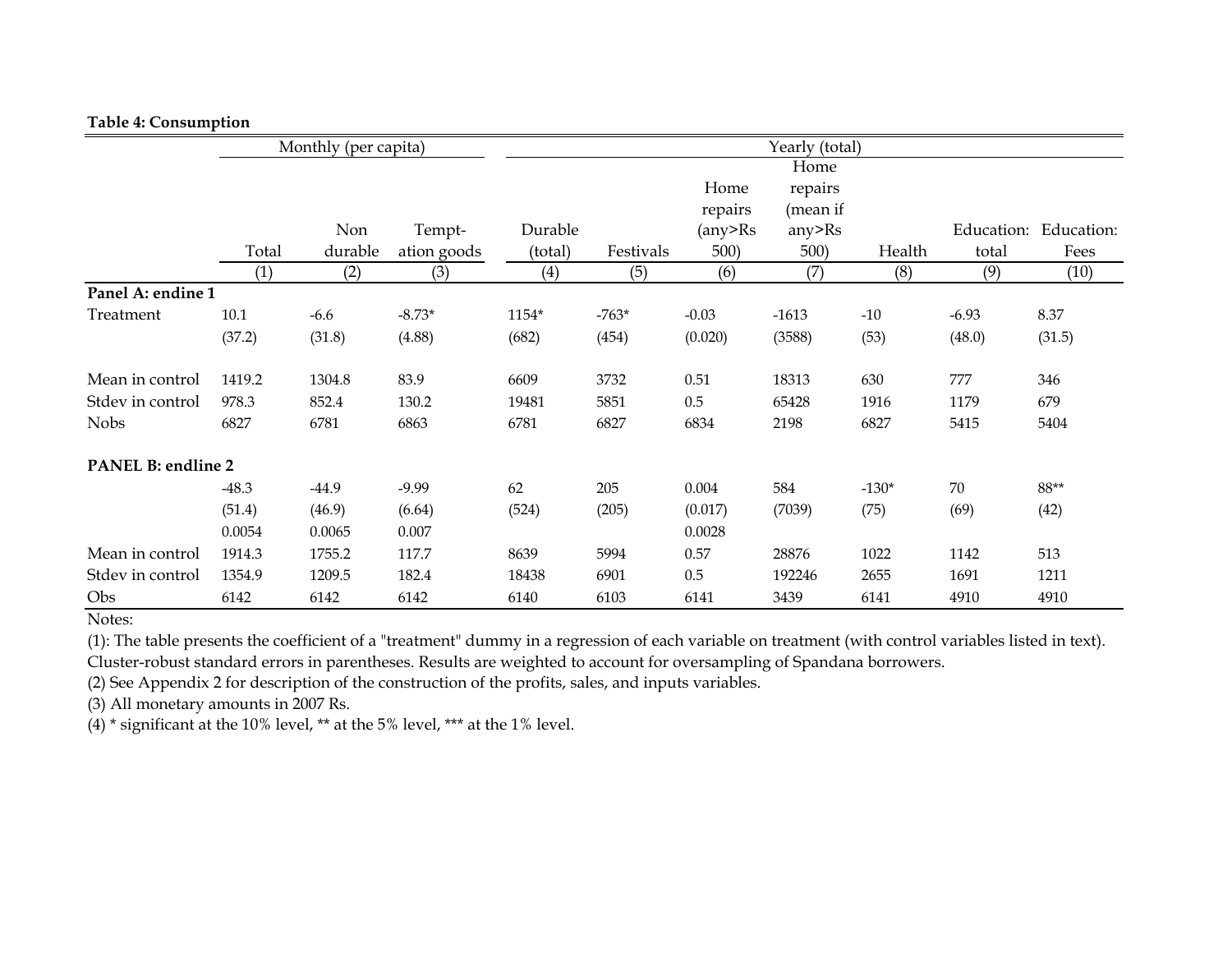|                   |                       |                     | in the last year    |                      |                      |                    | currently           |                   | in the last month          |                           |                            |  |
|-------------------|-----------------------|---------------------|---------------------|----------------------|----------------------|--------------------|---------------------|-------------------|----------------------------|---------------------------|----------------------------|--|
|                   |                       | Num.                | Num.<br>female      |                      | Value of<br>business | Value of           | Has at              | Num.              |                            |                           |                            |  |
|                   | Started a<br>business | business<br>started | business<br>started | Closed a<br>business | assets<br>acquired   | business<br>assets | least a<br>business | business<br>owned | <b>Business</b><br>revenue | <b>Business</b><br>inputs | <b>Business</b><br>profits |  |
|                   | (1)                   | (2)                 | (3)                 | (4)                  | (5)                  | (6)                | (7)                 | (8)               | (9)                        | (10)                      | (11)                       |  |
| Panel A: endine 1 |                       |                     |                     |                      |                      |                    |                     |                   |                            |                           |                            |  |
| Treatment         | 0.0093                | $0.016**$           | $0.015***$          | 0.002                | 389*                 | 606                | 0.01                | 0.022             | 920                        | 244                       | 357                        |  |
|                   | (0.0061)              | (0.0075)            | (0.0054)            | (0.0076)             | (212)                | (383)              | (0.022)             | (0.033)           | (1181)                     | (1052)                    | (313)                      |  |
| Mean in control   | 0.047                 | 0.053               | 0.026               | 0.037                | 280                  | 2498               | 0.34                | 0.44              | 4856                       | 4055                      | 745                        |  |
| Stdev in control  | 0.21                  | 0.25                | 0.17                | 0.19                 | 4038                 | 10802              | 0.47                | 0.72              | 33108                      | 30446                     | 10695                      |  |
| <b>Nobs</b>       | 6757                  | 6757                | 6762                | 2352                 | 6800                 | 6800               | 6805                | 6805              | 6608                       | 6685                      | 6239                       |  |
| Panel B: endine 2 |                       |                     |                     |                      |                      |                    |                     |                   |                            |                           |                            |  |
| Treatment         | $-0.00049$            | 0.0023              | $-0.005$            | $-0.00042$           | $-134$               | 1288**             | 0.023               | 0.047             | 267                        | $-540$                    | 557                        |  |
|                   | (0.010)               | (0.013)             | (0.0062)            | (0.0064)             | (208)                | (531)              | (0.023)             | (0.040)           | (527)                      | (543)                     | (371)                      |  |
| Mean in control   | 0.083                 | 0.093               | 0.047               | 0.053                | 1007                 | 5003               | 0.42                | 0.56              | 5847                       | 5225                      | 953                        |  |
| Stdev in control  | 0.28                  | 0.33                | 0.23                | 0.23                 | 9623                 | 14423              | 0.49                | 0.79              | 16784                      | 20603                     | 11280                      |  |
| Obs               | 6142                  | 6142                | 6142                | 6142                 | 6142                 | 6142               | 6142                | 6142              | 6116                       | 6116                      | 6090                       |  |

### **Table 5: Business Creation and outcomes (entire sample)**

Notes:

(1): The table presents the coefficient of a "treatment" dummy in a regression of each variable on treatment (with control variables listed

in the text). Cluster-robust standard errors in parentheses. Results are weighted to account for oversampling of Spandana borrowers.

(2) The outcome variables are set to zero when the household does not have a business.

(3) business outcomes are aggregated at the household level when the households have more than one businesses.

(4) Information on closing a businesses in the year prior to the endline 1 survey was only collected for those who had a business as of endline 1.

(5) Observations with missing or inconsistent itemized sales or revenues are dropped in columns 9 to 11.

(6) See Appendix 2 for description of the construction of the profits, sales, and inputs variables.

(7) All monetary amounts in 2007 Rs.

(8) \* significant at the 10% level, \*\* at the 5% level, \*\*\* at the 1% level.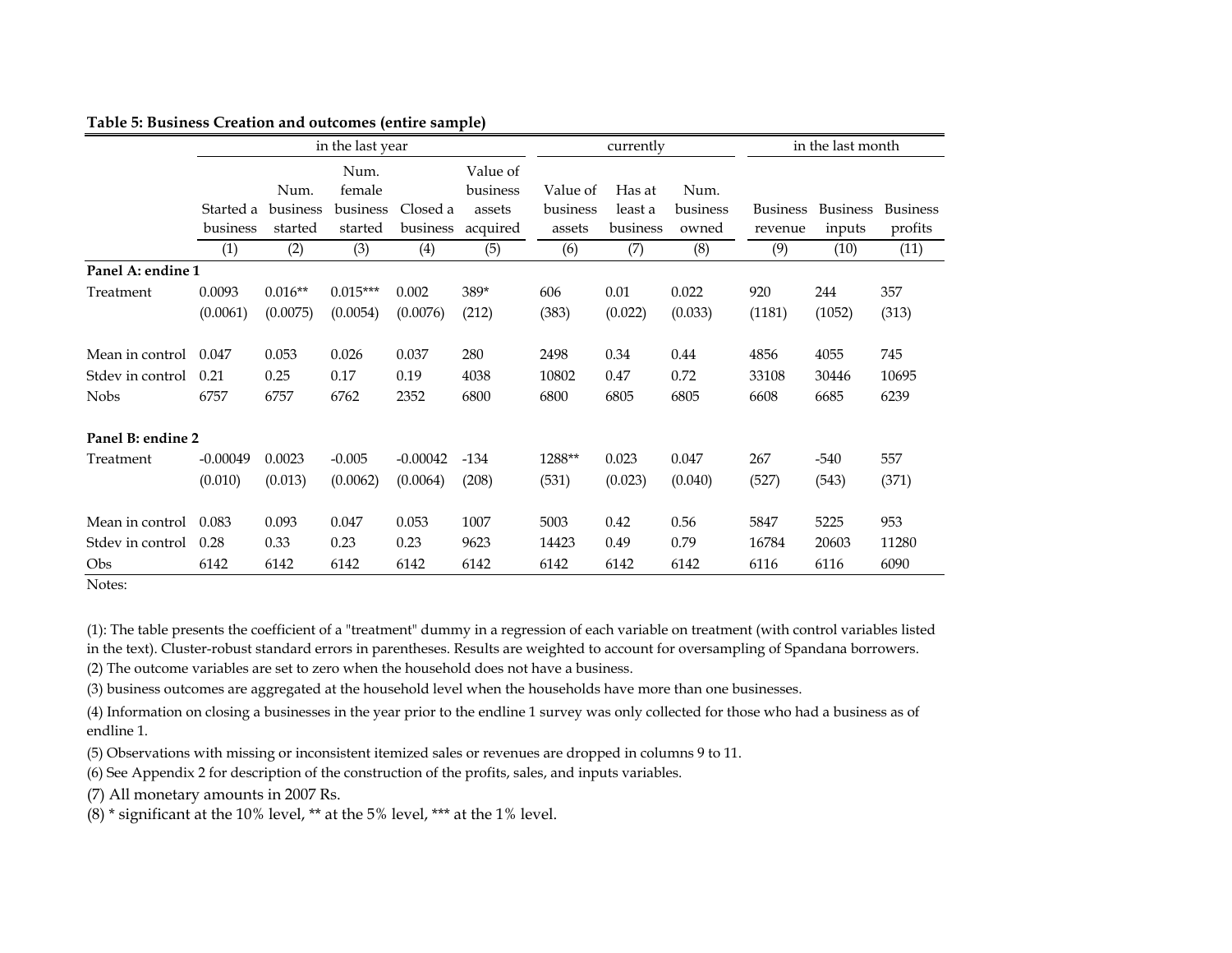|                        |              | monthly      |                | currently             |                      |                                     |                            |  |  |  |  |
|------------------------|--------------|--------------|----------------|-----------------------|----------------------|-------------------------------------|----------------------------|--|--|--|--|
|                        | Profit (Rs.) | Inputs (Rs.) | Revenues (Rs.) | Has any<br>employees? | Num. of<br>employees | Wages paid<br>out (Rs per<br>month) | Assets used in<br>business |  |  |  |  |
|                        | (1)          | (2)          | (3)            | (4)                   | (5)                  | (6)                                 | (7)                        |  |  |  |  |
| Panel A: endine 1      |              |              |                |                       |                      |                                     |                            |  |  |  |  |
| Treatment              | 2194**       | 1605         | 5356           | $-0.056$              | 0.0058               | $-117$                              | 855                        |  |  |  |  |
|                        | (1105)       | (3269)       | (3744)         | (0.084)               | (0.019)              | (156)                               | (1080)                     |  |  |  |  |
| Mean in control        | 2000         | 12417        | 14578          | 0.42                  | 0.12                 | 445                                 | 6862                       |  |  |  |  |
| Stdev in control 12315 |              | 51033        | 47922          | 1.74                  | 0.33                 | 3158                                | 17336                      |  |  |  |  |
| Obs                    | 1598         | 1994         | 1929           | 2054                  | 1927                 | 2054                                | 2054                       |  |  |  |  |
| Panel B: endine 2      |              |              |                |                       |                      |                                     |                            |  |  |  |  |
| Treatment              | 1019         | $-3637**$    | $-31$          | $-0.16$               | 0.0093               | $-362$                              | 1817                       |  |  |  |  |
|                        | (1160)       | (1709)       | (1502)         | (0.12)                | (0.019)              | (293)                               | (1759)                     |  |  |  |  |
| Mean in control        | 2392         | 15199        | 15386          | 0.56                  | 0.13                 | 1187                                | 12405                      |  |  |  |  |
| Stdev in control 19878 |              | 36234        | 24607          | 2.93                  | 0.34                 | 7079                                | 22077                      |  |  |  |  |
| Obs                    | 1525         | 1543         | 1540           | 1559                  | 1559                 | 1559                                | 1559                       |  |  |  |  |

### **Table 6: Treatment effect on pre-existing business outcomes**

Notes:

(1): The table presents the coefficient of a "treatment" dummy in a regression of each variable on treatment (with control variables listed in the text). Cluster-robust standard errors in parentheses. Results are weighted to account for oversampling of Spandana borrowers.

(2) The sample is restricted to households who owned a business prior to Spandana's entry.

(3) All monetary amounts in 2007 Rs.

(4)  $*$  significant at the 10% level,  $**$  at the 5% level,  $***$  at the 1% level.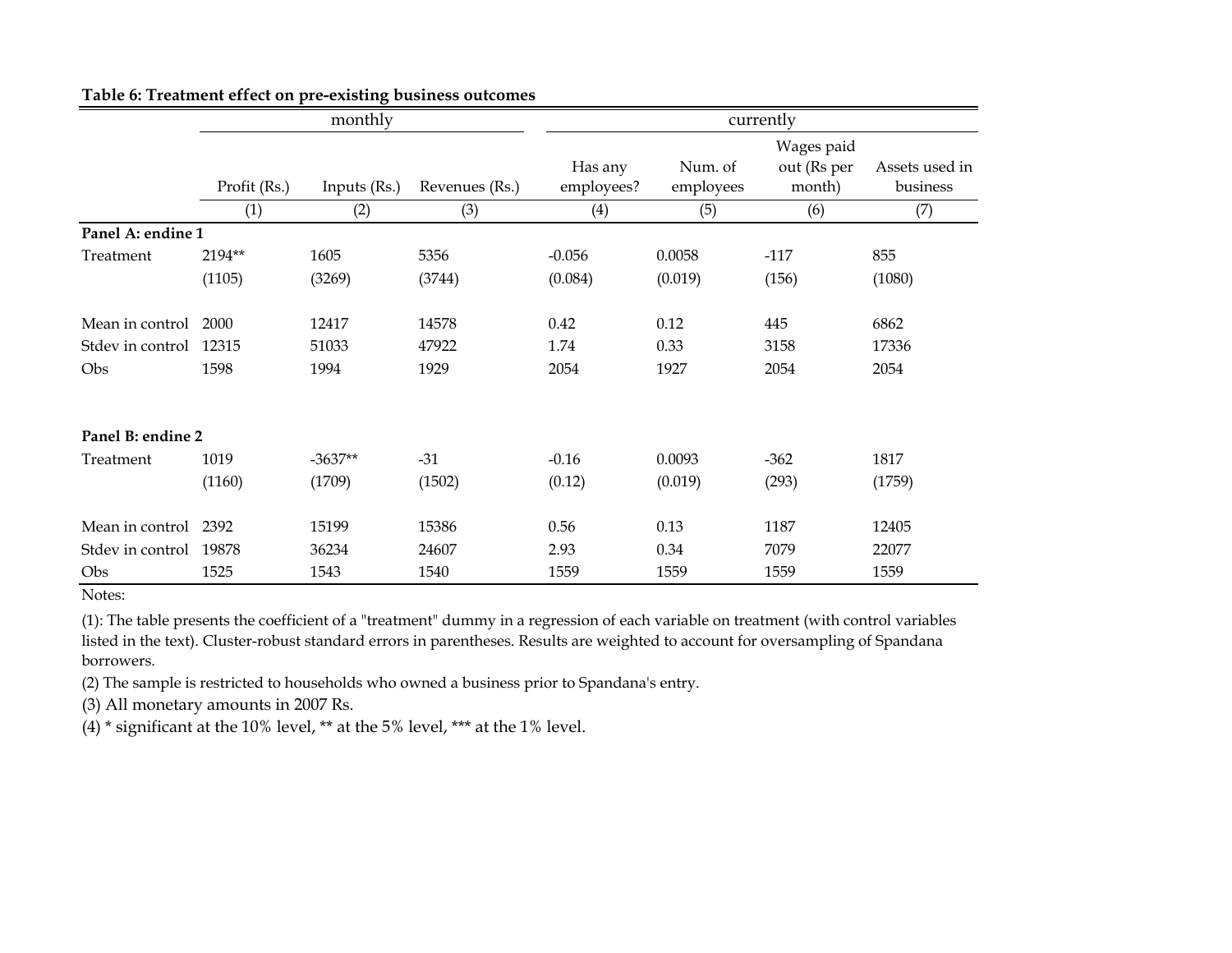#### **Table 7: Treatment + selection effects on new business outcomes (endline 1)**

|                         |                   |                     | monthly           |                   |                      | currently          |                  |                                |
|-------------------------|-------------------|---------------------|-------------------|-------------------|----------------------|--------------------|------------------|--------------------------------|
|                         |                   |                     |                   |                   |                      |                    |                  | Standardized<br>outcome: scale |
|                         |                   |                     |                   |                   | Has any              | Num. of            | Assets used in   | (1 through 7,                  |
|                         | Profit (Rs.)      | Profit (median)     | Inputs $(Rs.)$    | Revenues (Rs.)    | employees?           | employees          | business         | except 2)                      |
|                         | (1)               | (2)                 | (3)               | (4)               | (5)                  | (6)                | (7)              | (8)                            |
| Treatment               | $-3517$<br>(3802) | $-1250***$<br>(404) | $-4965$<br>(4038) | $-8093$<br>(7291) | $-0.049*$<br>(0.028) | $-0.20*$<br>(0.11) | $-812$<br>(2205) | $-0.096*$<br>(0.055)           |
| Mean in control         | 6081              | 1609                | 12114             | 17423             | 0.094                | 0.29               | 8411             | 0.0058                         |
| Stdev in control<br>Obs | 43517<br>270      | 270                 | 53020<br>339      | 91782<br>332      | 0.29<br>319          | 1.33<br>356        | 24130<br>356     | 0.7<br>356                     |

Notes:

(1): The table presents the coefficient of a "treatment" dummy in a regression of each variable on treatment (with control variables listed in the text). Cluster-robust standard errors in parentheses. Results are weighted to account for oversampling of Spandana borrowers.

(2) The sample is restricted to households who did not own a business prior to Spandana's entry.

(3) The outcome var in col 8 is an average of z-scores of the outcomes in cols 1 and 3-7 (value - control mean)/(control std dev).

(4) All monetary amounts in 2007 Rs.

(5) \* significant at the 10% level, \*\* at the 5% level, \*\*\* at the 1% level.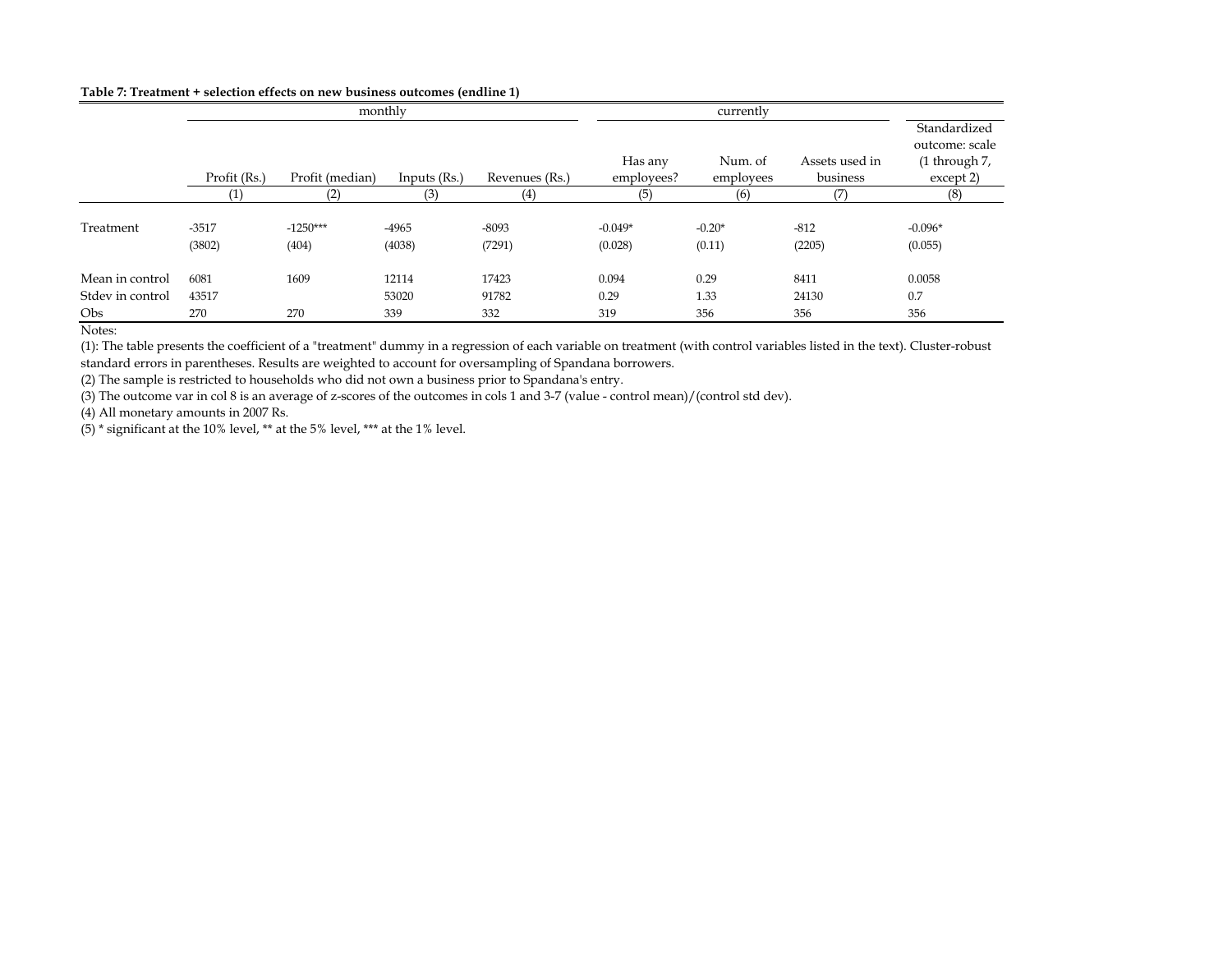|  |  |  | Table 8: Labor supply |
|--|--|--|-----------------------|
|--|--|--|-----------------------|

|                    |               | Hours worked | Hours worked |                   |
|--------------------|---------------|--------------|--------------|-------------------|
|                    | Hours worked  | by head and  | by head and  | Hours worked      |
|                    | by head and   | spouse for   | spouse, own  | by children       |
|                    | spouse, total | wage         | business     | aged 9-17         |
|                    | (1)           | (2)          | (3)          | $\left( 4\right)$ |
| Panel A: endline 1 |               |              |              |                   |
| Treatment          | $3.22**$      | 0.44         | $2.78*$      | 0.19              |
|                    | (1.42)        | (1.42)       | (1.48)       | (0.38)            |
|                    |               |              |              |                   |
| Mean in control    | 57.8          | 32           | 25.8         | 3                 |
| Stdev in control   | 35.9          | 34.4         | 34.6         | 10.9              |
| <b>Nobs</b>        | 6827          | 6827         | 6827         | 3880              |
| Panel B: endline 2 |               |              |              |                   |
| Treatment          | 1.07          | $-0.7$       | 1.77         | $-0.12$           |
|                    | (1.18)        | (1.48)       | (1.58)       | (0.30)            |
|                    |               |              |              |                   |
| Mean in control    | 51.3          | 25.9         | 25.4         | 2.76              |
| Stdev in control   | 35.4          | 31.4         | 33.4         | 9.83              |
| Obs                | 6142          | 6142         | 6142         | 3570              |

*Notes:*

(1): The table presents the coefficient of a "treatment" dummy in a regression of each variable on treatment (with control variables listed in the text). Cluster-robust standard errors in parentheses. Results are weighted to account for oversampling of Spandana borrowers.

(2) Column 4 includes only households with children aged 9-17.

(3)  $*$  significant at the 10% level,  $**$  at the 5% level,  $***$  at the 1% level.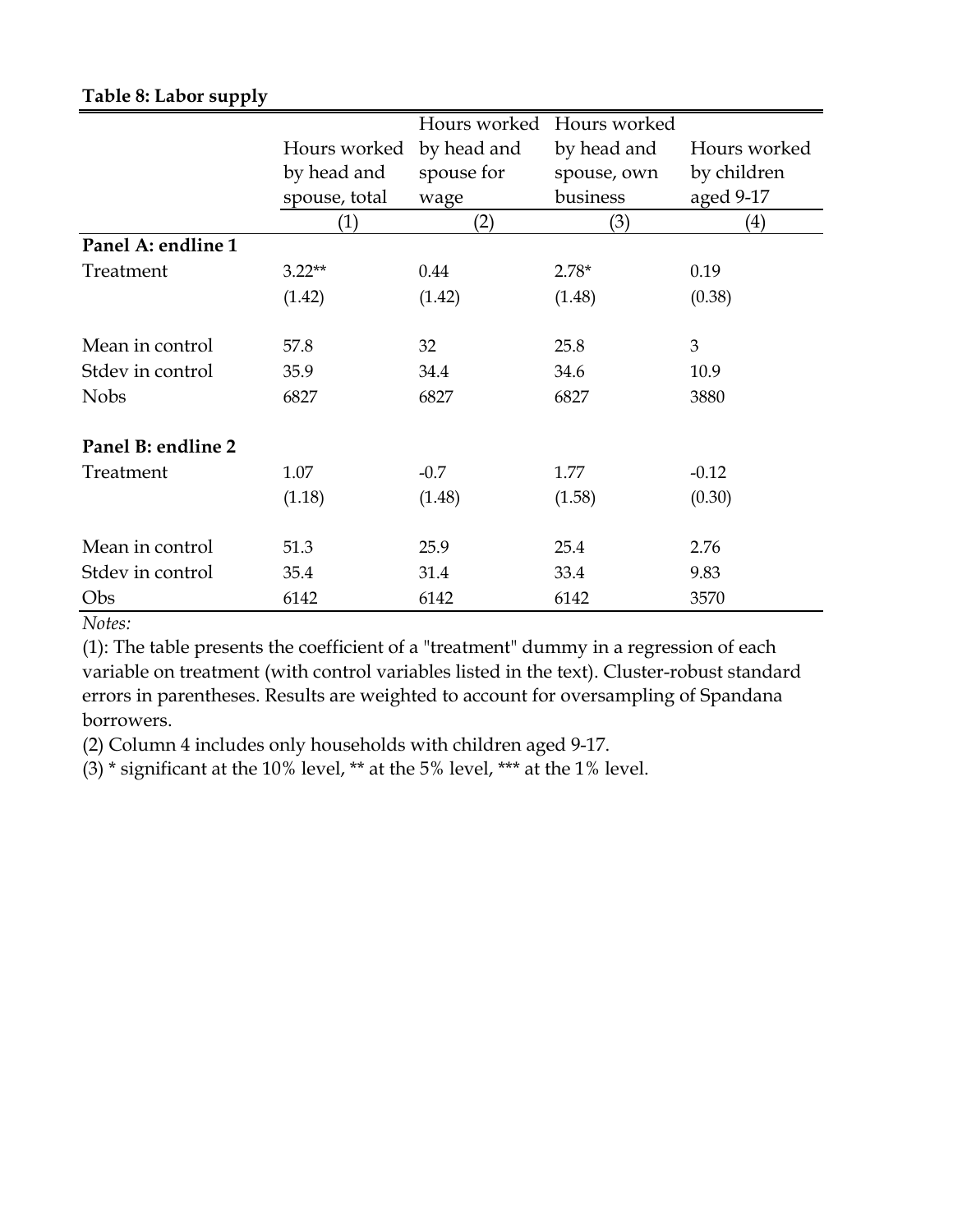### **Table 9: Social outcomes and women's empowerment**

|                   | Woman<br>primary<br>decision-<br>maker | Woman<br>primary<br>decision-<br>maker<br>(non-food) | Woman<br>primary<br>decision-<br>maker on<br>loans | Child's<br>major<br>illness | Girls'<br>education | Teenage<br>boys'<br>education | Index of<br>social<br>outcomes |
|-------------------|----------------------------------------|------------------------------------------------------|----------------------------------------------------|-----------------------------|---------------------|-------------------------------|--------------------------------|
|                   | (1)                                    | (2)                                                  | (3)                                                | (4)                         | (5)                 | (6)                           | (7)                            |
| Panel A: endine 1 |                                        |                                                      |                                                    |                             |                     |                               |                                |
| Treatment         | 0.0071                                 | 0.021                                                | 0.014                                              | $-0.014$                    | $-0.046$            | $-0.016$                      | 0.0071                         |
|                   | (0.034)                                | (0.032)                                              | (0.017)                                            | (0.016)                     | (0.034)             | (0.034)                       | (0.023)                        |
| Mean in control   | 0.66                                   | 0.52                                                 | 0.28                                               | 0.28                        | 1.21                | 0.83                          | 0.00                           |
| Stdev in control  | 0.47                                   | 0.50                                                 | 0.40                                               | 0.45                        | 0.84                | 0.64                          | 0.46                           |
| <b>Nobs</b>       | 6855                                   | 6855                                                 | 6033                                               | 3943                        | 4062                | 1971                          | 6862                           |
| Panel B: endine 2 |                                        |                                                      |                                                    |                             |                     |                               |                                |
| Treatment         | 0.012                                  | $-0.009$                                             | 0.0037                                             | $-0.00033$                  | 0.04                | 0.023                         | $-0.0089$                      |
|                   | (0.024)                                | (0.023)                                              | (0.017)                                            | (0.012)                     | (0.033)             | (0.032)                       | (0.020)                        |
| Mean in control   | 0.61                                   | 0.50                                                 | 0.35                                               | 0.39                        | 1.2                 | 0.85                          | 0.00                           |
| Stdev in control  | 0.49                                   | 0.50                                                 | 0.41                                               | 0.49                        | 0.82                | 0.63                          | 0.52                           |
| Obs               | 6142                                   | 6142                                                 | 5562                                               | 5942                        | 3592                | 1776                          | 6142                           |

Notes:

(1): The table presents the coefficient of a "treatment" dummy in a regression of each variable on treatment (with control variables listed in the text). Cluster-robust standard errors in parentheses. Results are weighted to account for oversampling of Spandana borrowers.

(2) In column (3) the sample is restricted to households that have taken a loan.

(3) In column (4) the sample is restricted to households with children between the age of 0 and 18.

(4) In column (5) the sample is restricted to households with girls between the age of 4 and 18.

(5) In column (6) the sample is restricted to households with boys between the age of 13 and 18.

(6) The outcome var in col 7 is an average of z-scores of 16 social outcomes; see section 4.4 text for details. Z-score is (value control mean)/(control std dev).

(7) \* significant at the 10% level, \*\* at the 5% level, \*\*\* at the 1% level.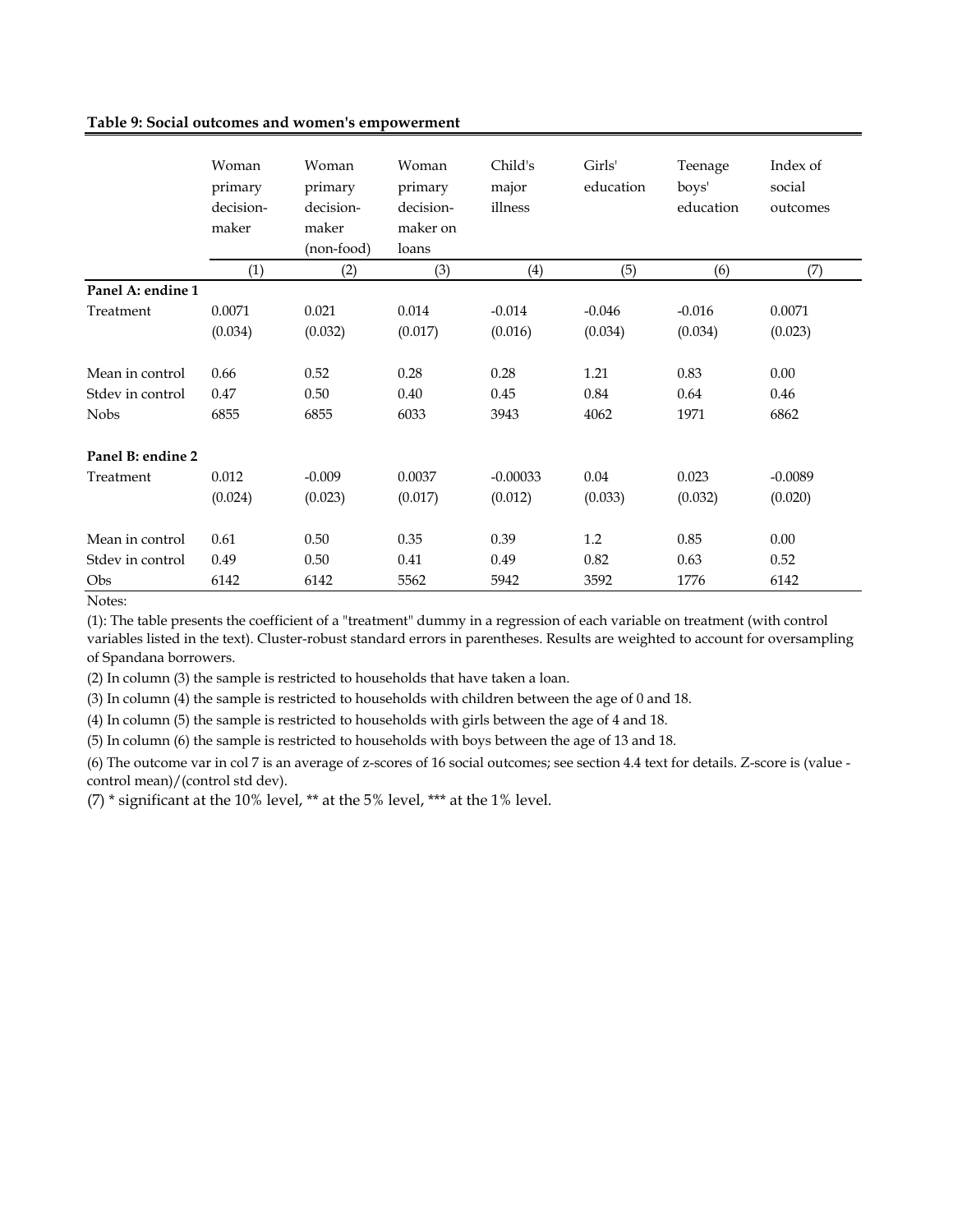|                           |                       | Table 10: Findings from RCTs of microfinance                                                                                                                                                       |                                                              |                                                   |                                                                                                                                                                  |                                        |                                                   |                                                                                                                 |                                                                                                                                       |                                                    |                                                      |                                                                  |                                                                                                                                                                                     |                                                                        |                                                                       |                                                                                                                                                 |
|---------------------------|-----------------------|----------------------------------------------------------------------------------------------------------------------------------------------------------------------------------------------------|--------------------------------------------------------------|---------------------------------------------------|------------------------------------------------------------------------------------------------------------------------------------------------------------------|----------------------------------------|---------------------------------------------------|-----------------------------------------------------------------------------------------------------------------|---------------------------------------------------------------------------------------------------------------------------------------|----------------------------------------------------|------------------------------------------------------|------------------------------------------------------------------|-------------------------------------------------------------------------------------------------------------------------------------------------------------------------------------|------------------------------------------------------------------------|-----------------------------------------------------------------------|-------------------------------------------------------------------------------------------------------------------------------------------------|
|                           | Length of<br>followup | Increase in Consump- Non<br>borrowing tion per<br>from an<br><b>MFI</b>                                                                                                                            | capita                                                       | durable<br>consump-<br>tion per<br>capita         | Tempt-<br>ation<br>goods<br>and/ or<br>festivals                                                                                                                 | durable<br>purchase                    | employed<br>activity                              | Home use Has a self Investment in Gross<br>self employed revenue<br>activities                                  | self<br>employed<br>activity                                                                                                          | Profit of<br>self<br>employed<br>activity:<br>Mean | Profit of<br>self<br>employed<br>activity:<br>Median | Profit of<br>self<br>employed<br>activity:<br>90th<br>percentile | Women's<br>empower<br>ment                                                                                                                                                          | Education Labor                                                        | supply<br>overall                                                     | Labor<br>supply,<br>own<br>business                                                                                                             |
|                           | (1)                   | (2)                                                                                                                                                                                                | (3)                                                          | (4)                                               | (5)                                                                                                                                                              | (6)                                    | (7)                                               | (8)                                                                                                             | (9)                                                                                                                                   | (10)                                               | (11)                                                 | (12)                                                             | (13)                                                                                                                                                                                | (14)                                                                   | (15)                                                                  | (16)                                                                                                                                            |
| Bosnia<br>(AHHM)          | 14 months             | 20 percent.<br>points                                                                                                                                                                              | negative,<br>insig                                           | negative,<br>insig                                | $-12.01%$<br>(p<0.1)                                                                                                                                             | negative,<br>insig                     | 9.31%<br>(p<0.1)                                  | 26.5% (p<0.01)                                                                                                  | positive,<br>insig                                                                                                                    | positive,<br>insig                                 | N.A                                                  | N.A                                                              | N.A                                                                                                                                                                                 | -9.57% for<br>school<br>attendance<br>ages: 16-19                      | positive,<br>insig                                                    | 542.22%<br>$(p<0.05)$ for<br>16-19 year<br>olds, insig<br>overall                                                                               |
| Mexico<br>(AKZ)           | 2-3 years             | increase of<br>12.74%<br>$(p<0.01)$ in on "nights"<br>total no.<br>loans<br>received in<br>last 2 yrs;<br>increase of<br>18.61%<br>$(p<0.01)$ in<br>total loan<br>amt<br>received in<br>last 2 yrs | positive,<br>insig effect insig for<br>did not go<br>hungry" | negative,<br>"Amount<br>spent<br>on<br>groceries" | decrease of - negative<br>5.91%,<br>$(p<0.05)$ on home<br>amount<br>spent on<br>temptation<br>goods;<br>negative<br>insig for<br>spending<br>on family<br>events | insig (Made insig<br>improve-<br>ment) | negative                                          | increase of<br>36.25% (p<0.05) 26.73%<br>for variable<br>inputs; not<br>reported for<br>fixed<br>investment     | increase of<br>(p<0.05)                                                                                                               | negative,<br>insig                                 | small and<br>insig                                   | $(p<10)$ ,<br>value not<br>specified                             | positive, sig increase of<br>0.82%<br>$(p<0.01)$ in<br>Participates spent on<br>in any<br>financial<br>decisions<br>increase of<br>in $#$ of<br>household<br>issues has a<br>say on | positive<br>insig for<br>"Amount<br>school and<br>medical<br>expenses" | negative<br>insig for<br>participate<br>in an<br>economic<br>activity | N.A                                                                                                                                             |
| Morocco 2 years<br>(CDDP) |                       | increase in negative,<br>credit<br>access:<br>495.24%<br>$(p<0.05)$ ,<br>increase in<br>loan<br>amount<br>479.77%<br>(p<0.05)                                                                      | insig for<br>total<br>consump-<br>tion                       | negative<br>insig                                 | negative,<br>insig for sin; insig<br>$-5.55%$<br>$(p<0.10)$ for<br>"social"                                                                                      | negative,                              | business as for fixed<br>main<br>income<br>source | no effect on positive, insig<br>investment,<br>13.18% (p<0.05) monetary<br>for variable<br>inputs<br>(expenses) | positive<br>insig for<br>"global<br>revenues";<br>35.87%<br>$(p<0.01)$ for<br>agriculture<br>and 11.10%<br>$(p<0.1)$ for<br>livestock | positive,<br>insig                                 | small and<br>insig                                   | increase of insig<br>2.3:57.57%<br>(p<0.15)                      |                                                                                                                                                                                     | neg insig<br>for<br>schooling<br>expend.                               | insig                                                                 | increase of<br>$8.1\%$ (p<.10)<br>for<br>agriculture,<br>positive<br>insig for<br>livestock<br>activities,<br>negative<br>insig for<br>business |

(cont.)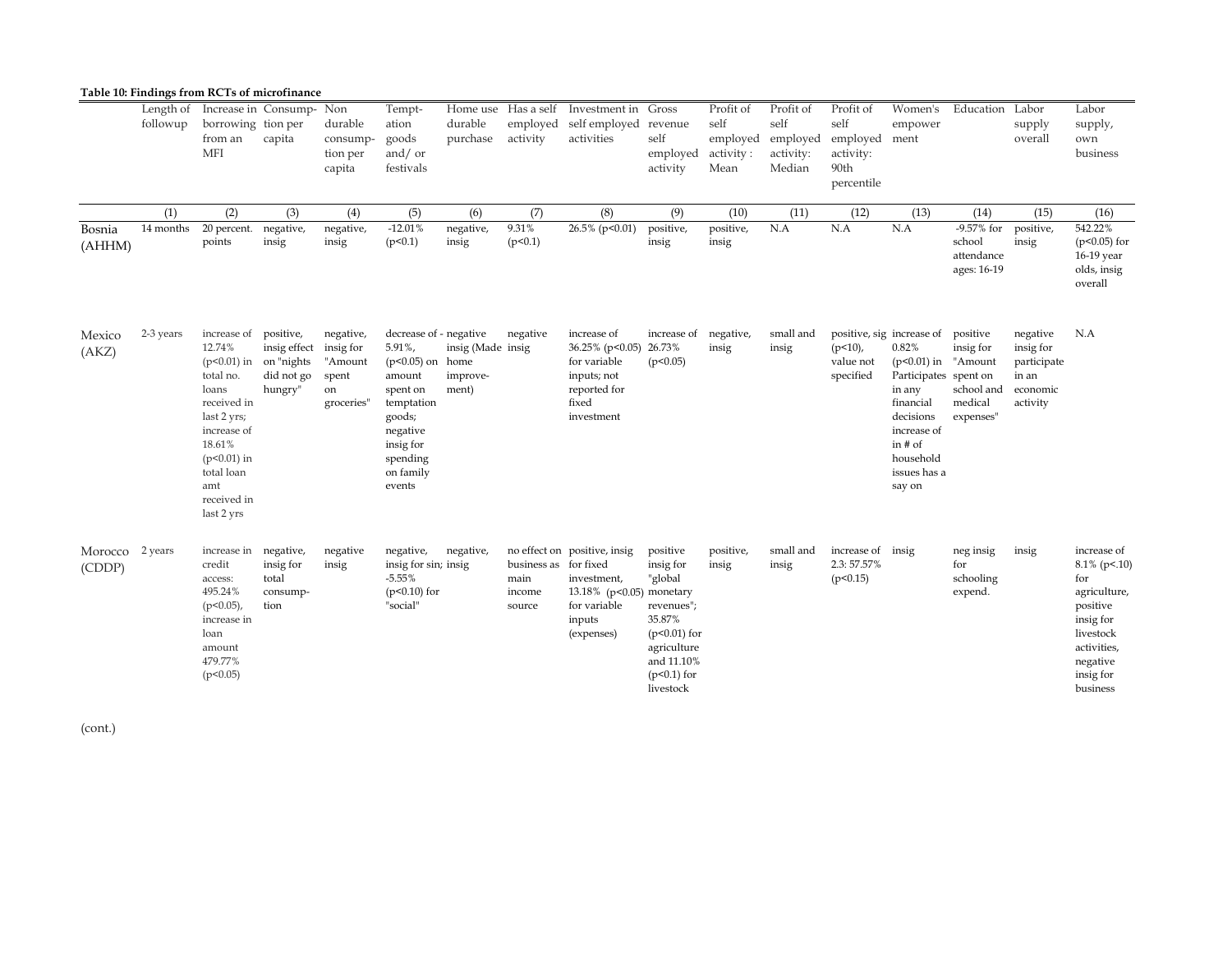|                    | Table 10: Findings from RCTs of microfinance (con't)                                                                                |                                                                                                                                     |                                              |                                              |                                                                                                                                          |                                                                                                                     |                                                                                                                            |                                                                                                                                                                                                                                                                   |                                              |                                                    |                                                      |                                                                                                             |                                                                                                   |                                                                                          |                                                                          |                                                                     |
|--------------------|-------------------------------------------------------------------------------------------------------------------------------------|-------------------------------------------------------------------------------------------------------------------------------------|----------------------------------------------|----------------------------------------------|------------------------------------------------------------------------------------------------------------------------------------------|---------------------------------------------------------------------------------------------------------------------|----------------------------------------------------------------------------------------------------------------------------|-------------------------------------------------------------------------------------------------------------------------------------------------------------------------------------------------------------------------------------------------------------------|----------------------------------------------|----------------------------------------------------|------------------------------------------------------|-------------------------------------------------------------------------------------------------------------|---------------------------------------------------------------------------------------------------|------------------------------------------------------------------------------------------|--------------------------------------------------------------------------|---------------------------------------------------------------------|
|                    | Length of<br>followup                                                                                                               | Increase in Consump- Non<br>borrowing tion per<br>from an<br><b>MFI</b>                                                             | capita                                       | durable<br>consump-<br>tion per<br>capita    | Tempt-<br>ation<br>goods<br>and/ or<br>festivals                                                                                         | durable<br>purchase                                                                                                 | Home use Has a self<br>employed<br>activity                                                                                | Investment in Gross<br>self employed<br>activities                                                                                                                                                                                                                | revenue<br>self<br>employed<br>activity      | Profit of<br>self<br>employed<br>activity:<br>Mean | Profit of<br>self<br>employed<br>activity:<br>Median | Profit of<br>self<br>employed<br>activity:<br>90th<br>percentile                                            | Women's<br>empower<br>ment                                                                        | Education                                                                                | Labor<br>supply<br>overall                                               | Labor<br>supply,<br>own<br>business                                 |
| Mongolia 1.5 years | (1)                                                                                                                                 | (2)<br>increase of<br>48% in the insig<br>probability<br>of receiving<br>microcredit                                                | (3)<br>positive                              | (4)<br>positive<br>insig                     | (5)<br>negative<br>significant insig<br>for<br>cigarettes<br>consumptio<br>n (p<0.10)                                                    | (6)<br>negative                                                                                                     | (7)<br>positive<br>insig for<br>probability                                                                                | (8)<br>positive, insig<br>for probability<br>of tools,<br>of any type probability of<br>of business unsold stock<br>and raw<br>materials and<br>probability of<br>riding<br>equipment.<br>Negative, insig<br>for number of<br>cattle and<br>number of<br>animals. | (9)<br>N.A                                   | (10)<br>negative,<br>insig                         | (11)<br>N.A                                          | (12)<br>N.A                                                                                                 | (13)<br>increase of N.A<br>16.20%<br>$(p<0.10)$ in<br>the<br>probability<br>of female<br>business | (14)                                                                                     | (15)<br>insig                                                            | (16)<br>positive,<br>insig                                          |
| India<br>(BDGK)    | 1.5 years<br><b>MFI</b><br>exposure<br>(endline 1)<br>and 3 years $(p<0.01)$<br>vs. 1.5 years and<br>MFI<br>exposure<br>(endline 2) | Endline 1:<br>increase of<br>48.3% from<br>any MFI<br>257.25%<br>from<br>Spadana<br>$(p<0.01)$ ;<br>endline 2:<br>positive<br>insig | positive<br>insig<br>(endline 1)<br>and $2)$ | negative,<br>insig<br>(endline 1<br>and $2)$ | Endline 1: - Endline 1:<br>temptation durables<br>goods<br>$(p<0.10)$ ;<br>20.46% for<br>festivals<br>$(p<0.10)$ ;<br>endline 2<br>insig | 10.41% for 17.46% for<br>(total)<br>$(p<0.10)$ ;<br>negative<br>insig for<br>home<br>repairs;<br>endline 2<br>insig | Endline 1:<br>positive<br>insig for<br>stated any<br>business;<br>$3%$ for<br>number of<br>business<br>started<br>(p<0.05) | Endline 1:<br>138.88% for<br>value of<br>business assets<br>acquired<br>(p<0.10)                                                                                                                                                                                  | positive,<br>insig<br>(endline 1<br>and $2)$ | positive,<br>insig<br>(endline 1<br>and $2)$       | insig<br>(endline 1<br>and $2)$                      | postivie,<br>insig,<br>endline 1;<br>increase of<br>$20\%$ (p < 05)<br>endline 2<br>(for all<br>businesses) | positive<br>insig                                                                                 | 17.21% for<br>education<br>fees in<br>endline 2<br>$(p<0.05)$ ,<br>insig in<br>endline 1 | Endline 1:<br>increase of<br>5.58%<br>$(p<0.05)$ ;<br>endline 2<br>insig | Endline 1:<br>increase of<br>$11\%$ (p < 05),<br>endline 2<br>insig |

Notes: (1) Bosnia results are from Augsburg, De Haas, Harmgart and Meghir (2012); Mexico results are from Angelucci, Karlan and Zinman (2012); Morocco results are form Crépon, Devoto, Duflo and Parienté (2011). India results are from Banerjee et al. (2012).

(2): Effect sizes for India, Mexico and Morocco studies are percentages of endline control group means. Effect sizes for Bosnia study are percentages of overall baseline. Effect sizes for Mongolia study are percentages of control baseline means (when available).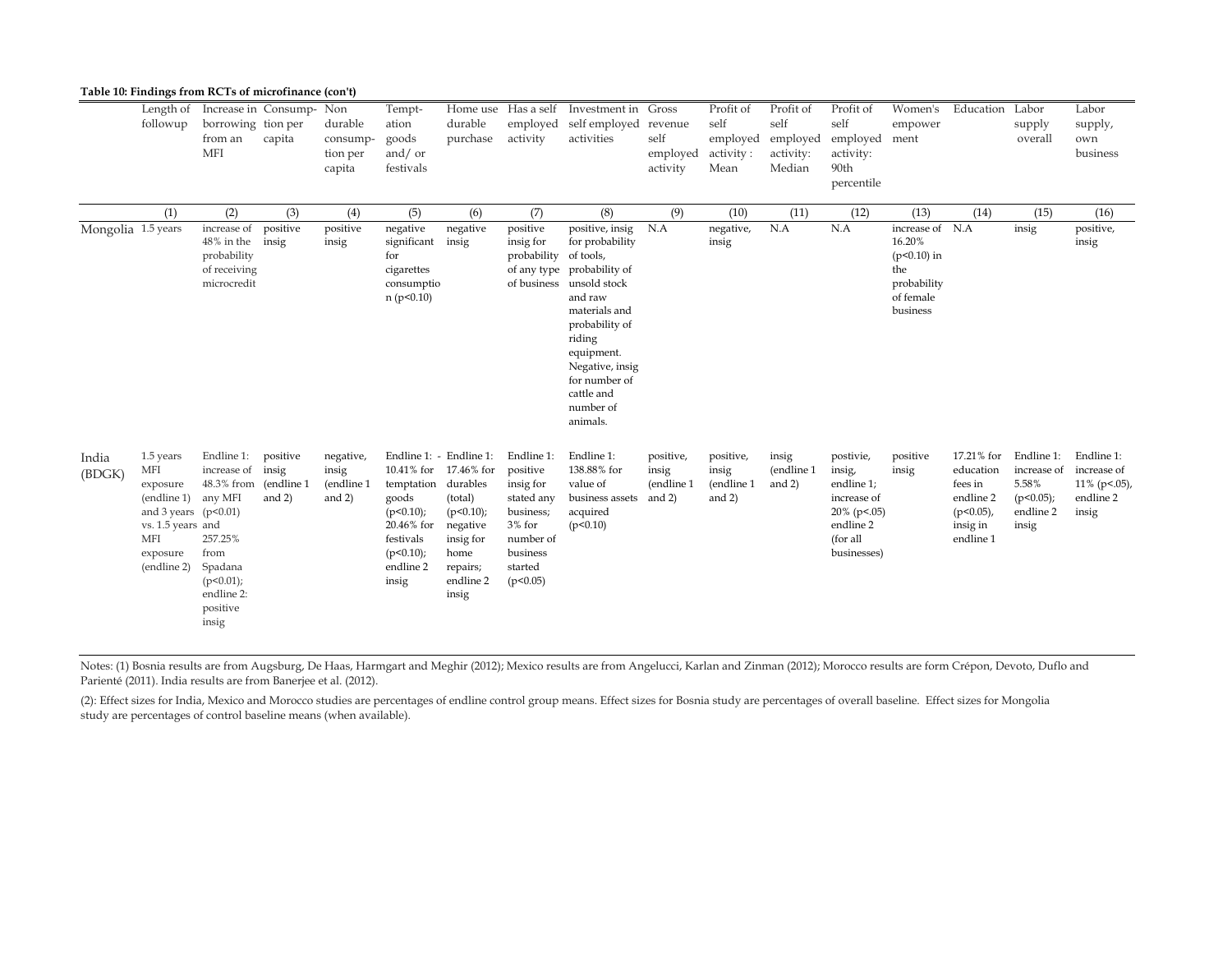|                     |           | Spouse   |                 | Prime-    |           |         |                                      |         |         | Adult      |
|---------------------|-----------|----------|-----------------|-----------|-----------|---------|--------------------------------------|---------|---------|------------|
|                     |           | works    |                 | aged      | Any teen  | Old     |                                      |         | Adult   | labor      |
|                     | Spouse is | for a    | Household women |           | $(13-18)$ |         | businesses Own land, Own land, labor |         |         | supply, HH |
|                     | literate  | wage     | size            | $(18-45)$ | in HH     | owned   | Hyderabad village                    |         | supply  | business   |
|                     | (1)       | (2)      | (3)             | (4)       | (5)       | (6)     | (7)                                  | (8)     | (9)     | (10)       |
| Treatment           | $-0.011$  | $-0.011$ | $-0.032$        | $-0.022$  | 0.023     | 0.006   | $-0.0028$                            | 0.0045  | $-0.28$ | 0.74       |
|                     | (0.021)   | (0.024)  | (0.083)         | (0.026)   | (0.016)   | (0.030) | (0.0069)                             | (0.027) | (2.17)  | (1.31)     |
| Control Mean        | 0.54      | 0.23     | 5.64            | 1.46      | 0.49      | 0.38    | 0.061                                | 0.19    | 88.1    | 18.8       |
| Control Std Dev 0.5 |           | 0.42     | 2.15            | 0.82      | 0.5       | 0.67    | 0.24                                 | 0.4     | 58.5    | 35.5       |
| Obs                 | 6139      | 6229     | 6827            | 6862      | 6862      | 6762    | 6830                                 | 6819    | 6827    | 6827       |

**Table A1: Treatment-Control balance in fixed characteristics (Endline 1)**

Note: The table presents the coefficient of a "treatment" dummy in a regression of each variable on treatment (with no control variables). Cluster-robust standard errors in brackets. Results are weighted to account for oversampling of Spandana borrowers. Spouse is the wife of the household head, if the head is male, or the household head if female. Household size is the total number of household members (not adult equivalents). An old business is a business started at least 1 year before the survey. Adult labor supply is total work hours by HH members aged 18-60. \* significant at the 10% level, \*\* at the 5% level, \*\*\* at the 1% level.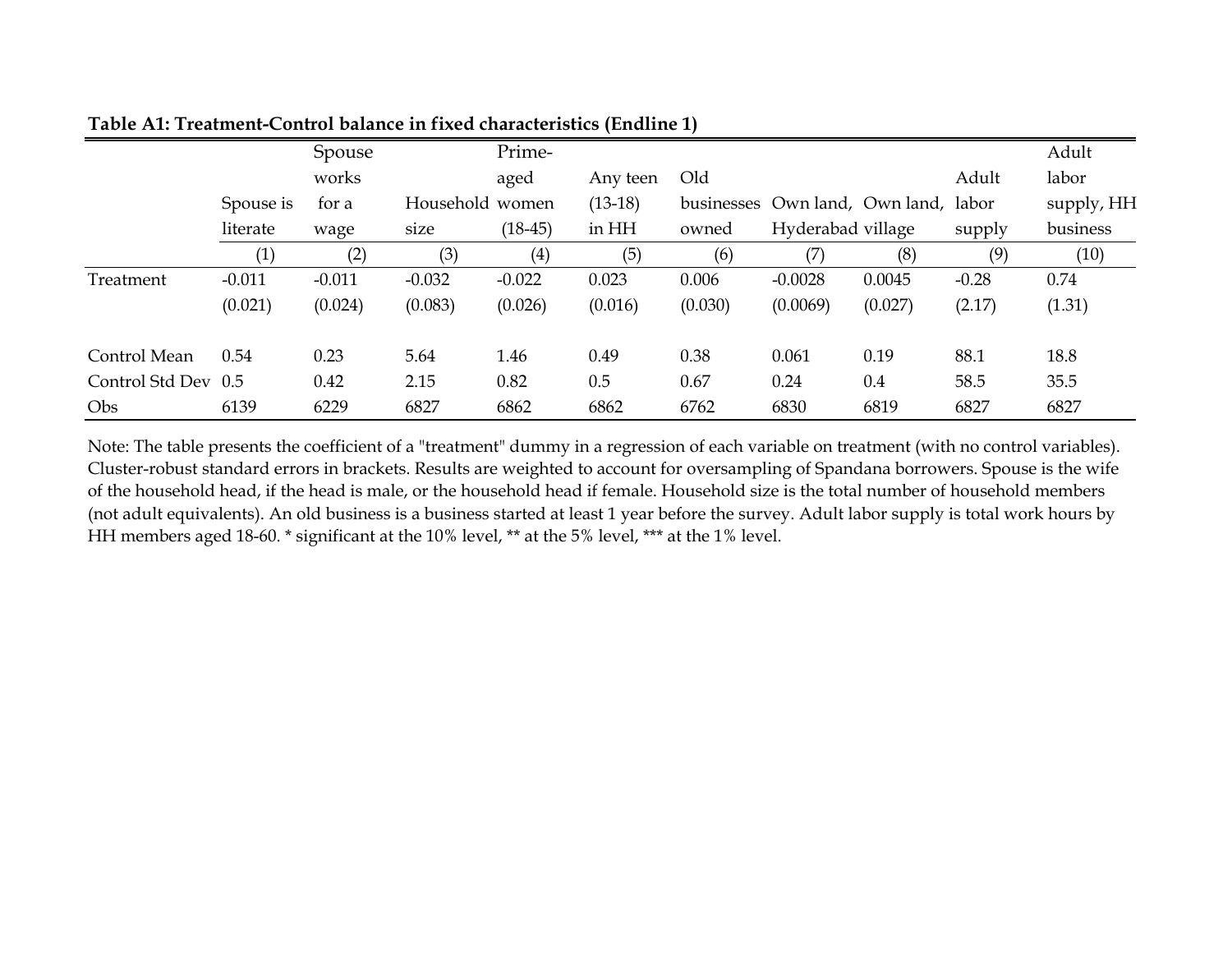### **Table A2: Endline 2 Attrition**

### **Panel A: Attrition in treatment vs. control**

| Found in endline 2, in treatment | 0.8889 |
|----------------------------------|--------|
| Found in endline 2, in control   | 0.9017 |
| <i>p</i> -value of difference    | 0.248  |

|                                                                                       | (1)               | (2)                   | (3)      | (4)                  | (5)              | (6)             | (7)                    | (8)                       |
|---------------------------------------------------------------------------------------|-------------------|-----------------------|----------|----------------------|------------------|-----------------|------------------------|---------------------------|
|                                                                                       | Exp per<br>capita | Tempta-<br>tion goods | Durables | Festival<br>spending | Has MFI<br>loans | Old<br>business | <b>New</b><br>business | <b>Business</b><br>profit |
| Panel B: Attrition and household characteristics (endline 1)                          |                   |                       |          |                      |                  |                 |                        |                           |
| Attrited                                                                              | $130.9***$        | 0.032                 | 1702.8   | 188.9                | $-0.055***$      | $-0.015$        | $-0.015*$              | 751.3                     |
|                                                                                       | (42.4)            | (21.2)                | (1273.9) | (197.6)              | (0.015)          | (0.031)         | (0.0083)               | (882.3)                   |
| Non-attriter mean                                                                     | 1423.2            | 348                   | 7075.8   | 3477.3               | 0.24             | 0.39            | 0.063                  | 890.6                     |
| <b>Obs</b>                                                                            | 6827              | 6827                  | 6781     | 6827                 | 6811             | 6762            | 6757                   | 6239                      |
| Panel C: Attrition and household characteristics (endline 1) in treatment vs. control |                   |                       |          |                      |                  |                 |                        |                           |
| Attrited X treatment                                                                  | $-18.8$           | 40                    | $-110.9$ | $-91.7$              | $-0.090***$      | $-0.069$        | 0.0016                 | 820.6                     |
|                                                                                       | (82.7)            | (41.8)                | (2429.5) | (388.5)              | (0.028)          | (0.061)         | (0.016)                | (1584.8)                  |
| Non-attriter mean, C                                                                  | 1405.4            | 369.9                 | 6439.3   | 3707.4               | 0.18             | 0.38            | 0.054                  | 718.4                     |
| <b>Obs</b>                                                                            | 6827              | 6827                  | 6781     | 6827                 | 6811             | 6762            | 6757                   | 6239                      |

Notes:

(1): Panel B presents the coefficient from regressing a dummy for "attrited between endline 1 and endline 2" on various endline 1 characteristics, to compare attritors and non attritors.

(2): Panel C investigates whether the characteristics of th attritors is different in treatment and control. The regression controls for the main effects of attrition and of treatment (coefficients not reported).

(3) All monetary amounts in 2007 Rs.

(4) \* significant at the 10% level, \*\* at the 5% level, \*\*\* at the 1% level.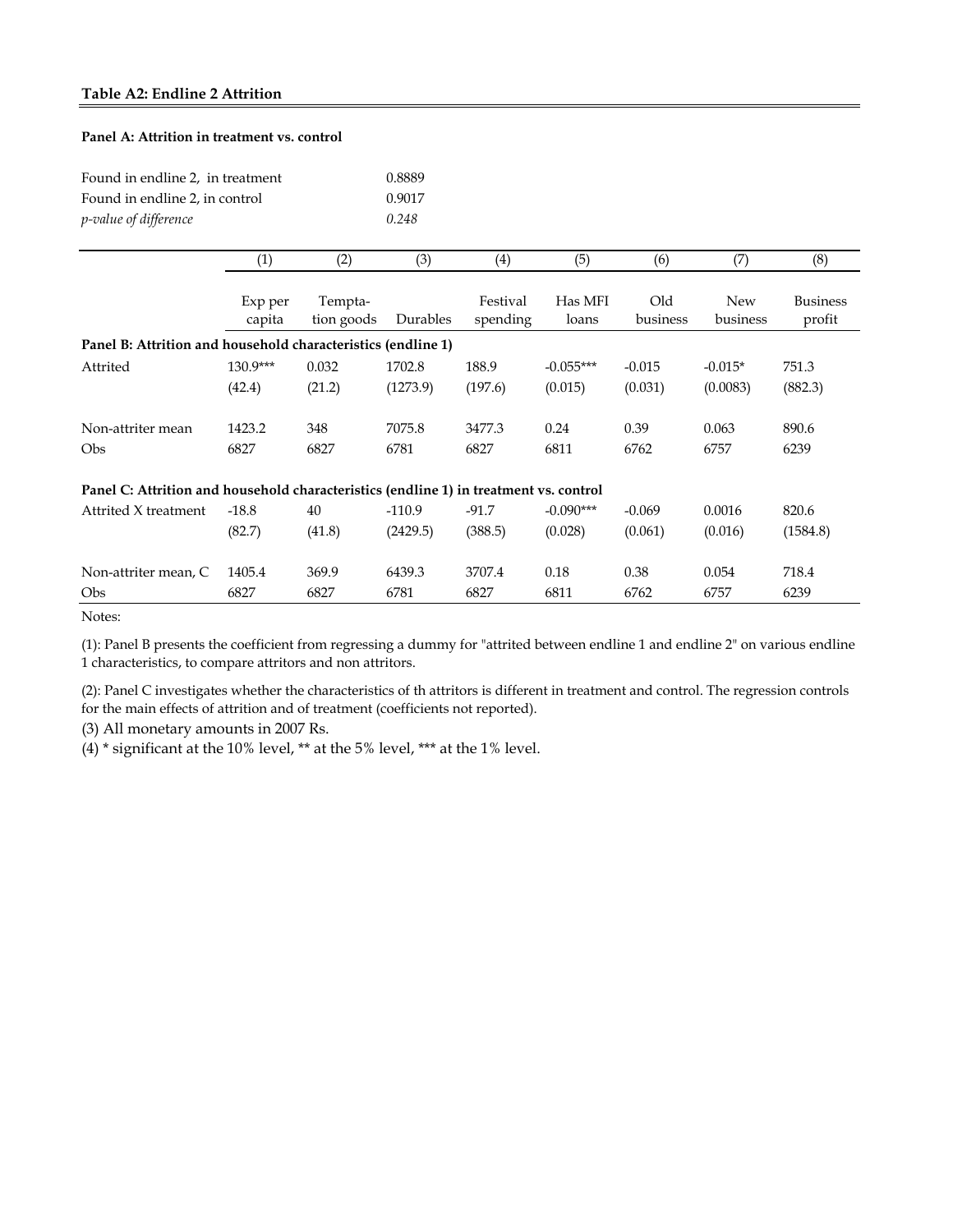| Old                       | Old       | Treatment- | New       | <b>New</b> | Treatment- |
|---------------------------|-----------|------------|-----------|------------|------------|
| business,                 | business, | control    | business, | business,  | control    |
| treatment                 | control   | difference | treatment | control    | difference |
| (1)                       | (2)       | (3)        | (4)       | (5)        | (6)        |
| 0.227                     | 0.243     | $-0.017$   | 0.299     | 0.214      | $0.085*$   |
|                           |           | [0.028]    |           |            | [0.044]    |
| 0.210                     | 0.186     | 0.024      | 0.135     | 0.185      | $-0.050$   |
|                           |           | [0.020]    |           |            | [0.033]    |
| 0.103                     | 0.103     | 0.000      | 0.056     | 0.110      | $-0.054*$  |
|                           |           | [0.021]    |           |            | [0.028]    |
| Repair/construction 0.042 | 0.052     | $-0.010$   | 0.016     | 0.035      | $-0.019$   |
|                           |           | [0.010]    |           |            | [0.015]    |
| 0.020                     | 0.029     | $-0.010$   | 0.024     | 0.040      | $-0.017$   |
|                           |           | [0.008]    |           |            | [0.017]    |
| 0.397                     | 0.380     | 0.018      | 0.470     | 0.416      | 0.054      |
|                           |           | [0.042]    |           |            | [0.056]    |
| 1424                      | 1261      |            | 251       | 173        |            |
|                           |           |            |           |            |            |

# **Table A3: Industries of old and new businesses**

Notes:

Old (new) businesses are those started more (less) than 1 year before the survey. Cluster-robust standard errors in brackets. Results are weighted to account for oversampling of Spandana borrowers. \* significant at the 10% level, \*\* at the 5% level, \*\*\* at the 1% level.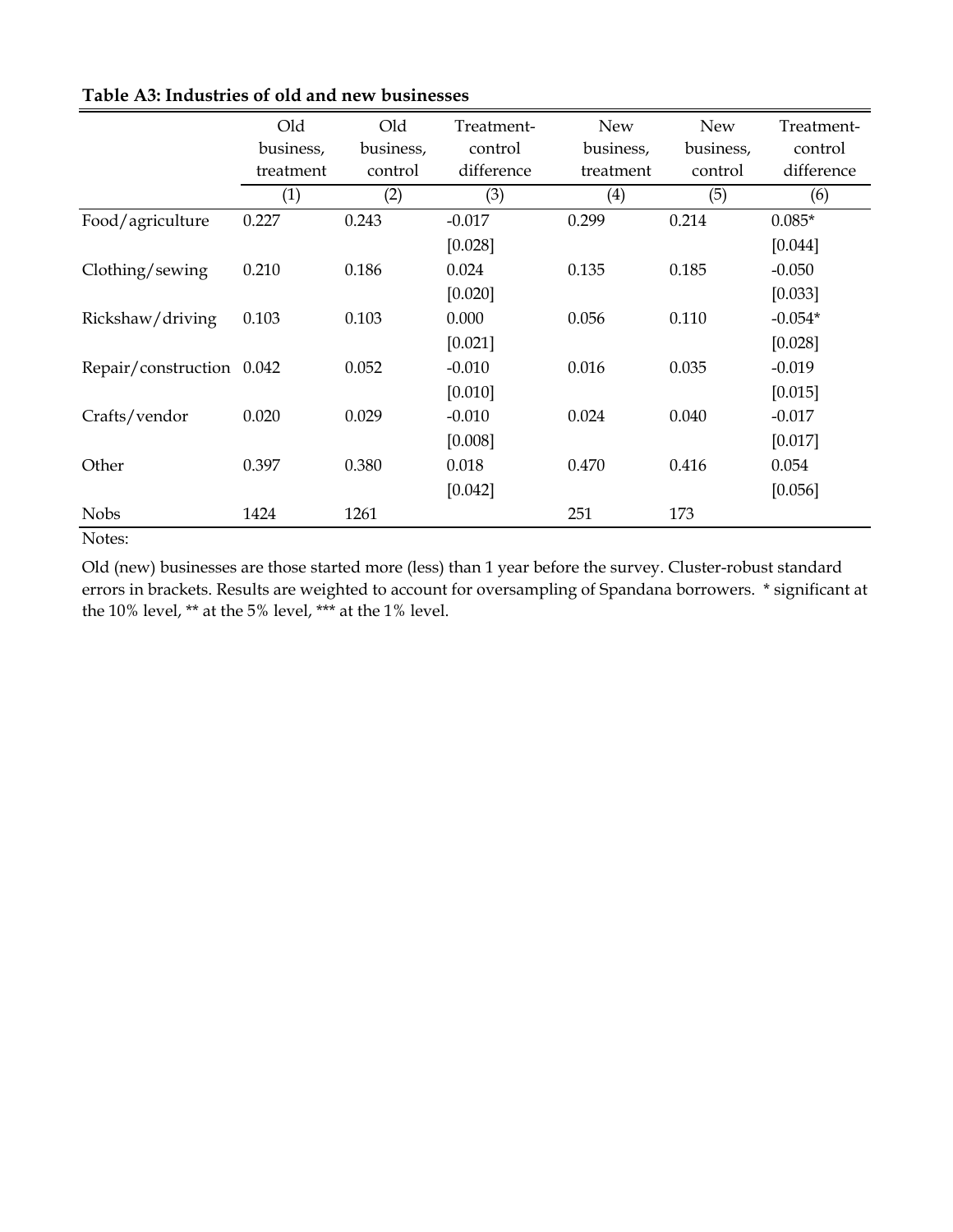# Appendix 1: Theoretical appendix

Consider the decision to buy a durable. First take a case where the consumer does not buy the durable in period 1. The condition for this is simple. Assuming that if she is indifferent she buys the durable the condition is:

$$
max_{0\leq b\leq b^{max}}\{u(y+b)+\delta u(y-rb)\} > max_{0\leq b\leq b^{max}}\{u(y-(1-a)c_d+b)+\delta u(y+ac_d-rb)\}
$$

Now consider the decision in period  $s > 1$ , assuming that in all previous periods the durable was not purchased. The only possible difference with period 1 is that they might have borrowed in the past. If they have not it is the same problem and has the same answer. The interesting case is when they have borrowed an amount  $b_{-1} > 0$  in the previous period. The question therefore comes down to whether

$$
u(y - rb_{-1}) + \delta u(y) > u(y - (1 - a)c_d - rb_{-1}) + \delta u(y + ac_d).
$$

By the concavity of  $u$ 

$$
u(y - rb_{-1}) - u(y - (1 - a)c_d - rb_{-1}) > u(y + b') - u(y - (1 - a)c_d + b')
$$

for any  $b' \geq 0$ .

Now let  $b' = argmax_{0 \leq b \leq b^{max}} \{u(y+b) + \delta u(y-rb)\} \geq 0$ . Then from above

$$
u(y + b') + \delta u(y - rb') > u(y - (1 - a)c_d + b') + \delta u(y + ac_d - rb')
$$

which can be rewritten to say

$$
u(y + b') - u(y - (1 - a)c_d + b') > \delta u(y + ac_d - rb') - \delta u(y - rb').
$$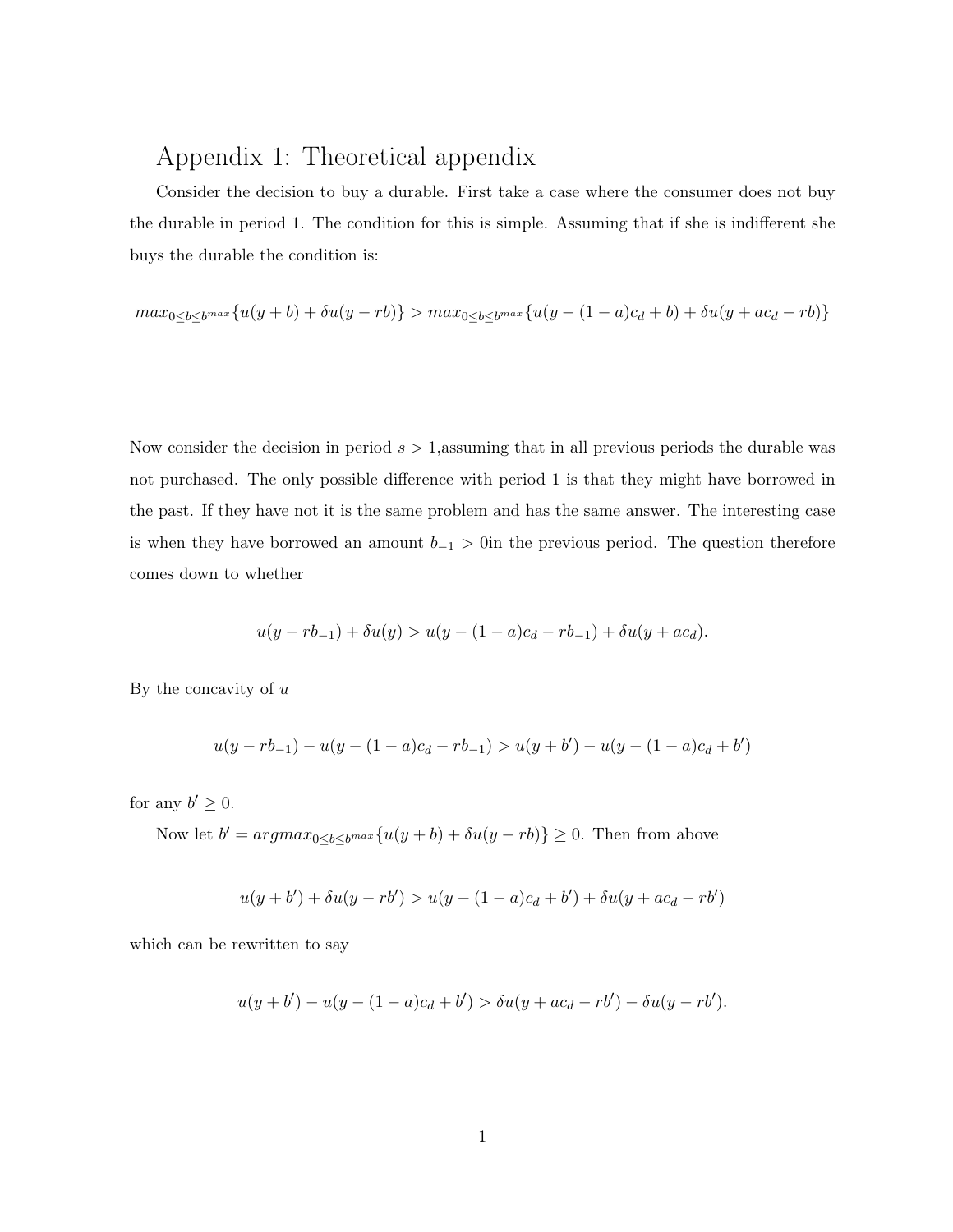Finally by the concavity of  $u$ ,

$$
\delta u(y + ac_d - rb') - \delta u(y - rb') \ge \delta u(y + ac_d) - \delta u(y).
$$

Combining these inequalities we end up with

$$
u(y - rb_{-1}) - u(y - (1 - a)c_d - rb_{-1}) > \delta u(y + ac_d) - \delta u(y),
$$

which is exactly what we needed to show that there is no durable purchase in period s.

In other words, if there are no durable purchases in period 1, there are none in any subsequent period.

Conversely, if there is a period s such that the borrower has not purchased the durable or borrowed in period  $s - 1$  and does not plan to borrow in period  $s + 1$ , then that period just like period 1, and she should make exactly the same choice as in period 1 in period s. So if she buys the durable in period 1, she should buy it in period s. If she borrows b in period 1, she should borrow the same amount in period s.

Among other things, this tells us that if there is no borrowing in period 2, then the decision in period 1 will be reproduced in every odd period until the first period  $2m+1$  (such that  $m>0$ ) where the person borrows in period  $2m + 2$ .

To complete the argument, we need to rule out this last possibility. Consider the first pair of periods,  $(2m + 1, 2m + 2)$  where the consumer borrows in the even period. This means that  $2m + 2$  is not the last period but also that she does not borrow in period  $2m + 3$ . Here there are four possible scenarios; in one she buys the durable in both period  $2m + 1$  and  $2m + 3$ , one in which she borrows in neither and one each where she buys the durable in one of those two periods. In the first case, her utility from periods  $2m + 1$  to  $2m + 3$  will be

$$
u(y - (1 - a)c_d) + \delta u(y + ac_d + b) + \delta^2 u(y - (1 - a)c_d - rb),
$$

where  $b > 0$  is the amount she borrows in period  $2m + 2$ . Consider the alternative plan where she borrows the same amount, but in period  $2m + 1$ , and does not borrow in period  $2m + 3$ .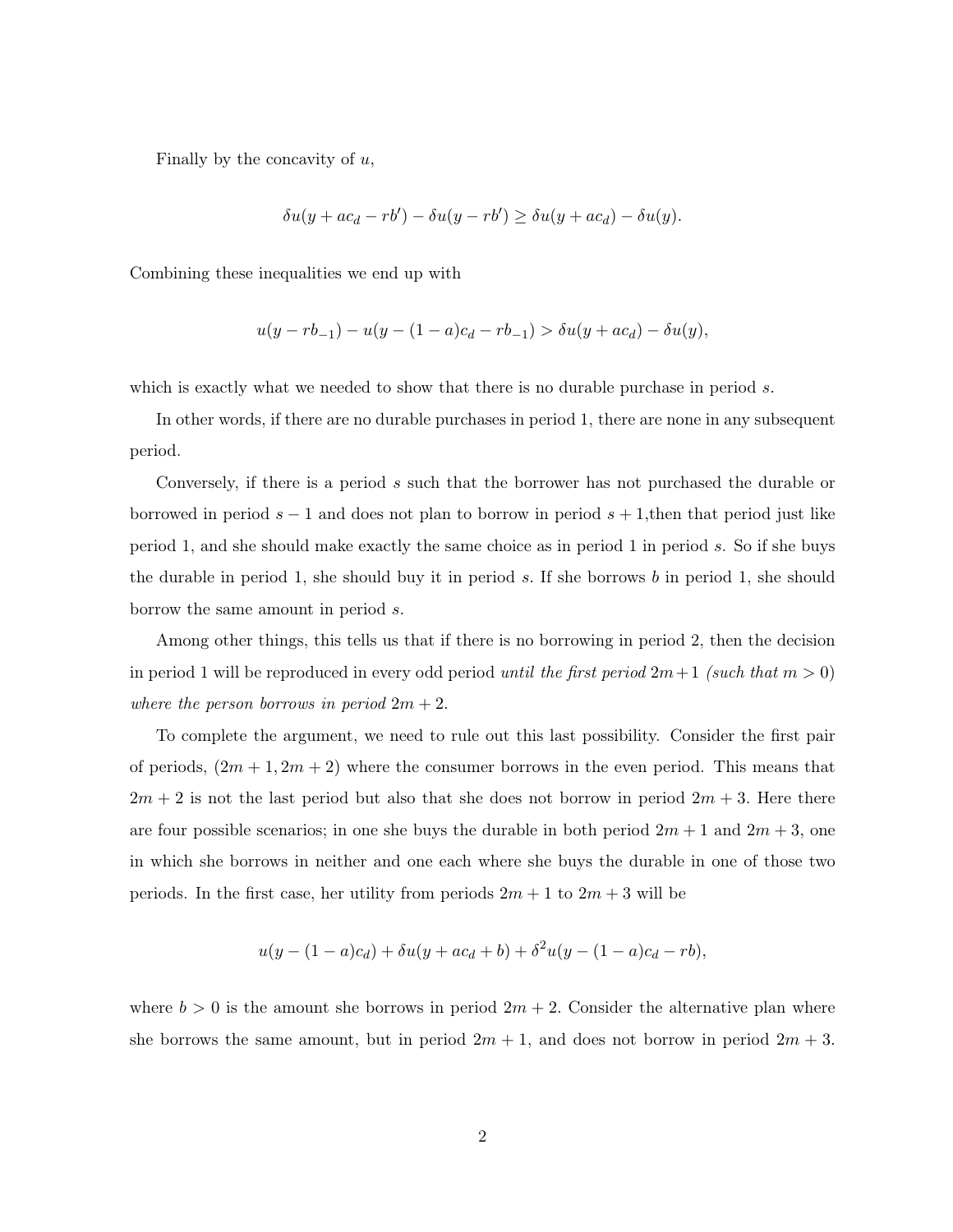Then her utility from the same three periods will be

$$
u(y - (1 - a)c_d + b) + \delta u(y + ac_d - rb) + \delta^2 u(y - (1 - a)c_d).
$$

Now first consider the decision to borrow in period  $2m + 2$ . A necessary condition for this borrowing is that

$$
u'(y+ac_d) > \delta r u'(y-(1-a)c_d),
$$

which implies that  $\delta r$  has to be less than 1.

Next consider the expression

$$
u(y - (1 - a)c_d + b) + \delta u(y + ac_d - rb) + \delta^2 u(y - (1 - a)c_d) - u(y - (1 - a)c_d) - \delta u(y + ac_d + b) - \delta^2 u(y - (1 - a)c_d - rb),
$$

which using the Intermediate Value Theorem can be rewritten as

$$
bu'(y_1) + \delta^2 rbu'(y_3) - \delta(b + rb)u'(y_2)
$$

where

$$
y_1 \in (y - (1 - a)c_d, y + b - (1 - a)c_d)
$$

$$
y_2 \in (y + ac_d, y + ac_d + b)
$$

$$
y_3 \in (y - (1 - a)c_d - rb, y - (1 - a)c_d)
$$

It is clear that  $y_3 \leq y_1$  and  $y_2 \geq y_1$  (the latter because  $b < c_d$ ) and therefore

$$
bu'(y_1) + \delta^2 r bu'(y_3) - \delta(b + rb)u'(y_2) \geq bu'(y_1)[1 - \delta - \delta r + \delta^2 r] > 0
$$

as long as  $\delta r$  < 1. Hence the original plan cannot have been a maximum. Analogous arguments can be made in all the other cases.

This concludes the argument. Every pair of periods will be like the first pair. We just need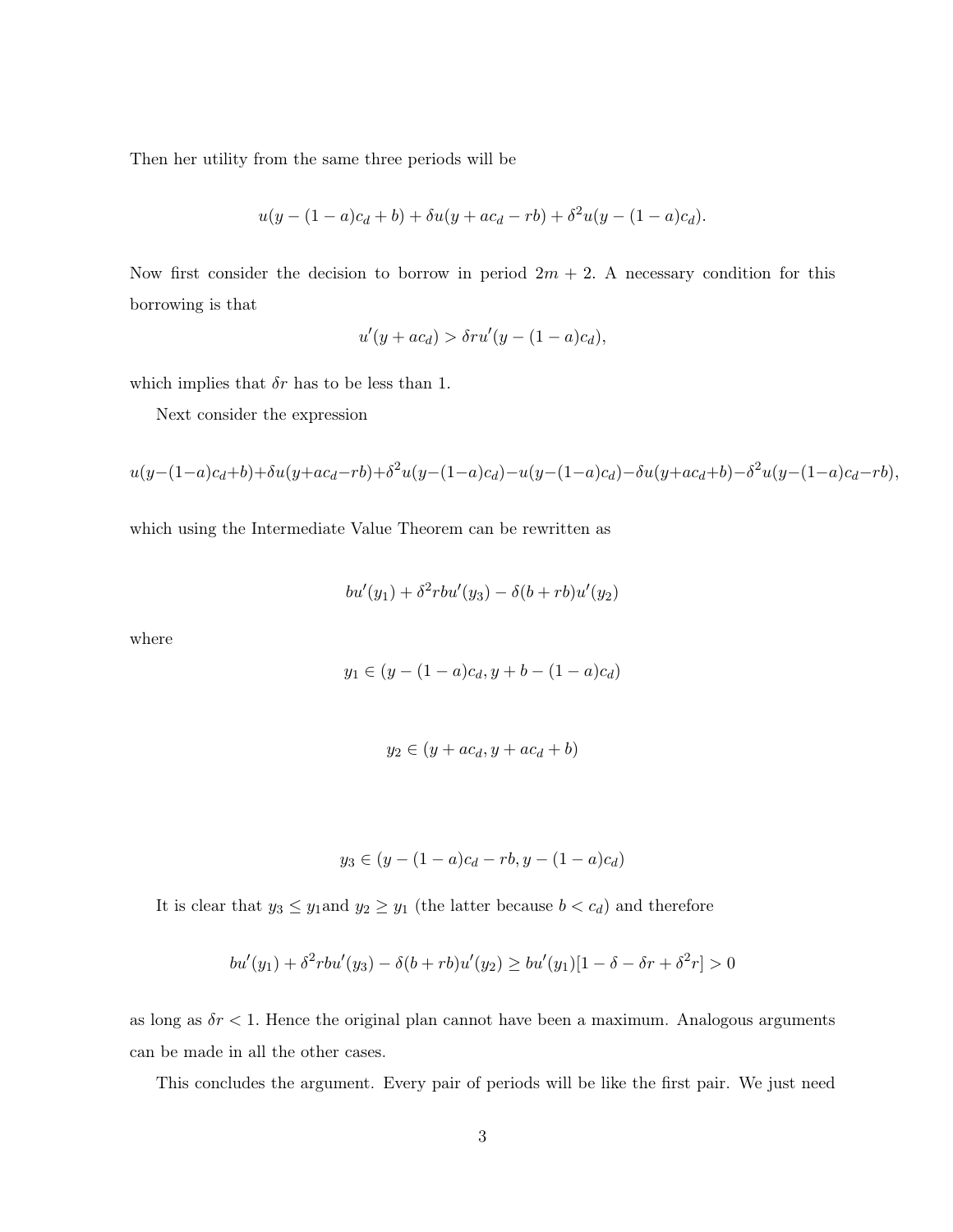to determine the choice in the first two periods assuming that there are no further periods and then apply to all future pairs of periods.

# Appendix 2: Variable definitions

Go to http://www.povertyactionlab.org/projects/project.php?pid=44 to download the survey instruments (both in English and in Telugu).

# Business variables

Business: The survey defined a business as follows: "each business consists of an activity you conduct to earn money, where you are not someone's employee. Include only those household businesses for which you are either the sole owner or for which you have the main responsibility. Include outside business for which you are the person in the household with the most responsibility." Households who indicated that they owned a business were asked to answer a questionnaire about each business. The person in the household with the most responsibility for the business answered the questions about that business.

All variables reported in the paper are at the household level, i.e. if a household owns multiple businesses, the values for each business are summed to calculate a household-level total.

Business revenues: Respondents were asked: "For each item you sold last month, how much of the item did you sell in the last month, and how much did you get for them?" The respondent was asked to list inputs one by one. They were also asked for an estimate of the total revenues for the business. If the itemized total and the overall total did not agree, respondents were asked to go over the revenues again and make and changes, and/or change the estimate of the total revenues for the business last month.

Business inputs: Respondents were asked: "How much did you pay for inputs (excluding electricity, water, taxes) in the last day/week/month, e.g. clothes, hair, dosa batter, trash, petrol/diesel etc.? Include both what was bought this month and what may have been bought at another time but was used this month. List all inputs and then list total amount paid for each input. Do not include what was purchased but not used (and is therefore stock), i.e. if you purchased five saris this months but sold only four, then we need to record the purchase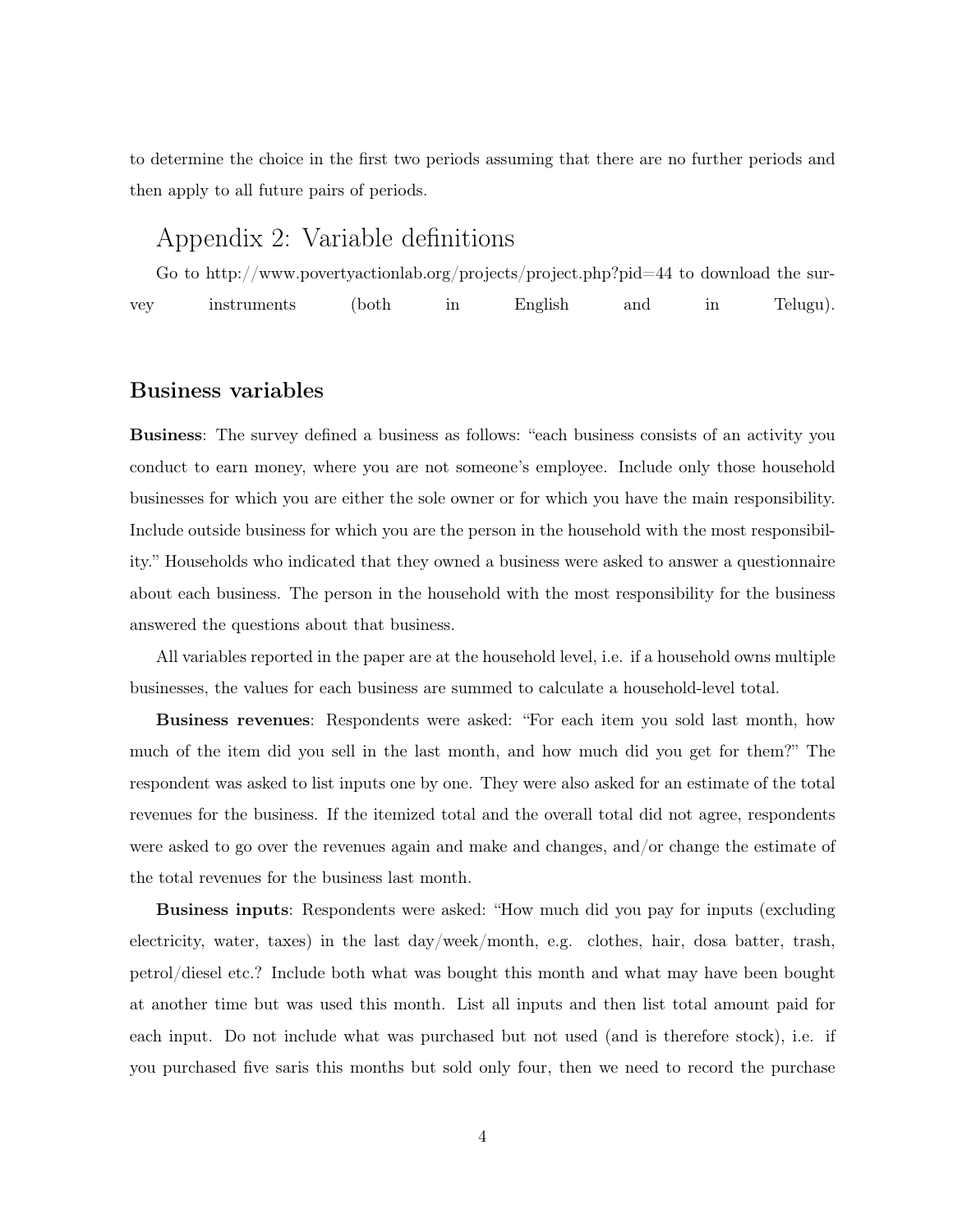price of four saris, not five." The respondent could give a daily, weekly, or monthly number. All responses were then converted to monthly.

The respondent was asked to list inputs one by one. They were also asked for an estimate of the total cost of inputs for the business. If the itemized total and the overall total did not agree, they were asked to go over the inputs again and make and changes, and/or change the estimate of the total cost of inputs for the business last day/week/month.

Respondents were asked about electricity, water, rent and informal payments. If they had not included them previously, these costs were added.

Business profits: Computed as monthly business revenues less monthly business input costs.

Employees: Respondents were asked: "How many employees does the business have? (Employees are individuals who earn a wage for working for you. Do not include household members)."

# Expenditure

Expenditure comes from the household survey, which was answered by the person "who (among the women in the 18-55 age group) knows the most about the household finances." Respondents were asked about "expenditures that you had last month for your household (do not include business expenditures)" in categories of food (cereals, pulses, oil, spices, etc.), fuel, and 16 categories of miscellaneous goods and services. They were asked annual expenditure for school books and other educational articles (including uniforms); hospital and nursing home expenses; clothing (including festival clothes, winter clothes, etc.) and gifts; and footwear.

Per capita expenditure is total expenditure per adult equivalent. Following the conversion to adult equivalents used by Townsend (1994) for rural Andhra Pradesh and Maharastra, the weights are: for adult males, 1.0; for adult females, 0.9. For males and females aged 13-18, 0.94, and 0.83, respectively; for children aged 7-12, 0.67 regardless of gender; for children 4-6, 0.52; for toddlers 1-3, 0.32; and for infants 0.05. Using a weighting that accounts for within-household economies of scale does not affect the results (results available on request).

Expenditure: Sum of monthly spending on all goods where monthly spending was recorded, and 1/12 of the sum of annual spending on all goods where annual spending was recorded.